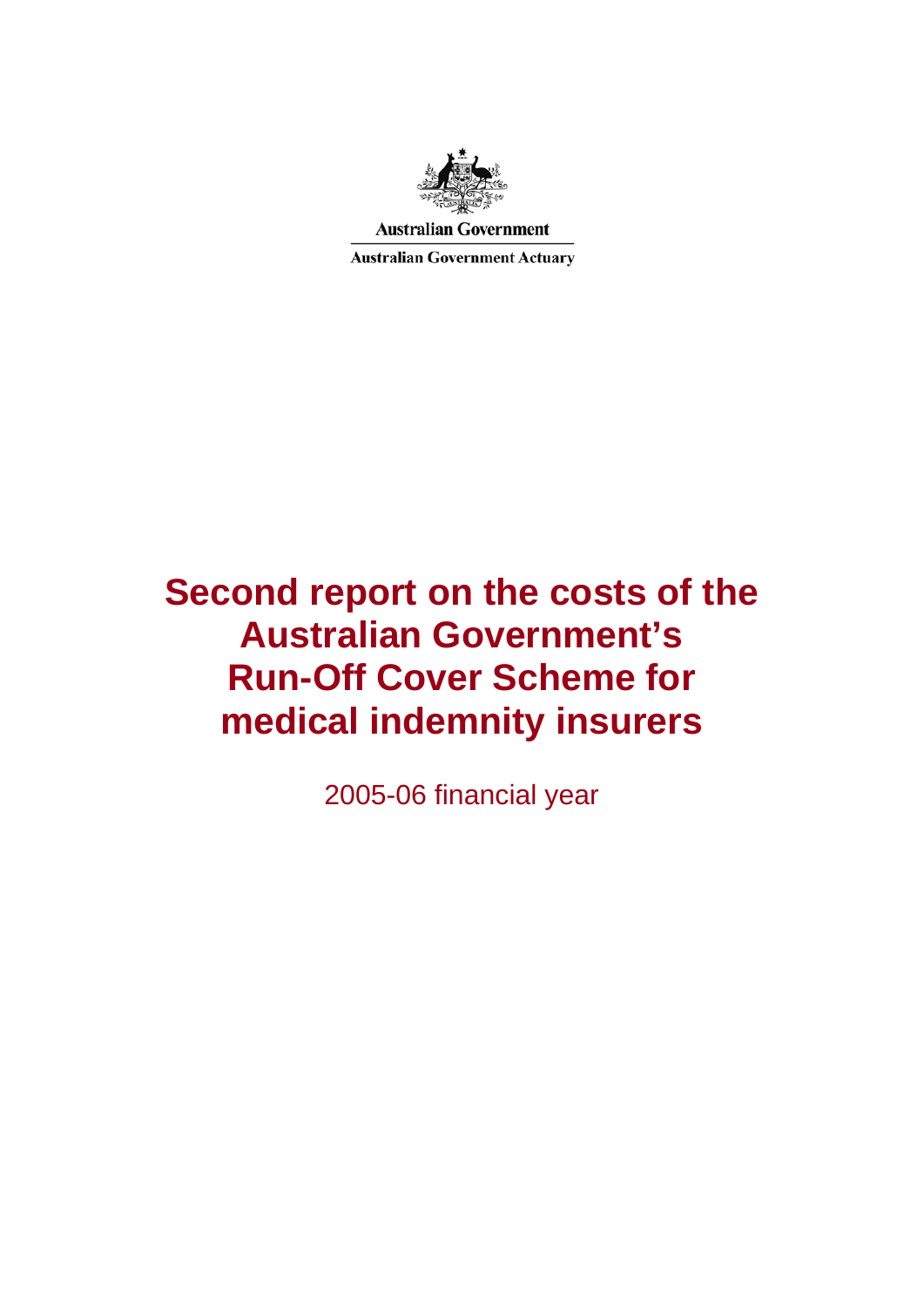© Commonwealth of Australia 2007 ISBN 0 642 74388 6

This work is copyright. Apart from any use as permitted under the *Copyright Act 1968*, no part may be reproduced by any process without prior written permission from the Commonwealth. Requests and inquiries concerning reproduction and rights should be addressed to:

Commonwealth Copyright Administration Attorney-General's Department Robert Garran Offices National Circuit CANBERRA ACT 2600

Or posted at:

http://www.ag.gov.au/cca

Printed by CanPrint Communications Pty Ltd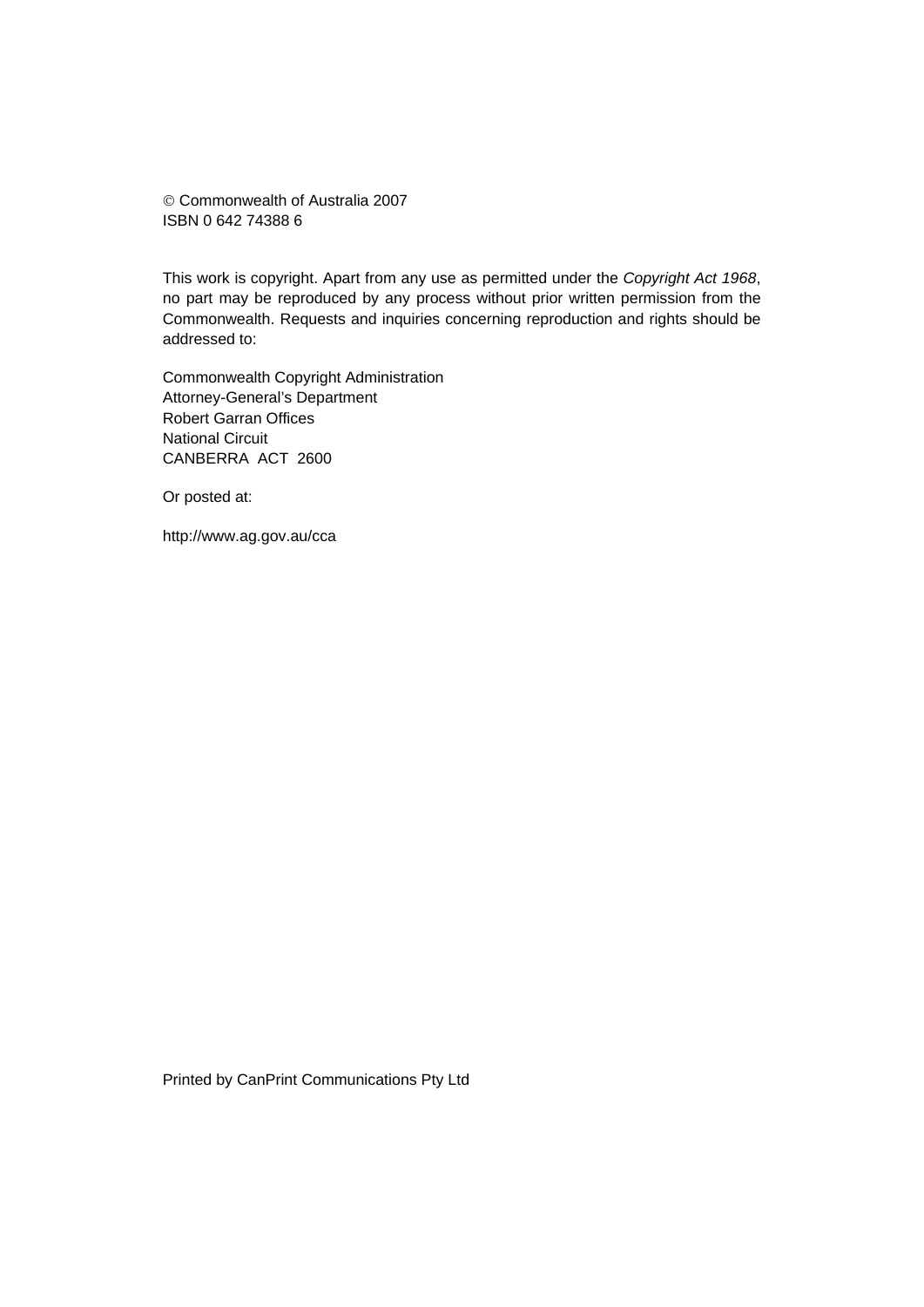## TABLE OF CONTENTS

| 1.             |                   |                                                                          |  |  |  |
|----------------|-------------------|--------------------------------------------------------------------------|--|--|--|
| 2.             |                   |                                                                          |  |  |  |
|                | 2.1               |                                                                          |  |  |  |
|                | 2.2               | Brief history of private medical indemnity insurance in Australia -      |  |  |  |
|                | 2.3               |                                                                          |  |  |  |
| 3 <sub>1</sub> |                   |                                                                          |  |  |  |
|                | 3.1               |                                                                          |  |  |  |
|                | 3.2               |                                                                          |  |  |  |
|                | 3.3               |                                                                          |  |  |  |
|                | 3.4               |                                                                          |  |  |  |
|                | 3.5               |                                                                          |  |  |  |
|                | 3.6               |                                                                          |  |  |  |
| $\mathbf{4}$   |                   | FINANCIAL MANAGEMENT OF THE RUN-OFF COVER SCHEME 15                      |  |  |  |
|                | 4.1               |                                                                          |  |  |  |
|                | 42                |                                                                          |  |  |  |
|                | 4.3               |                                                                          |  |  |  |
|                | <b>APPENDICES</b> |                                                                          |  |  |  |
|                |                   |                                                                          |  |  |  |
|                |                   | Appendix 2: Eligible practitioners and Run-Off Cover Scheme contracts 25 |  |  |  |
|                |                   |                                                                          |  |  |  |
|                |                   |                                                                          |  |  |  |
|                |                   |                                                                          |  |  |  |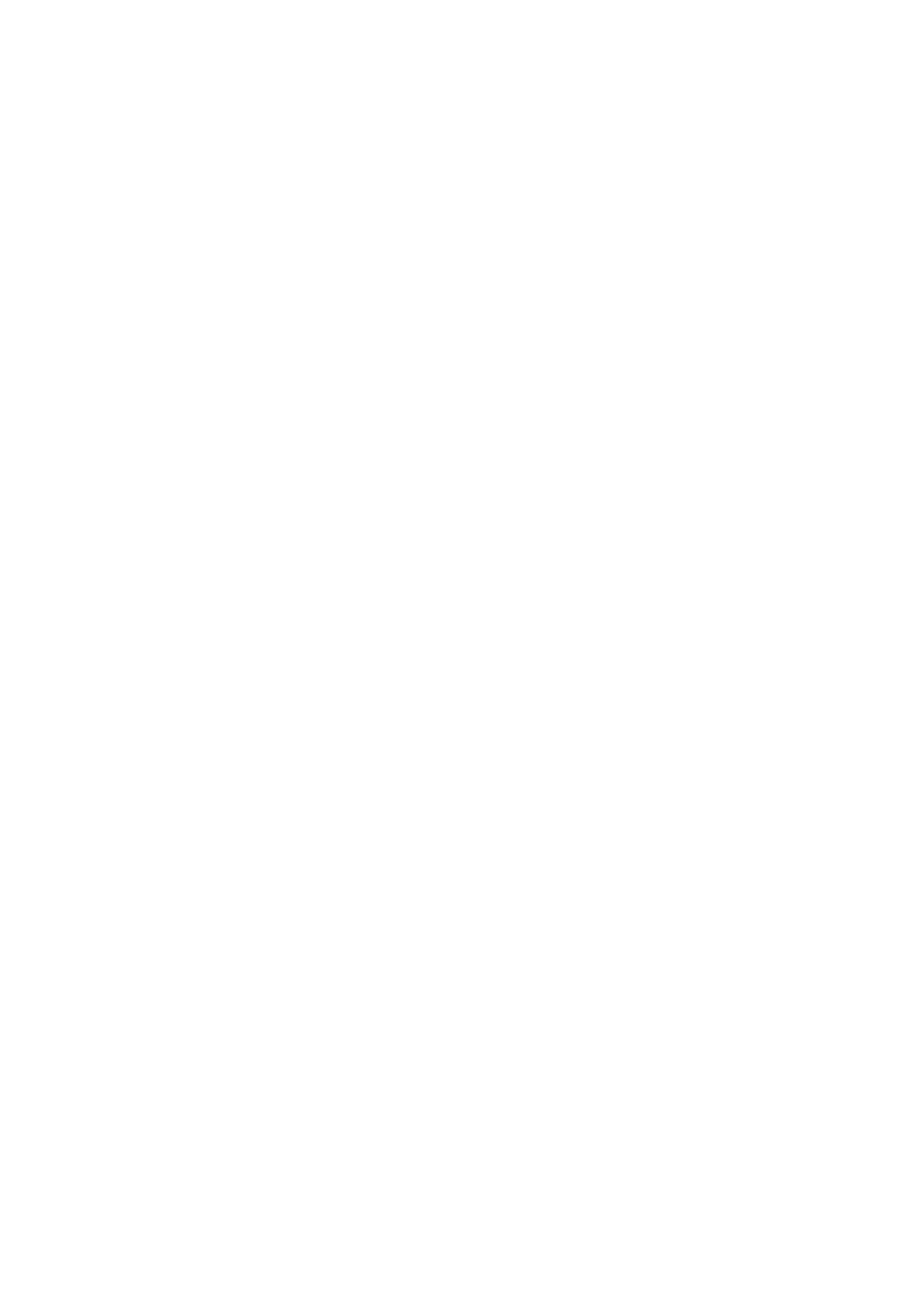## **1. INTRODUCTION**

1.1. This report has been prepared to comply with certain requirements of the *Medical Indemnity Act 2002* (Medical Indemnity Act). Section 34ZW of the Medical Indemnity Act provides for a report on aspects of the Run-Off Cover Scheme to be tabled each year in Parliament. The report is required to contain a statement of the:

- number of persons eligible for membership of the Run-Off Cover Scheme (the Scheme);
- total run-off cover (ROC) indemnity payments paid by the Commonwealth during the financial year, including claims handling and administration expenses;
- total ROC support payments paid to the Commonwealth during the financial year; and
- projected liabilities of the Scheme in future financial years.

1.2. This is the second report that has been prepared under section 34ZW of the Medical Indemnity Act. It relates to financial year 2005-06. The first report was tabled in Parliament on 28 March 2006.

## **2. BACKGROUND**

## **2.1 Medical indemnity insurance**

2.1.1 Medical indemnity insurance is a form of professional indemnity insurance. It covers practitioners for their professional negligence.<sup>1</sup>

2.1.2 Doctors who undertake private medical practice in Australia generally purchase medical indemnity insurance from private sector underwriters.<sup>2</sup> This report considers the six private sector underwriters operating in Australia during 2005-06. Figure 1 below illustrates the market shares of the six private underwriters calculated on the basis of premium data provided by them.

2.1.3 The six private underwriters are Australasian Medical Insurance Limited (AMIL), MIPS Insurance (MIPSi), MDA National Insurance (MDANI), Medical Insurance

l 1 Medical indemnity insurance can also cover other costs such as those associated with appearing at coronial inquiries.

<sup>2</sup> On the other hand, many employed practitioners such as doctors practising solely in a public hospital will be indemnified by their employer against negligence.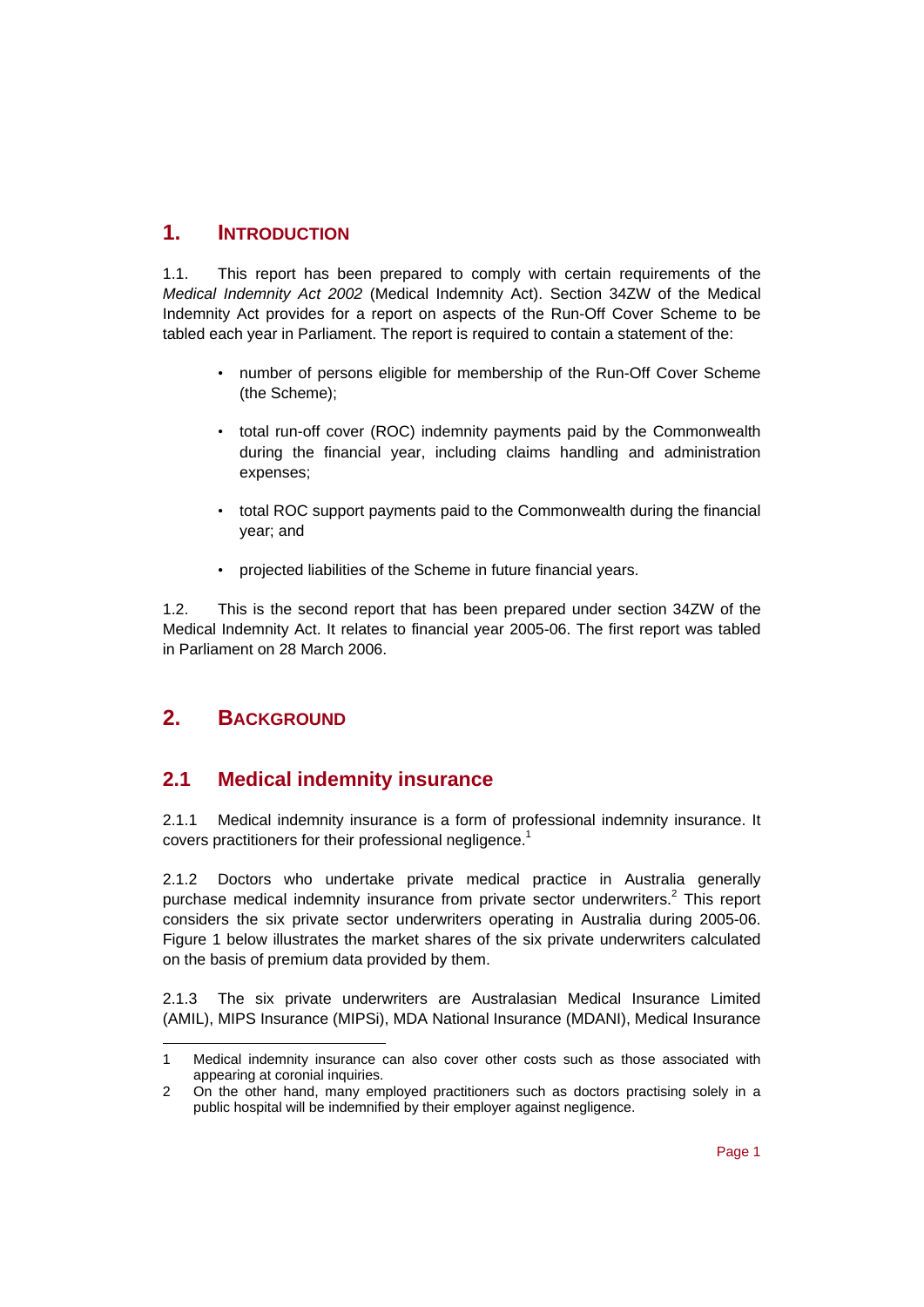Group Australia (MIGA), Professional Indemnity Insurance Company Australia (PIICA) and Invivo which has recently commenced writing business and according to the data has less than 1 per cent of the market.



#### **Figure 1: Market share of medical indemnity insurers**

2.1.4 Medical negligence claims are initiated by, or on behalf of, patients against doctors. Roughly 2,000 claims of negligence might be expected each year in relation to private medical practice in Australia. However, there can be substantial variation from one year to the next. It is difficult to project the number of medical indemnity claims with any precision. A significant number of claims will be successfully defended.

2.1.5 The cost of medical negligence claims is highly variable since the claims relate to bodily injury. The cost of a medical indemnity claim to the insurer is made up of damages which are payable to the plaintiff*,* any of the plaintiff's legal costs which the insurer is obliged to pay, and the insurer's own costs of defending and managing the claim*.* While most claims are finalised for less than \$100,000, a small number of claims are large. Perhaps 5 per cent of claims cost more than \$500,000. These large claims have a significant impact on the overall cost of medical indemnity insurance. At least 40 per cent of the cost of all medical indemnity claims relates to claims which are larger than \$500,000.

2.1.6 The medical indemnity claim process can be long. Years can elapse between the date of a negligent medical incident and the date that legal action against the practitioner is initiated. It is not unusual for claims to take a number of years to finalise after they have been initiated. It is common for the whole process to take more than five years for a single claim. The cost of a claim depends significantly on economic and judicial conditions prevailing at the time the claim is finalised (paid), rather than at the time of the medical incident or the time that the claim is made.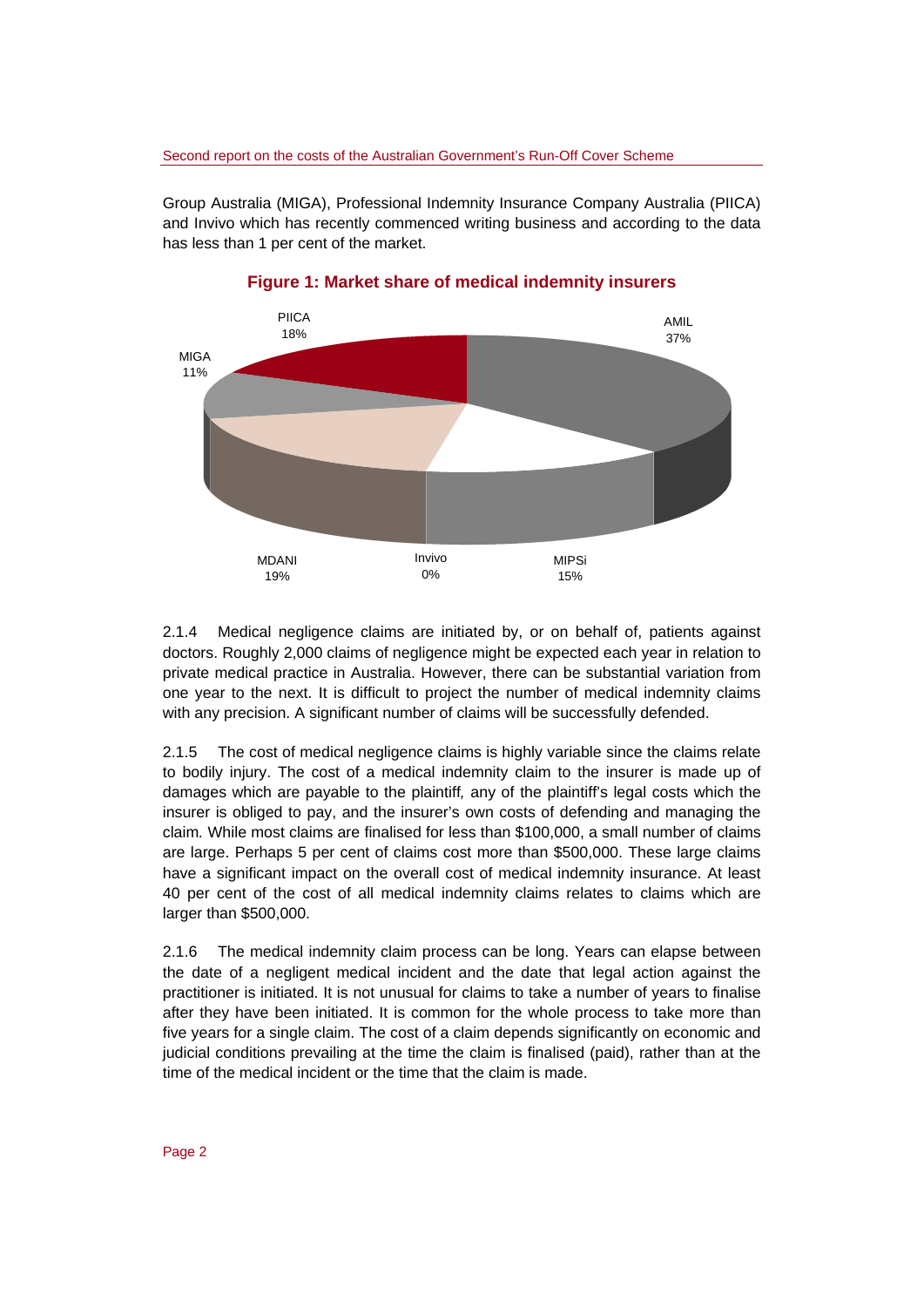2.1.7 All of these factors make medical indemnity insurance difficult for an insurer to underwrite. It is hard to forecast claim numbers and claim sizes reliably. Moreover, much of the cost is likely to relate to a small minority of the claims, which adds further uncertainty. As a result, it is difficult to know how much premium to charge and how much money to hold in reserve to pay claims. For these reasons a robust private market in medical indemnity insurance requires professional and disciplined underwriting and management.

## **2.2 Brief history of private medical indemnity insurance in Australia — the lead-up to the Run-Off Cover Scheme**

2.2.1 Historically, medical indemnity cover was provided to Australian doctors in private practice by medical defence organisations (MDOs). MDOs were not licensed insurers and were therefore not subject to prudential regulation.

2.2.2 Medical indemnity cover was originally provided to practitioners on a so-called 'claims-occurring' basis. Practitioners were protected against claims that might be made in relation to the medicine that they had practised while members of the MDO. Thus, practitioners who had claims made against them after retirement could seek assistance from their MDO provided that they had been members at the time of the medical incident. Medical indemnity is difficult to underwrite on a 'claims-occurring' basis, partly due to the often long delay between the date of medical incident and the time at which a claim is initiated.

2.2.3 During the 1990s most MDOs came under financial pressure as a result of increasing levels of claim payments and were forced to make calls on their members for additional funds.

2.2.4 At the same time, most MDOs progressively changed the basis of their cover from 'claims-occurring' to 'claims-made'. In simple terms, claims-made cover provided protection for the practitioner against claims that were made during the period of membership. Thus, in order to continue to be covered against claims that might emerge in relation to past medical practice, a doctor had to continue his MDO membership. Professional indemnity insurance is generally provided on a 'claims-made' basis.

2.2.5 In 2002, Australia's largest MDO, United Medical Protection, was placed in provisional liquidation. Following this, the Government took steps to stabilise the medical indemnity industry.

2.2.6 Since 1 July 2003, medical indemnity insurance has been required to be provided to Australian practitioners by insurers licensed under the *Insurance Act 1973* and prudentially supervised by APRA.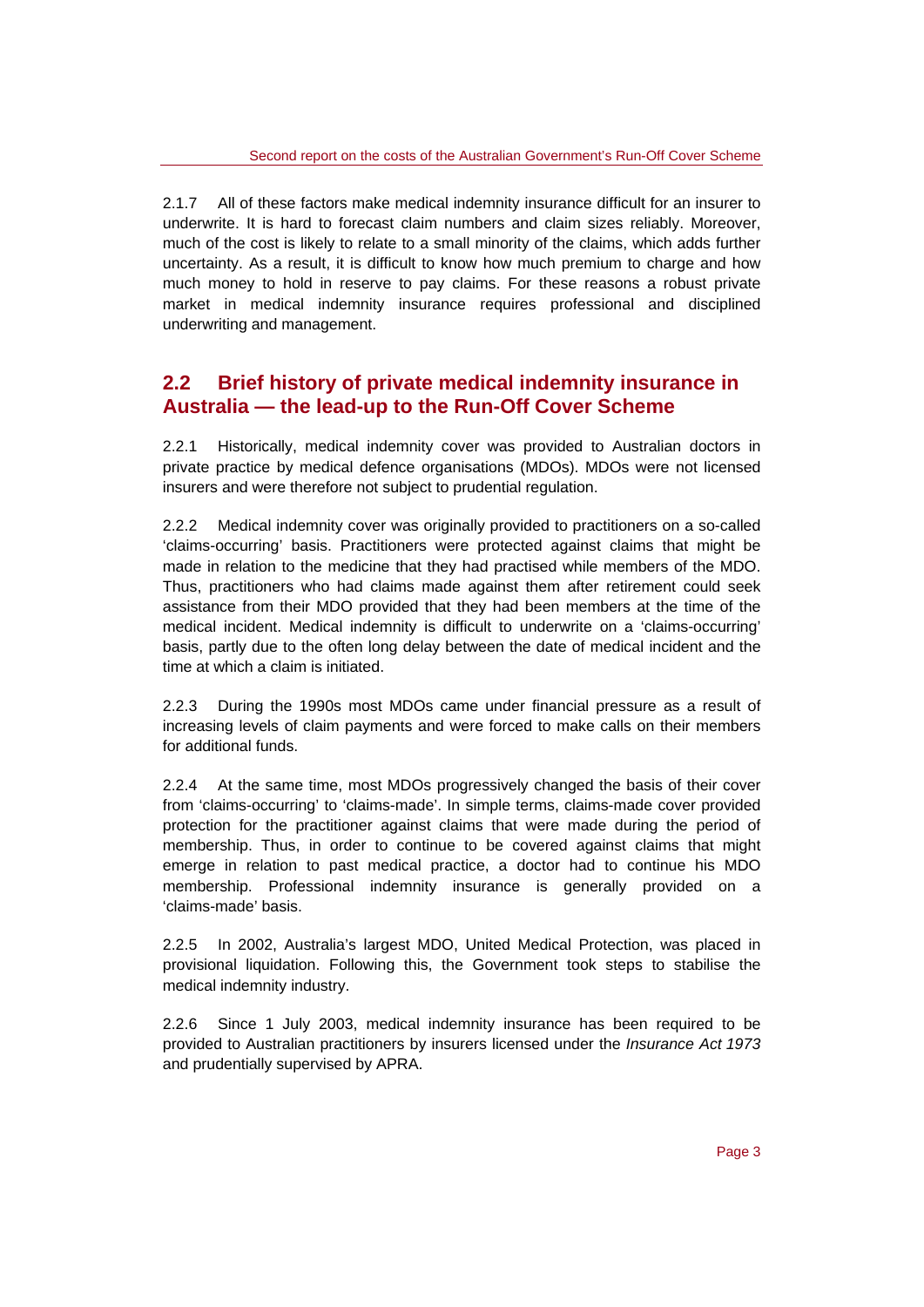2.2.7 This has ensured a more disciplined approach to underwriting and has reduced the risk of failure of a medical indemnity provider.

2.2.8 Consistent with more disciplined underwriting, all medical indemnity insurance is now provided on a 'claims-made' basis. Consequently, doctors have to maintain insurance in order to remain covered against claims that might emerge, even if they are no longer practising*.* This form of insurance cover is known as run-off cover. Put simply, run-off cover provides insurance protection for doctors who have ceased medical practice. The potential delay between a medical incident and a claim highlights the need for doctors to maintain run-off cover after ceasing practice.

2.2.9 For some practitioners the annual cost of medical indemnity insurance runs into the tens of thousands of dollars. In order to address problems associated with the cost of run-off cover, including the potential threat to the provision of medical services, the Government established a scheme requiring medical indemnity insurers to provide free run-off cover to certain groups of doctors who have ceased private practice. The Scheme was intended to be largely cost neutral to taxpayers whilst not threatening the viability of the insurance companies. This scheme is known as the Run-Off Cover Scheme.

## **2.3 What is the Run-Off Cover Scheme?**

2.3.1 The Run-Off Cover Scheme facilitates the provision of free medical indemnity insurance cover to particular groups of doctors who have ceased private medical practice.

2.3.2 The rules for the Scheme appear in the *Medical Indemnity (Prudential Supervision and Product Standards) Act 2003* (PSPS Act), the *Medical Indemnity (Run-off Cover Support Payment) Act 2004* (MI ROCSPA) and the Medical Indemnity Act. The principal elements of the Scheme are as follows:

- The PSPS Act imposes an obligation on insurers to provide free run-off cover to particular groups of doctors who have ceased private practice.
- The Medical Indemnity Act provides for the Commonwealth to make payments to the insurers to reimburse the costs of eligible run-off claims. These payments are known as ROC indemnity payments.
- The Medical Indemnity Act provides for the Commonwealth to make other payments to insurers to offset the relevant costs of administering the Scheme that are incurred by insurers.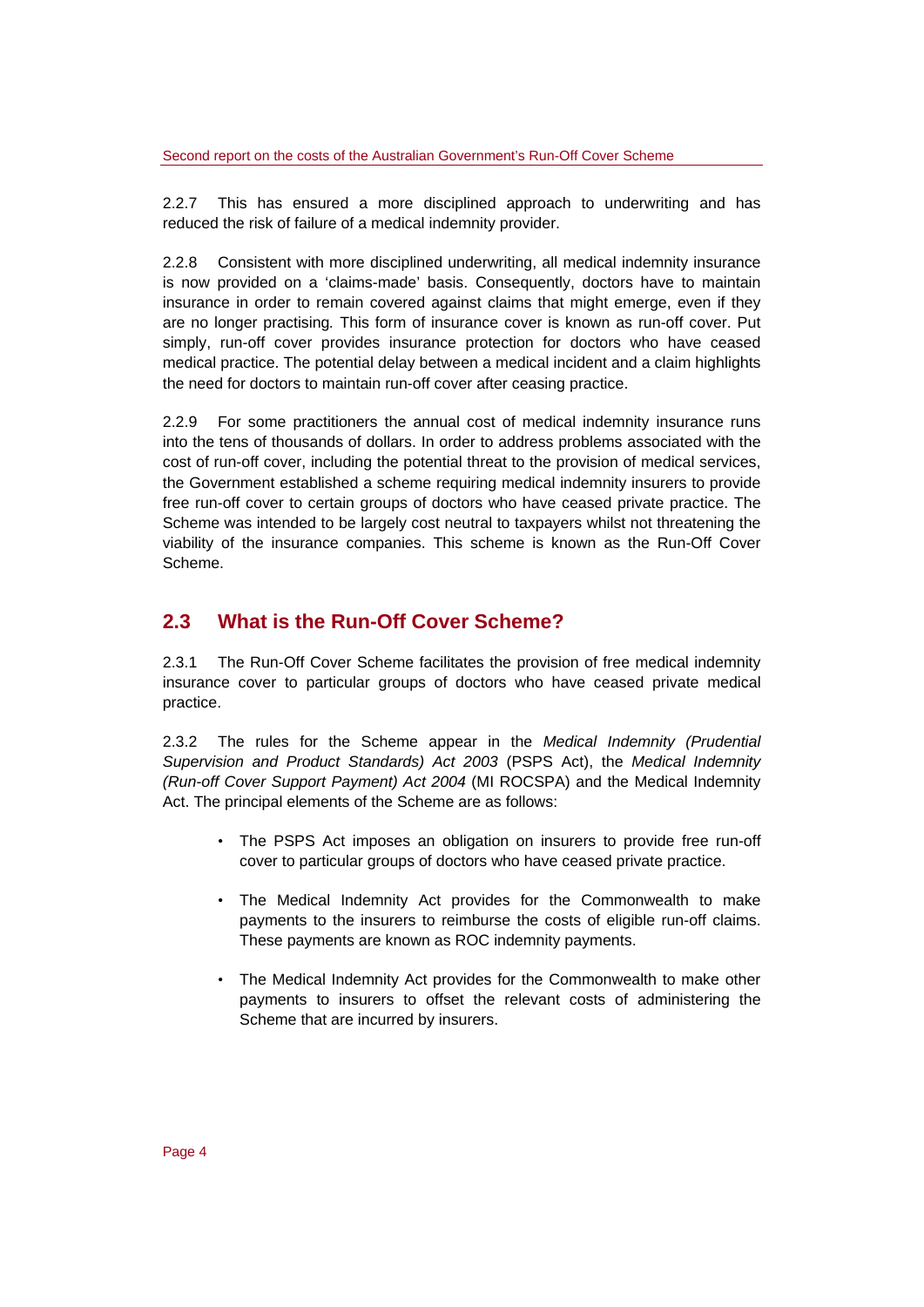• The Medical Indemnity Act also provides for the insurers to make payments to the Commonwealth to ensure that the Scheme is largely cost-neutral to taxpayers. These payments are funded by a tax on insurers' premium income. In practice, the cost is met by a loading on practitioners' medical indemnity insurance premiums. These payments are known as ROC support payments. The MI ROCSPA sets out the rules for calculating ROC support payments.

2.3.3 The Scheme provides for ROC support payments to be made by medical indemnity insurers to the Commonwealth and for ROC indemnity payments to be made by the Commonwealth to medical indemnity insurers (MIIs) and MDOs. Ancillary arrangements provide for payments to cover other costs such as administrative costs.

2.3.4 Amendments to the primary legislation were passed late in 2006 which simplified the administration of the Scheme. Protocols governing certain administration payments to insurers are now in place and payments to MIIs have commenced.

2.3.5 An important financial dynamic of the Scheme is the timing mismatch between the payment of ROC support payments by MIIs and the emergence, payment and reimbursement of medical indemnity claims of eligible doctors who are no longer in private practice. The first ROC support payments were received on 30 June 2005. The Scheme applies to eligible medical indemnity claims that are first notified to the MIIs or MDOs on or after 1 July 2004. As a result of inherent delays in the medical claims process, it is to be expected that the level of ROC support payments will be substantially greater than the level of ROC indemnity payments for a number of years. That is, in a cashflow sense, the Scheme is a very immature arrangement. It will probably take about 20 years to reach maturity when income from ROC support payments and expenditure on ROC indemnity payments are of a similar order of size. To preserve the financial integrity of the Scheme, a system of notional accounting is maintained and reported on in Section 4 of this report.

## **3. DATA**

## **3.1 Data collection**

3.1.1 For the purpose of preparing this report, certain data were collected from the MIIs and MDOs by Medicare Australia (formerly the Health Insurance Commission) during late 2006 and early 2007 including:

- details of practitioners who became eligible for membership of the Scheme during 2005-06;
- details of claims/incidents notified to MIIs and MDOs by 30 June 2006 which might be claims eligible for reimbursement under the Scheme;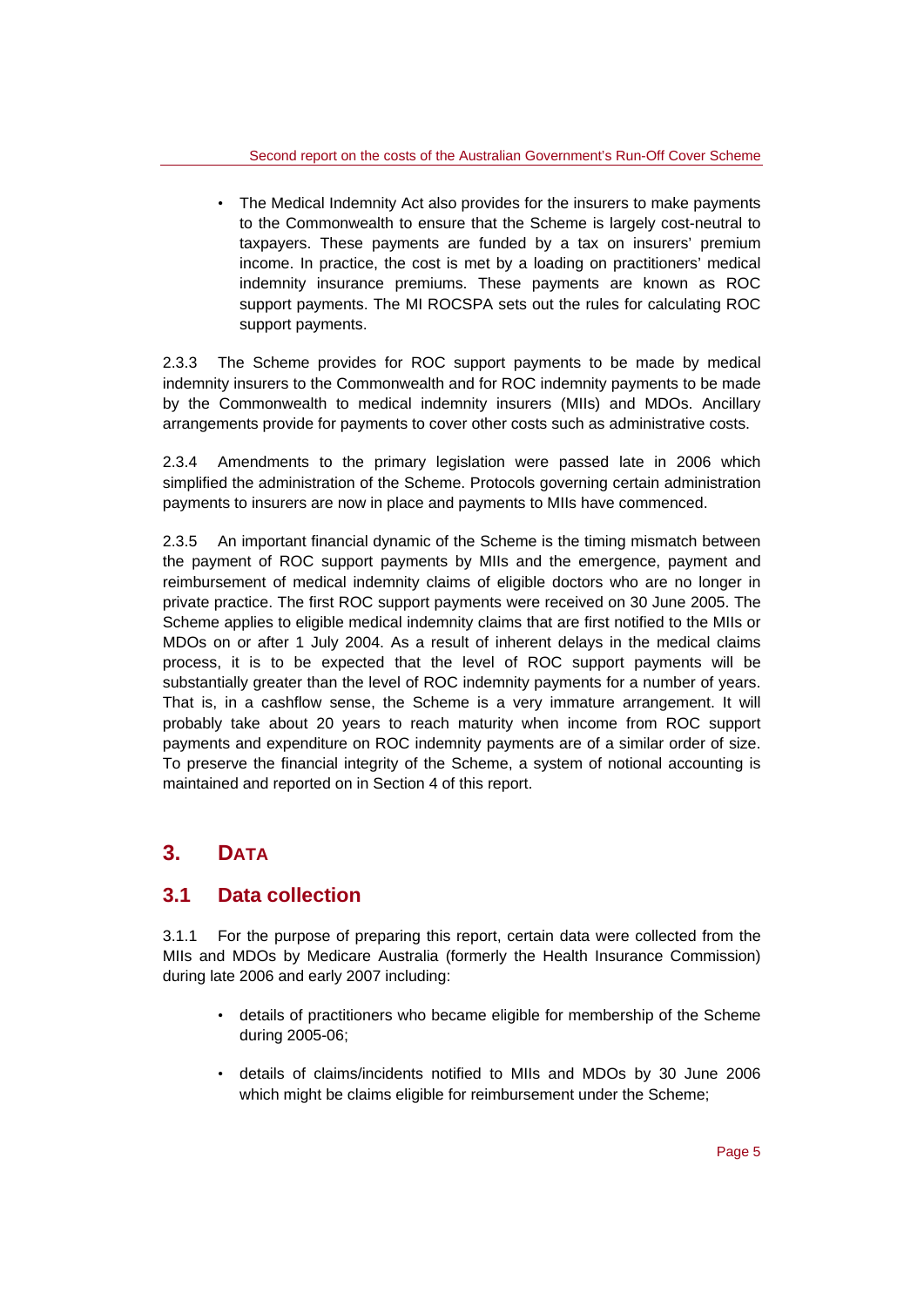- $\cdot$  details of ROC support payments;<sup>3</sup>
- actuarial estimates of that part of the cost of claims which were notified to MIIs and MDOs by 30 June 2006 which is expected to be reimbursed under the Scheme;
- actuarial estimates of that part of the future claims cost of medical incidents projected to be notified during the 2006-07 to 2009-10 financial years which is expected to be reimbursed under the Scheme; and
- actuarial estimates of that part of the future claims cost of medical incidents occurring during 2006-07 which is expected to be reimbursed under the Scheme.

3.1.2 This report also utilises other data and information including that previously provided to Medicare Australia for the purpose of section 34ZW of the Medical Indemnity Act.

## **3.2 Data verification**

3.2.1 The results in this report rely on information provided by MIIs and MDOs. This information is regarded as the most suitable information available for the current purpose.

3.2.2 Steps were taken to ensure, as far as practicable, that the information provided was prepared on a basis suitable for the purpose. Despite this, it is not possible to guarantee that the information provided is free from material error. The information was not independently audited. As was the case last year, there were some notable disparities in the data provided, some of which could not be readily explained. Moreover, there were some inconsistencies between data provided for this review and that provided for the previous review. All of this means that figures and estimates provided in this report need to be treated with some caution.

3.2.3 Historically, MDOs have not maintained data in a form which is directly amenable to ROC analysis. For example, it has not been possible to establish a comprehensive list of doctors who were eligible for the Scheme on 1 July 2004. This is not a criticism of the MDOs. It simply reflects that their business and information systems were not developed with a scheme like the Run-Off Cover Scheme in mind. However, in order to monitor the operation of the Scheme effectively, accurate and timely data is clearly important.

3.2.4 At the time of preparing this report, insurers were still developing their computer systems to facilitate accurate and timely notification to Medicare Australia of

l

<sup>3</sup> A database of ROC support payments is maintained by Medicare Australia.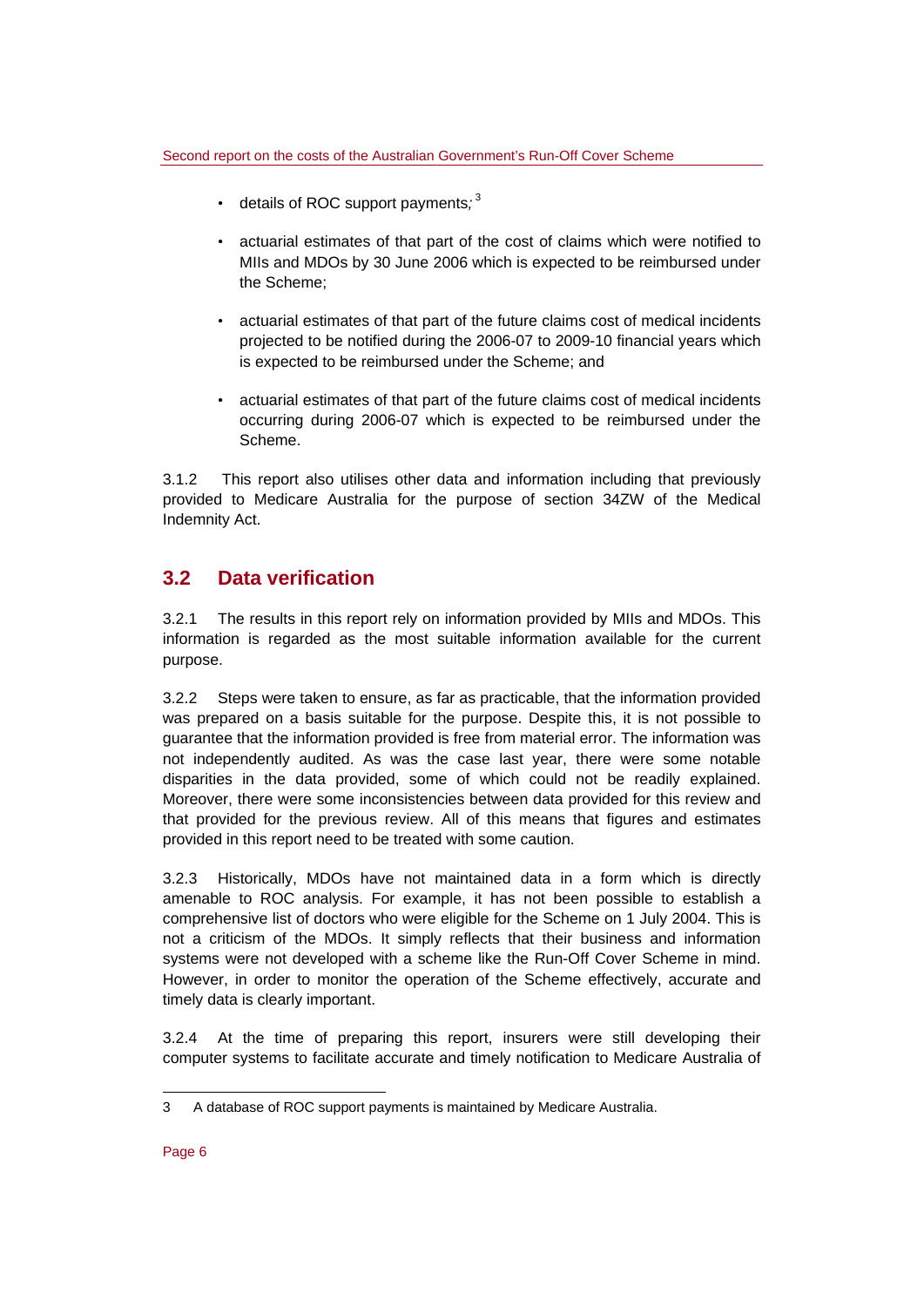details of practitioners who become eligible for the Scheme. Accordingly, the estimates of the number of eligible practitioners provided in this report need to be treated with caution.

3.2.5 Certain information was sought from industry actuaries. Guidance was provided as to the nature of the data, calculations and information required. Discussions with industry actuaries were held to supplement the data provided.

3.2.6 As was the case last year, there was a range of assumptions used by industry actuaries. Although some significant assumptions differ by only a few percentage points between actuaries, substantially different estimates of Scheme costs are produced. This reflects the highly uncertain nature of estimates of the costs of the Scheme.

3.2.7 It is to be expected that many of the data issues encountered will diminish in time. This is likely to take a few years. Until data issues subside, Scheme projections will be subject not only to the considerable inherent uncertainty which surrounds medical indemnity insurance business, but also to additional uncertainty associated with the amount and quality of the available data.

3.2.8 In general, the results in this report blend estimates provided by industry actuaries with other actuarial estimates based on data provided by the MIIs and assumptions and models developed within this office.

## **3.3 Eligible practitioners**

3.3.1 Practitioners can become eligible for the Run-Off Cover Scheme by means of permanent retirement at age 65 years or older, cessation of practice for three years, death, permanent disability or maternity leave. In addition, practitioners who have worked under a subclass 422 (Medical Practitioner) or 457 (Business (Long Stay)) visa under the Migration Regulations 1994 become eligible for the Scheme when they have permanently ceased medical practice in Australia and ceased to reside in Australia.

3.3.2 Appendix 2 describes the test of eligibility for the Scheme and the process of issuing and notifying compulsory run-off cover to eligible practitioners. Eligible practitioners are entitled to receive notification of the terms and conditions of compulsory run-off cover from their MII. MIIs are also required to notify Medicare Australia of the details of the compulsory run-off cover provided, including the name of the practitioner and the date from which the cover took effect.

3.3.3 At the time of preparing this report, insurers were still developing their computer systems to facilitate accurate and timely notification to Medicare Australia of details of practitioners who become eligible for the Scheme. There are inherent lags in the system which mean that, at any time, it will be possible only to estimate the number of practitioners who are eligible for the Scheme. For example, there will often be a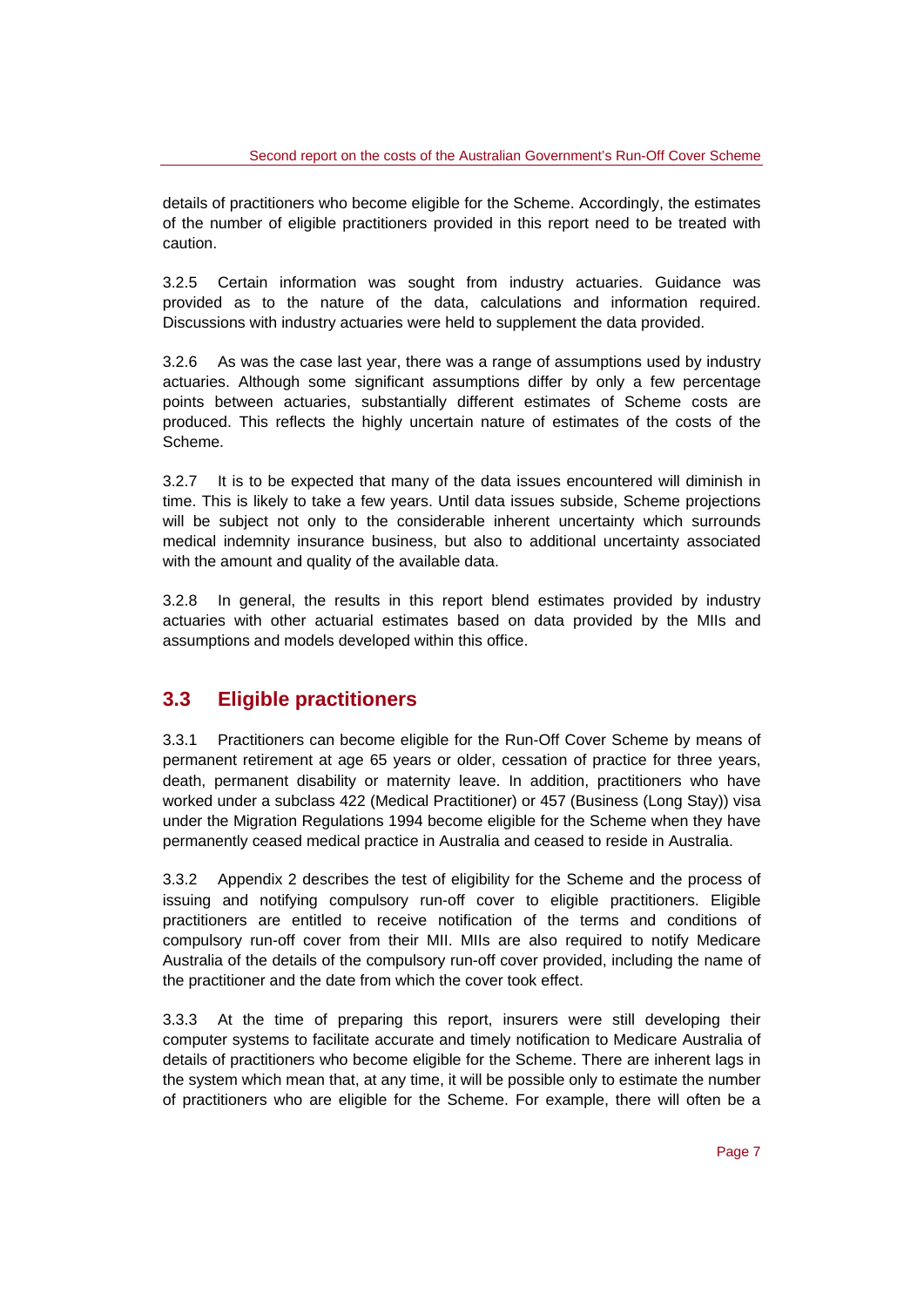delay between the time that a practitioner becomes eligible for the Scheme and the time when the insurer becomes aware of this. It is also possible that there will be circumstances where an insurer is unsure of the eligibility status of a practitioner; for example, where a practitioner has not renewed their insurance for, say, three years. For all of these reasons, the estimates of the number of eligible practitioners provided in this report need to be treated with caution.

3.3.4 The estimated number of practitioners eligible for the Scheme in this report is based on data produced manually by the medical indemnity industry relating to:

- practitioners eligible at the commencement of the Scheme on 1 July 2004; and
- practitioners identified as having become eligible between 1 July 2004 and 30 June 2006.

3.3.5 Individual records of all practitioners identified as having become eligible for the Scheme between 1 July 2004 and 30 June 2006 were provided by all MIIs. In general, the numbers provided by the MIIs for practitioners eligible at 1 July 2004 are estimates.

3.3.6 Table 1 below divides eligible Run-Off Cover Scheme members into those eligible at the commencement of the Scheme on 1 July 2004, and those identified as having become eligible for membership since. The numbers specified are the sum of the numbers of eligible practitioners for each of the MIIs.

| Table 1: Run-Off Cover Scheme eligible practitioners                                    |       |
|-----------------------------------------------------------------------------------------|-------|
| Practitioners eligible for the Scheme as at 1 July 2004                                 | 2,112 |
| Practitioners who became eligible for the Scheme during the<br>2004-05 financial year   | 976   |
| Practitioners who became eligible for the Scheme during the<br>2005-06 financial year   | 1,095 |
| Total number of practitioners who had become eligible for the Scheme<br>by 30 June 2006 | 4.183 |

3.3.7 Based on data provided by the medical indemnity industry, over 4,000 practitioners had become eligible for cover under the Scheme by 30 June 2006 (we have not attempted to estimate the number who have ceased to be eligible). Over 2,000 of these were estimated to have been eligible for the Scheme at its commencement. This latter estimate is subject to considerable uncertainty, and may not represent the entire group of eligible practitioners at that date. According to the data provided by the industry, 976 practitioners have been identified as having become eligible for cover under the Scheme during 2004-05, and 1,095 during 2005-06.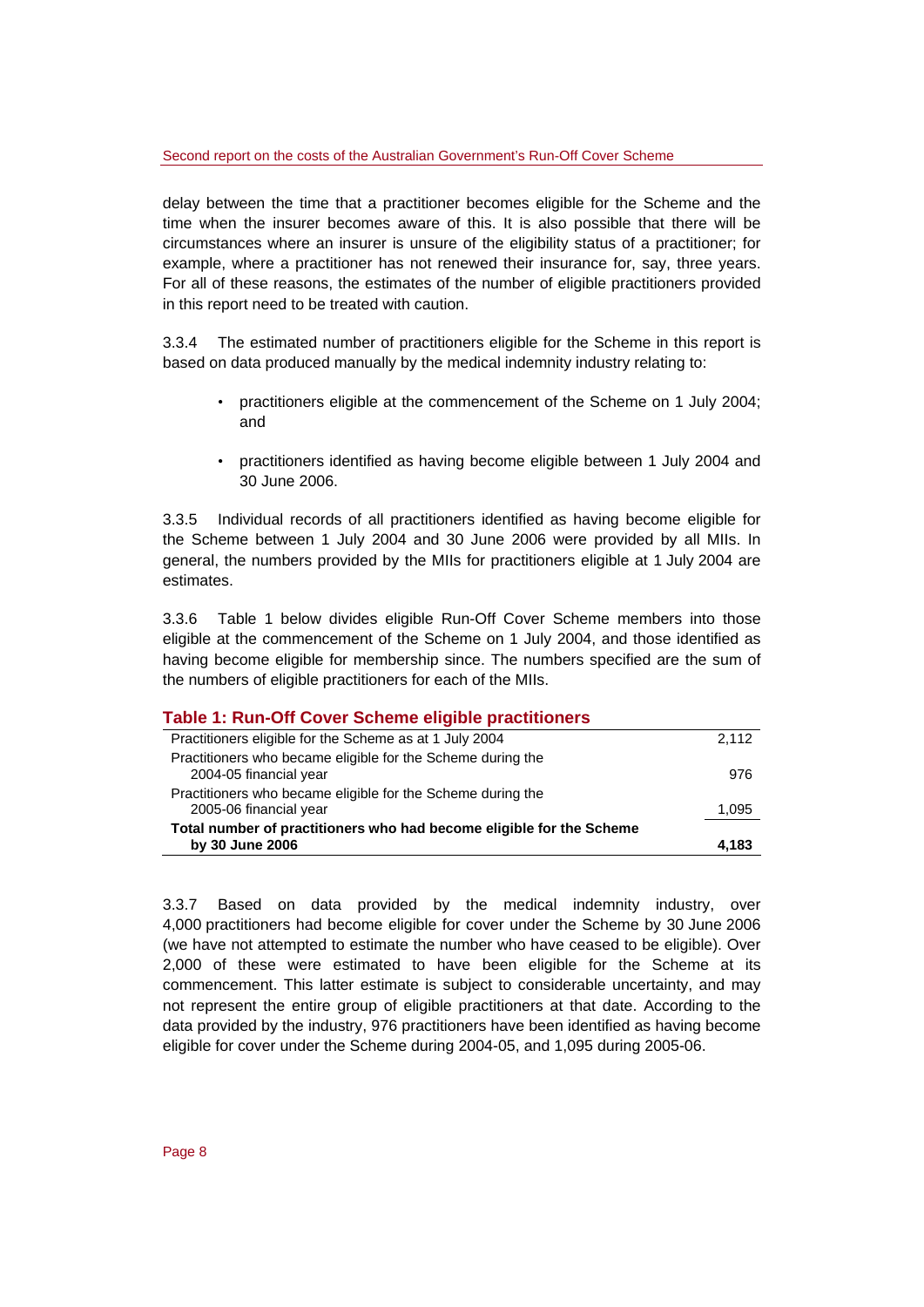3.3.8 Figure 2 below illustrates the break-up of the 2004-05 and 2005-06 new entrants by reason of eligibility.





3.3.9 According to the data provided, 32 per cent of new entrants during 2005-06 were age retirements, 25 per cent were practitioners on maternity leave, 13 per cent were practitioners who died or became permanently disabled and 8 per cent were practitioners who became eligible for the Scheme three years after ceasing private practice. The remaining 22 per cent were overseas trained doctors who had permanently ceased practice under a 422 or 457 visa, labelled as 'other' in Figure 2 above.

3.3.10 As was the case last year, the number of age retirement new entrants reported by MIIs is lower than we would have expected. This may be due to some under-reporting. Alternatively, the concept of retirement might be less clear-cut for a private medical practitioner than for a member of the general workforce. For example, medical practitioners may move in and out of private practice as they approach 'permanent' retirement. This issue will need to be monitored in future years, and also in the administration of the Scheme. It should be noted that, for this investigation, we have not adjusted our assumed rates of retirement despite the apparently low retirement experience. As noted above, insurer systems for accurate and timely notification to Medicare Australia of Run-Off Cover Scheme eligibility are still being developed. Accordingly, we have decided to wait to see the results of more systematic notification processes before making adjustments. It is worth noting that estimates of the costs of the Scheme are very sensitive to the assumed retirement pattern.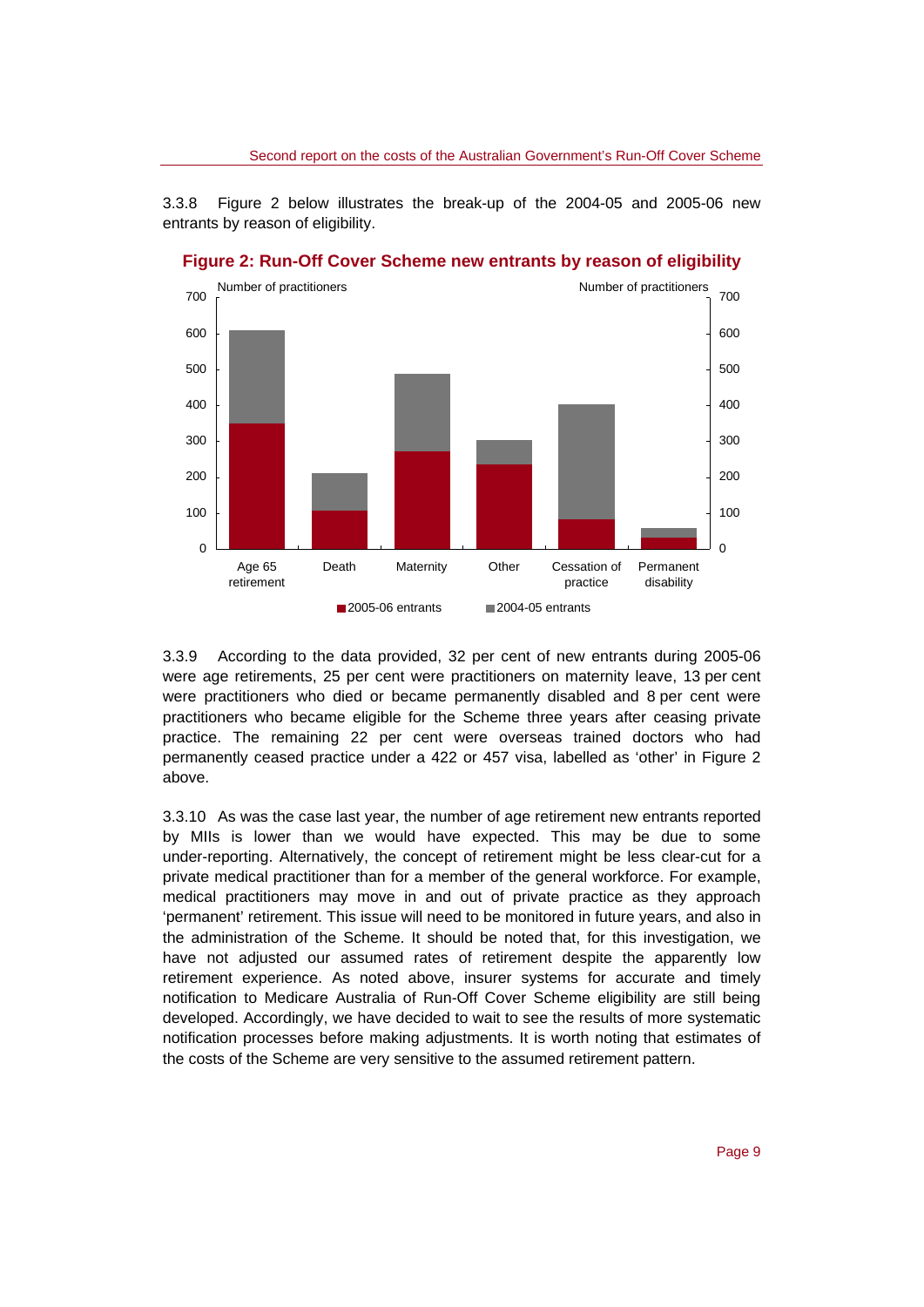3.3.11 The number of maternity leave new entrants is also lower than we would have expected. This may be due to under-reporting or may reflect relatively low fertility rates among practitioners or that relatively few practitioners tend to take maternity leave. Cost estimates are relatively insensitive to the maternity leave assumption.

3.3.12 The number of new entrants during 2005-06 who were practitioners who became eligible for the Scheme three years after ceasing private practice (resignation) is also lower than we would have expected. This number should be treated with caution for a number of reasons. Firstly, it is very possible that an insurer might not know whether a doctor has been out of private medical practice for three years. Secondly, the rate of reported resignations varied significantly amongst the insurers, and between 2004-05 and 2005-06.

3.3.13 These calculations exclude certain eligibility records related to practitioners whose eligibility status is unknown. However, a number of these records may represent practitioners who are eligible for the Scheme.

## **3.4 Claims eligible for ROC indemnity payments**

3.4.1 MIIs and MDOs are entitled to reimbursement from the Australian Government for the costs of claims which:

- are first notified to the MII or MDO on or after 1 July 2004;
- relate to a practitioner who is eligible under the Scheme at the date of notification (see Section 3.3); and
- meet the other requirements for 'payable claims' (see Appendix 3).

3.4.2 MIIs provided details of individual medical incidents which they have identified as potentially being eligible for the Scheme. The data provided was not wholly consistent with that provided for last year's report. Moreover, there were some apparent internal inconsistencies within the data. It is quite possible that other medical incidents have been notified to MIIs since 1 July 2004 which were not included in the data but which will be eligible for the Scheme. It is also possible that some of the incidents notified will not be eligible for the Scheme. Accordingly, these numbers should be treated with caution.

3.4.3 As at 30 June 2006, 114 medical incidents had been notified to MIIs and MDOs relating to eligible medical practitioners since the commencement of the Scheme. Some of these incidents are formal medical indemnity claims and others might convert into formal medical indemnity claims which may then become payable under the Scheme. 39 incidents relate to the 2004-05 new entrants to the Scheme and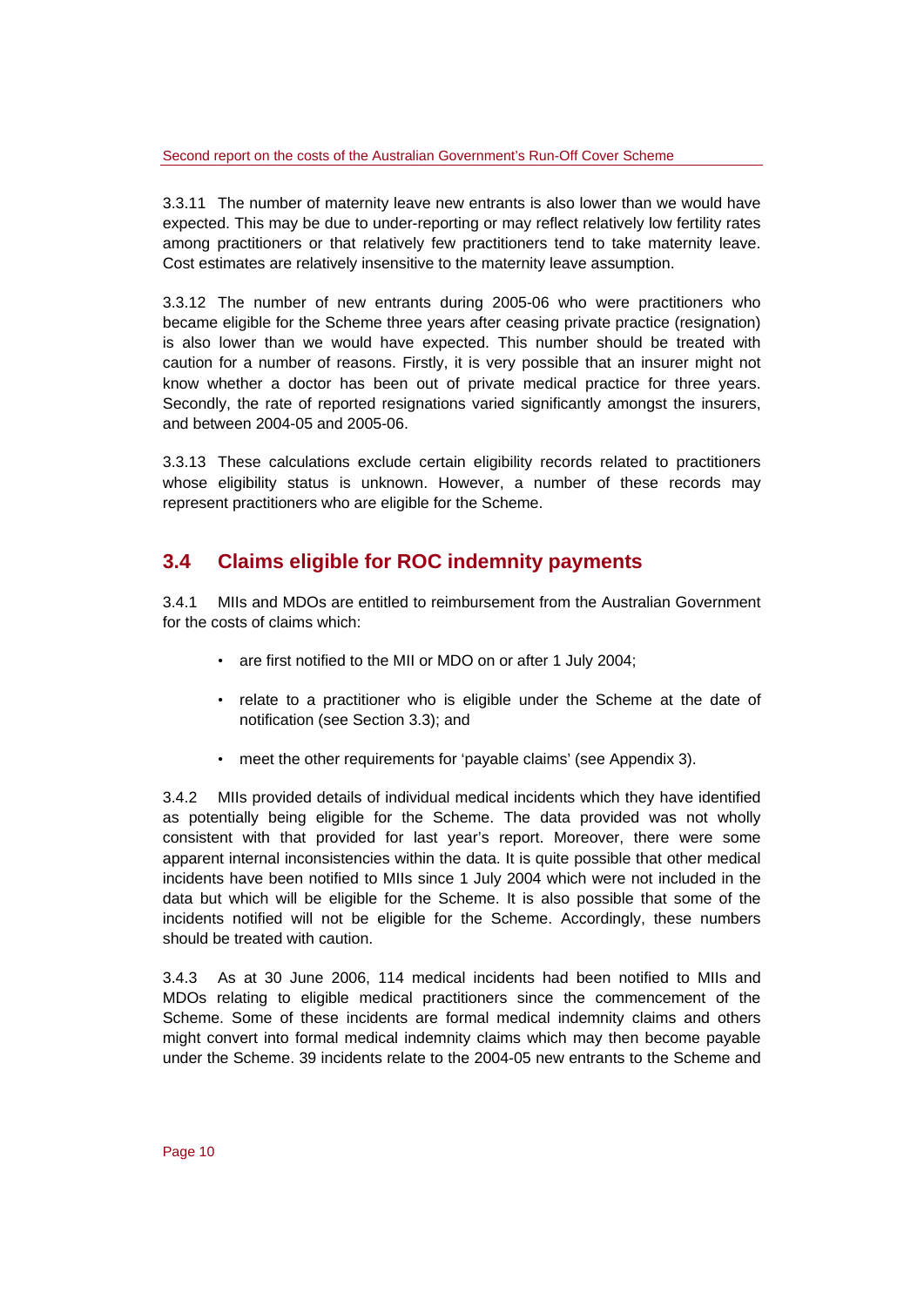24 incidents relate to the 2005-06 new entrants. The other 51 incidents relate to those practitioners who were eligible at the commencement of the Scheme on 1 July 2004. $4$ 

3.4.4 The number of medical incidents notified to MIIs and MDOs which could potentially give rise to a future ROC indemnity payment is lower than perhaps might have been expected. There are a number of possible reasons for this:

- The medical indemnity insurance industry experienced high levels of claim activity prior to the commencement of the Run-Off Cover Scheme. High levels of claim activity prior to the commencement of the Scheme may have included claims that were 'brought forward' (that is, made earlier than they otherwise would have been), resulting in a lower than normal level of general claim activity during 2004-05 and 2005-06.
- It is possible that not all Scheme eligible claims have been identified. MIIs are likely to pursue Scheme recoveries diligently at a late stage in the claim process. Thus at this early stage (first twenty four months) some claims which will actually turn out to be eligible ROC claims may not yet have been identified as such. Similarly, MIIs might have adopted a cautious approach to identifying as eligible claims which were not clearly eligible at the time that the data was provided.
- It is possible that doctors approaching retirement might cut down on their practice hours and possibly engage in less 'risky' practice (for example, less surgery). This would be expected to lead to a lower level of claim activity among retired Scheme members.
- The assumed claim reporting pattern might be too heavily weighted to the 'tail'. That is, claims might generally be reported earlier than assumed.
- The assumed decrement rates (rates of retirement, maternity leave, disability etc) might be too high.
- Only a small number of claims is expected in any one year. Random variation in the actual number of claims from year to year could be substantial.

### **3.5 ROC indemnity payments**

l

3.5.1 ROC indemnity payments are the payments made by the Australian Government to MDOs and MIIs as reimbursement of the costs of eligible claims.

<sup>4</sup> Differs from the corresponding number reported last year of 59.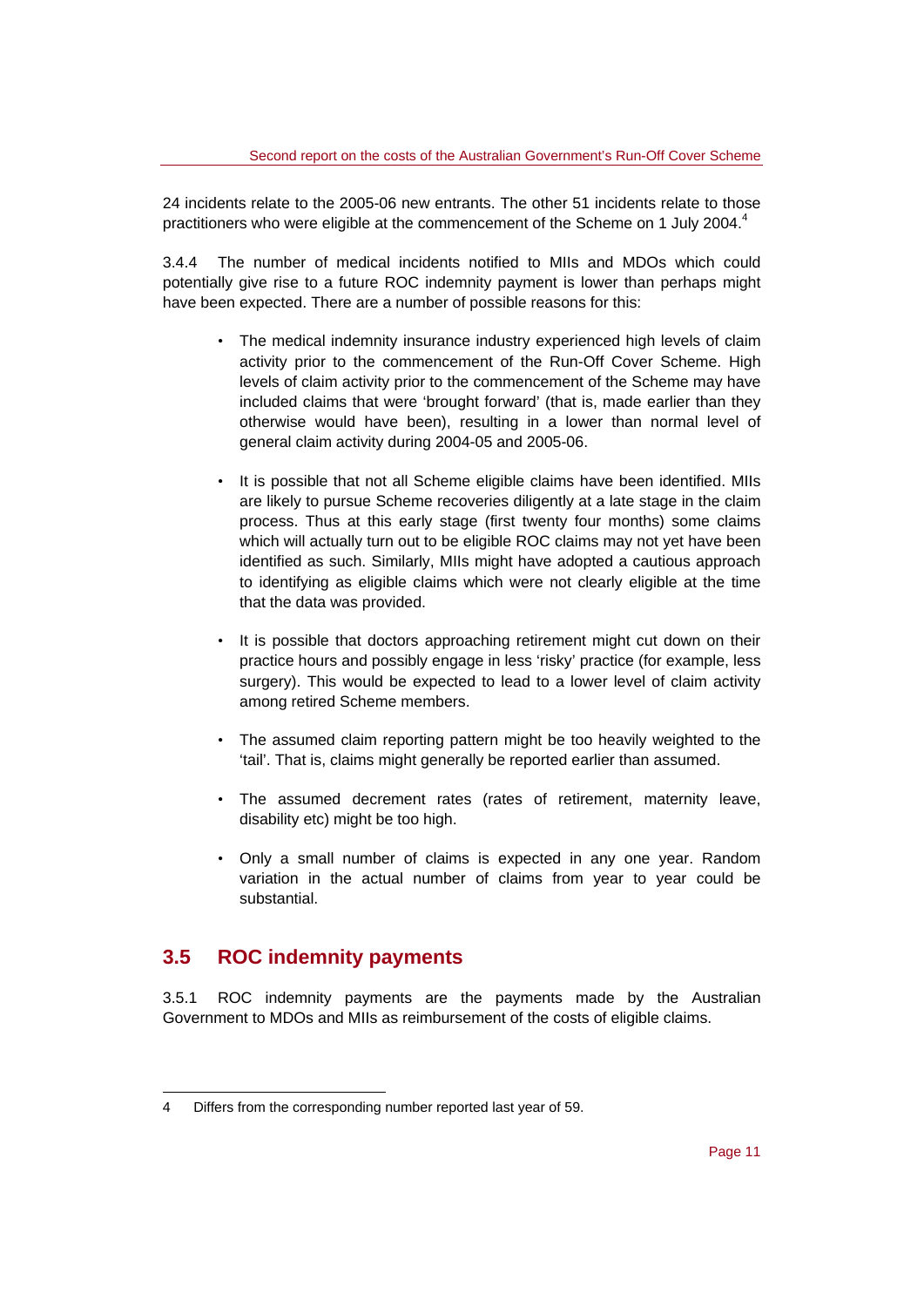3.5.2 No ROC indemnity payments had been made by 30 June 2006. This is not altogether surprising because of the length of time involved in the claim process. ROC indemnity payments will generally be made close to or after the time when an MDO/MII has finalised a claim.

3.5.3 The Scheme also provides for payments in respect of administration and internal claims handling costs under the ROC Claims and Administration Protocol (section 34ZN of the Medical Indemnity Act).

3.5.4 During 2005-06, Medicare Australia made payments totaling \$4.654 million to MIIs in respect of administration costs, covering both initial implementation and subsequent administration.

3.5.5 The Commonwealth's own administration costs are Budget-funded and so are not considered in this report.

## **3.6 ROC support payments**

3.6.1 ROC support payments are paid to Medicare Australia in the form of an annual lump sum imposed as a tax on each MII from 1 July 2004 under the MI ROCSPA.

3.6.2 The amount of ROC support payments is calculated using a method set out in the MI ROCSPA. Appendix 1 describes the calculation in detail. Very briefly, it is based on:

Applicable rate  $\times$  (premium income less taxes and charges)  $\div$  (1 + applicable rate).

3.6.3 For most MIIs the applicable rate is currently 8.5 per cent. In order to provide equivalence on a present value basis, a slightly higher percentage applies to one insurer, AMIL, whose policy year is a calendar year and which remits its ROC support payment six months after the other MIIs.

3.6.4 Table 2 below summarises the ROC support payments received during the 2005-06 financial year.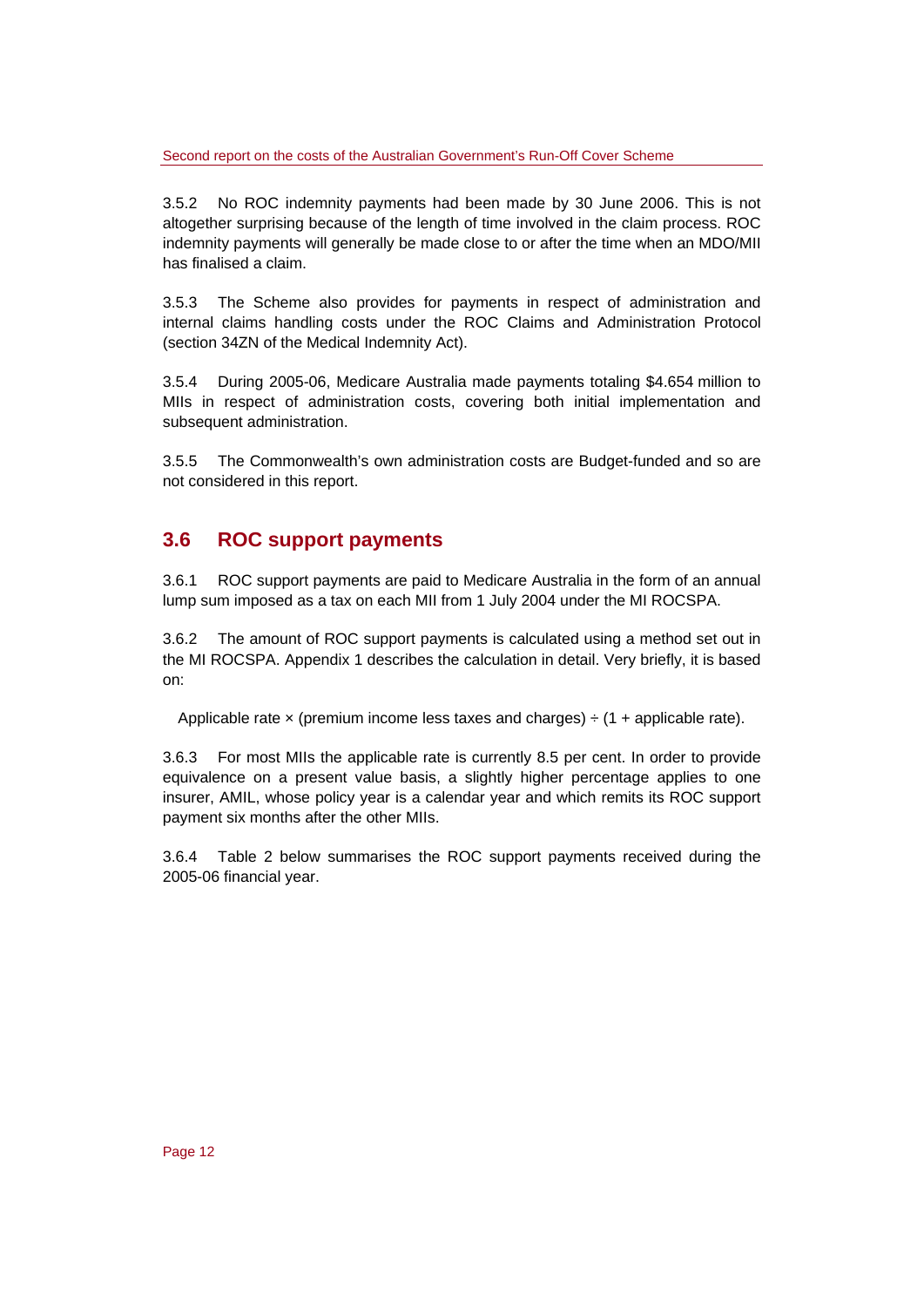#### **Table 2: ROC support payments**

|                       |              | ROC support payments (\$'m) |
|-----------------------|--------------|-----------------------------|
| Paid 31 December 2005 | <b>AMIL</b>  | 9.634                       |
| Paid 30 June 2006     | <b>MIPSi</b> | 3.733                       |
|                       | Invivo       | 0.035                       |
|                       | MDANI        | 4.328                       |
|                       | <b>MIGA</b>  | 2.791                       |
|                       | <b>PIICA</b> | 4.315                       |
|                       | <b>Total</b> | $24.836^{(a)}$              |

(a) Numbers do not add exactly due to rounding.

3.6.5 In order to provide full transparency for practitioners, MIIs are required to attribute ROC support payments to individual policyholders. Each premium notice specifies the amount that has been included in the policyholder's invoice to meet the MII's ROC support payment obligations. All amounts are reported to Medicare Australia, which maintains a record of each practitioner's total run-off cover credit. Interest is applied to this balance annually at the short-term bond rate in accordance with section 34ZS of the Medical Indemnity Act.

3.6.6 Part 2, Division 2B, Subdivision E of the Medical Indemnity Act provides for certain payments, should the Scheme ever be wound up without alternative arrangements being put in place. Thus, doctors who were still practising at the time of the wind-up of the Scheme would be entitled to have an amount not exceeding their total run-off cover credit paid to their nominated medical indemnity provider. Practitioners who were eligible for the Scheme at the time of its wind-up would not be entitled to any refund but would continue to be covered for any future claims that might emerge.

3.6.7 Figure 3 below summarises the contribution to ROC support payments by age of practitioner. The shape of the graph is similar to that produced in last year's report. The proportion of ROC support payments is greater than the proportion of practitioners for doctors in their 40s up to their mid to late 60s. This reflects the low level of premiums for interns, trainees and hospital indemnified doctors aged in their 20s and 30s. The proportion of ROC support payments tends to diminish at higher ages. This provides some support for the suggestion that doctors tend to wind down their practice hours and possibly perform fewer risky medical procedures (for example, surgery) as they approach retirement, resulting in lower premiums.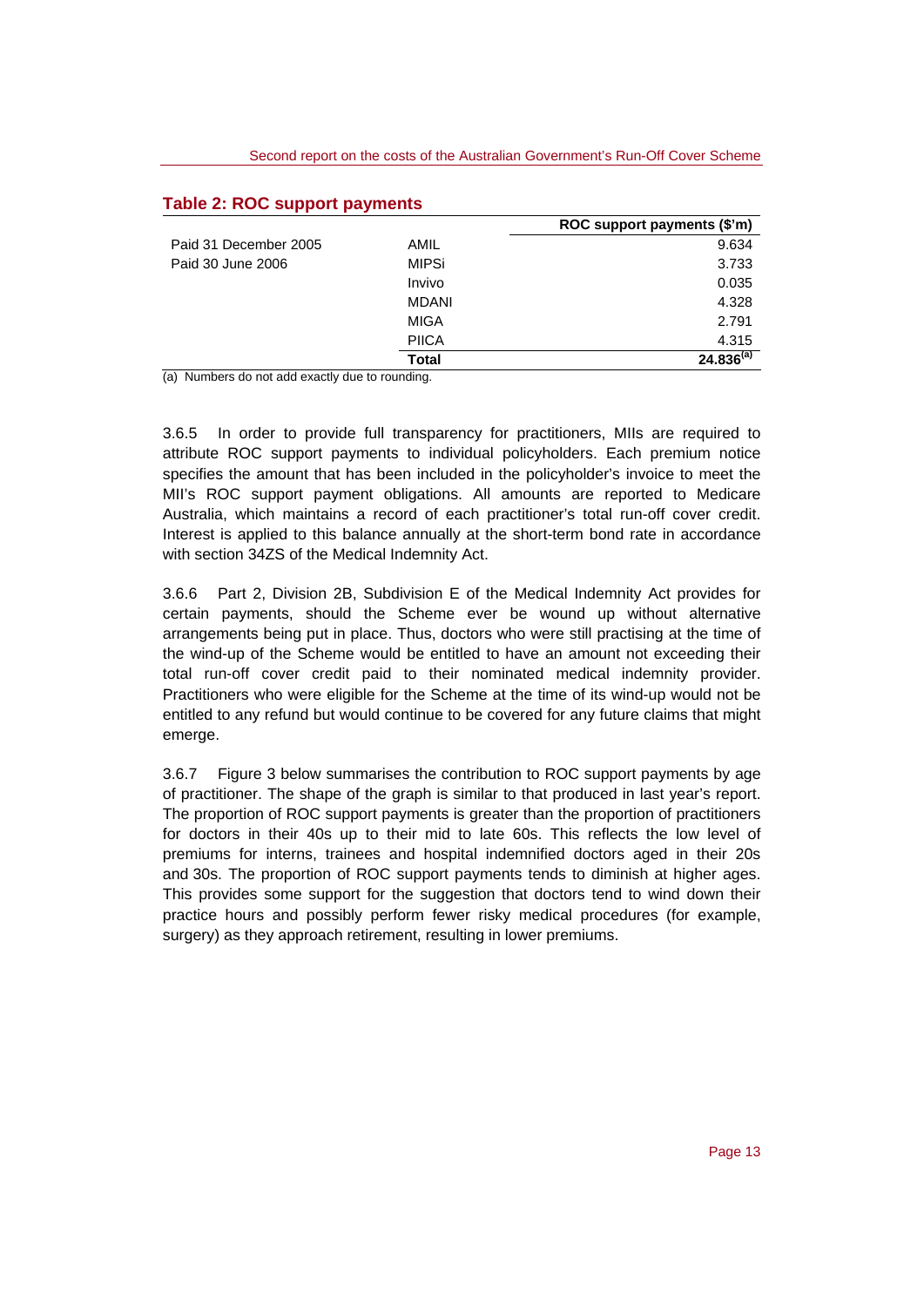

**Figure 3: Contribution to ROC support payments by age** 

3.6.8 Figure 4 below summarises the contribution to ROC support payments by area of specialisation.

3.6.9 Medical indemnity insurance premiums tend to be risk-based. Thus, practitioners operating in risky areas of specialisation are likely to incur the highest premiums and, accordingly, the highest ROC support payment liabilities. The largest ROC support payments are for obstetricians, gynaecologists, neurosurgeons, cosmetic/plastic/reconstructive surgeons, orthopaedic surgeons and general surgeons. Medical practitioners not otherwise classified (including interns, trainees and hospital indemnified doctors) have the smallest ROC support payments.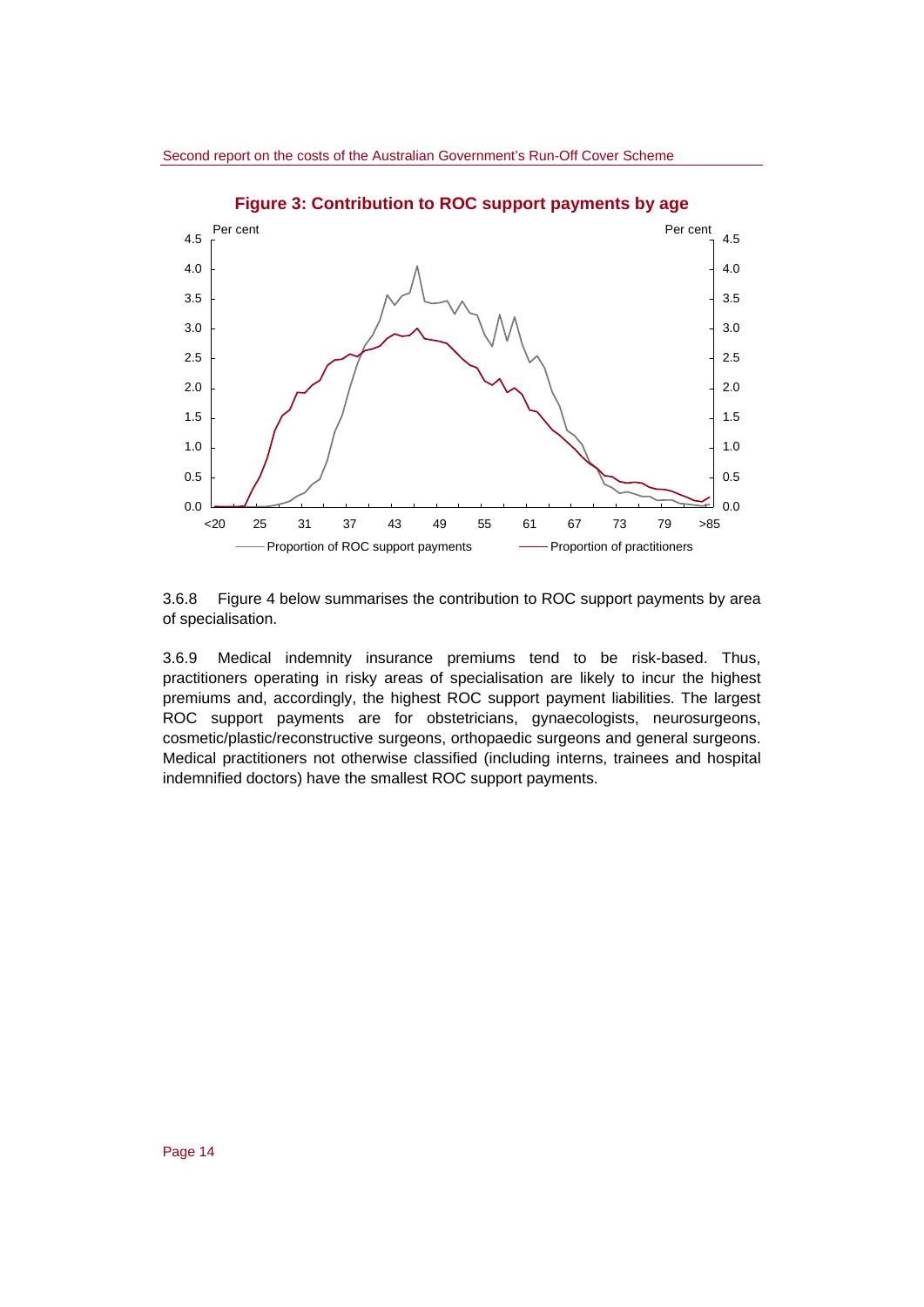

**Figure 4: Contribution to ROC support payments by specialisation** 

### **4. FINANCIAL MANAGEMENT OF THE RUN-OFF COVER SCHEME**

## **4.1 Future liabilities of the Run-Off Cover Scheme**

4.1.1 The estimation of the Commonwealth's liabilities under the Run-Off Cover Scheme in future years is an inherently imprecise process. The operation of the Scheme is likely to be characterised by a small number of claims of highly variable size. It is not possible to predict the costs of the Scheme with a high level of confidence. For example, the presence of a single very large claim in any given year could have a substantial effect on the total amount of ROC indemnity payments for that year.

4.1.2 The liabilities of the Scheme could be measured in a number of ways. It is normal for insurance-type liabilities to be measured on either a 'notified' or an 'occurrence' basis. On a notified basis, new liabilities would accrue to the Scheme as new claims were notified. On an occurrence basis, new liabilities would accrue to the Scheme at the time of the occurrence of the medical incidents which were expected to give rise to medical indemnity claims which would attract a ROC indemnity payment.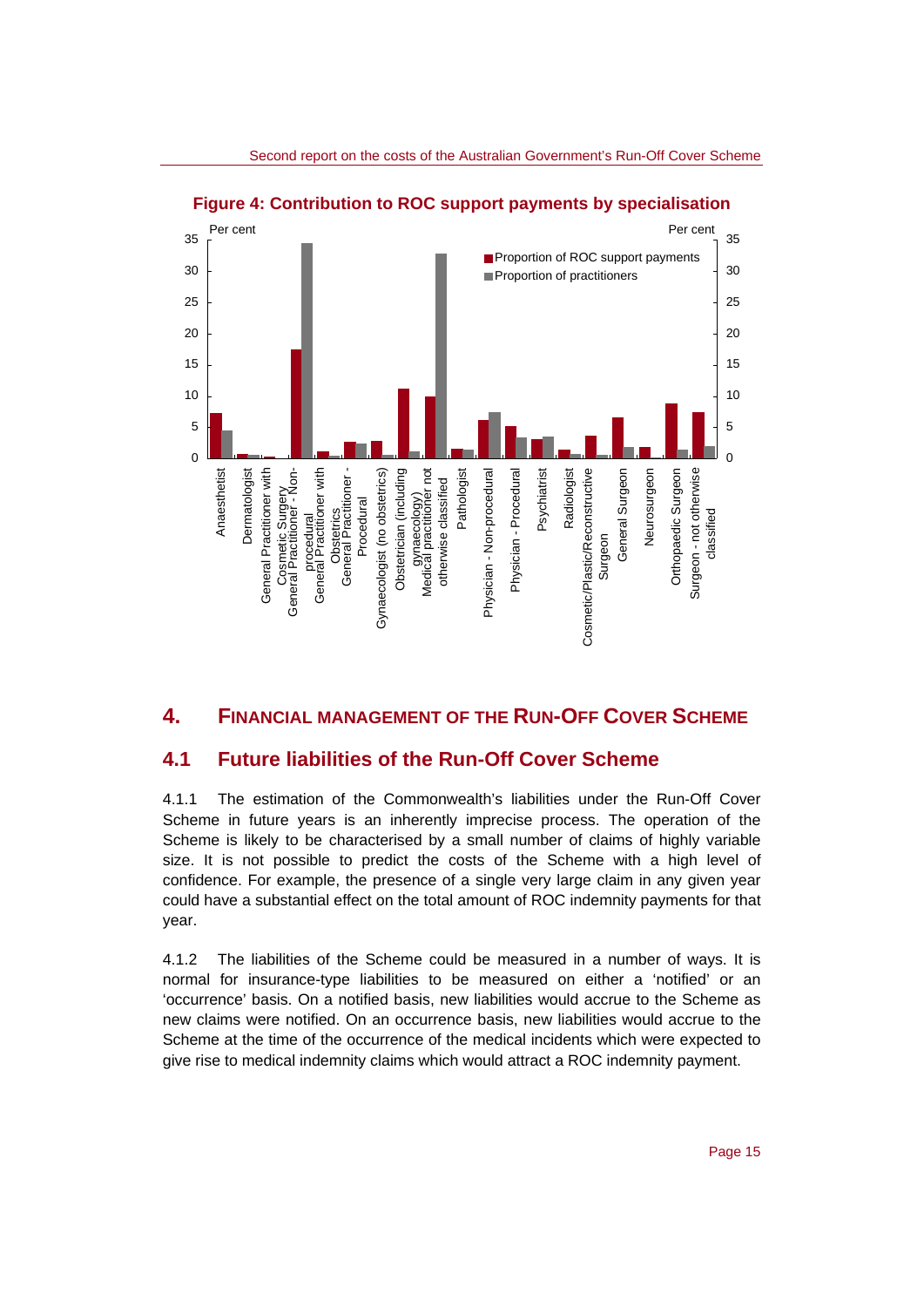4.1.3 Under the occurrence model, liabilities are recognised more quickly than under the notified model. The occurrence model is more consistent with the notion that the Scheme is ongoing. Accordingly, the occurrence model has been adopted for this report. The liabilities of the Scheme are therefore taken as the present value of future ROC indemnity payments (plus associated insurer claims handling expenses) which relate to medical incidents which occurred before the effective date of valuation.

#### **Comment on experience during 2005-06**

4.1.4 In any actuarial investigation it is appropriate to compare the emerging experience with that previously projected. This analysis informs the assumption setting process for the current investigation.

4.1.5 Based on input from industry actuaries, the previous report estimated the incurred-but-not-reported (IBNR) Run-Off Cover Scheme liability at 30 June 2005 as \$28.9 million. Implied within that estimate was an expectation that approximately \$5 million in new notifications would emerge during 2005-06. In fact, the most recent actuarial estimates suggest a total of less than \$2 million in new notifications for 2005-06. There are a number of possible ways of responding to this emerging experience in the current investigation.

4.1.6 It is theoretically possible that the difference between expected notifications and actual experience relates only to lags in the system. This would be consistent with factors such as delays in identification of ROC claims and the legal profession taking some time to adjust to new tort arrangements. The response in this case would be to make no adjustment to the initial estimate.

4.1.7 On the other hand it could be argued that comparison between the actual notifications and the expected notifications is the only available tangible indicator of the reliability of the original estimate of \$28.9 million and that therefore the implied estimates of future notifications should be revised down accordingly, leading to an adjusted estimate of around \$8 million.

4.1.8 However, the implied estimate of \$5 million for the 2005-06 notification year is highly uncertain. For example, actual experience is likely to be significantly driven by the presence or absence of even a single large claim. This means that the fact that actual experience has diverged substantially from what was expected does not of itself imply that the original estimate was unreasonable. Further, it suggests caution in adjusting estimates for the remaining notification years. An approach which allows differences to be recognised as the experience emerges has been adopted in this report, rather than one which replaces one set of subjective estimates with another. The original estimate has been adjusted only in respect of the experience during the 2005-06 notification year.

4.1.9 In relation to Scheme-eligible claims which had been notified at the time of the previous investigation (30 June 2005), actuarial estimates of the corresponding ROC indemnity payments had a present value then of \$1.5 million. Since then, claim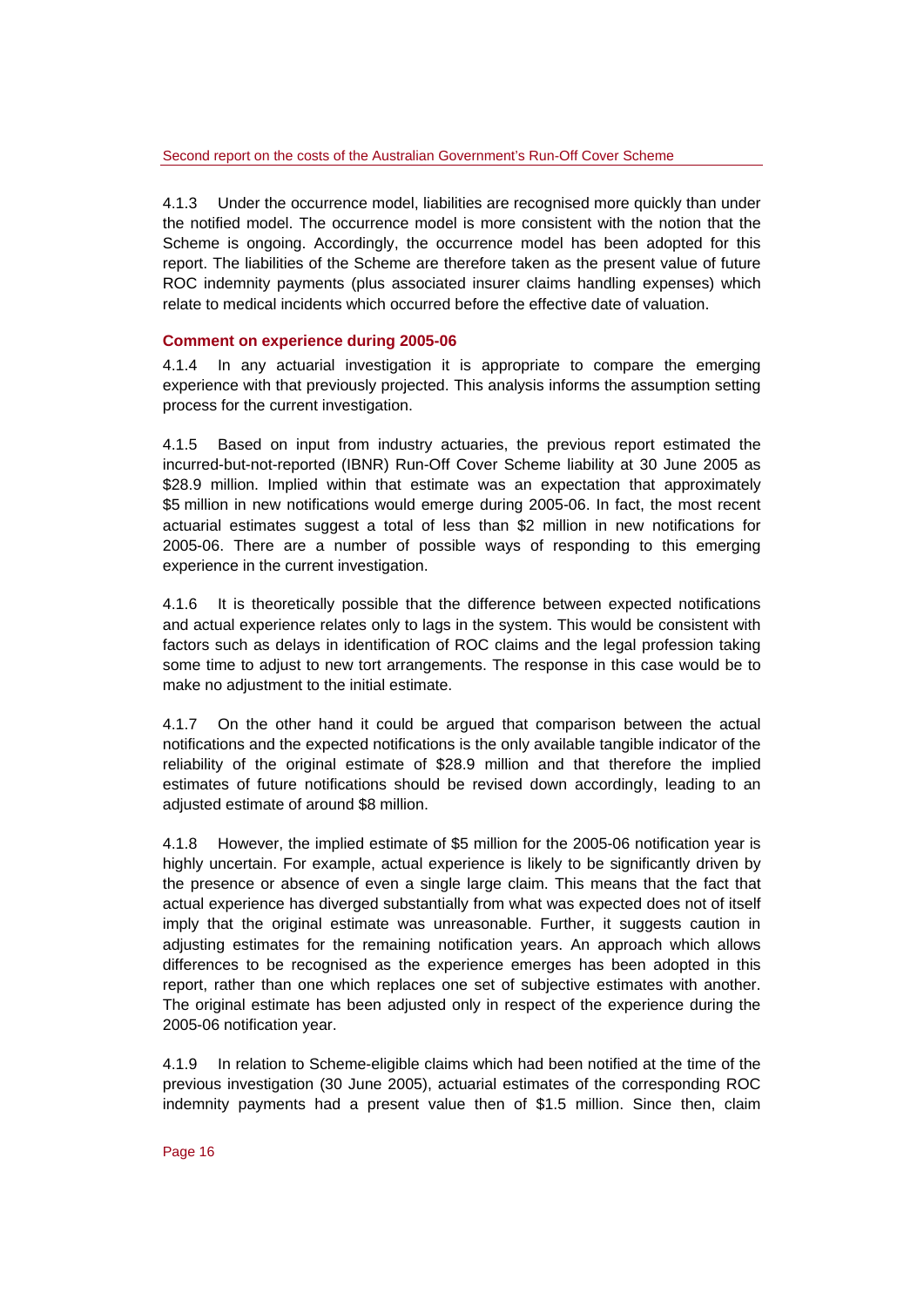payments of \$0.7 million have been made by MIIs/MDOs. All else being equal, this would suggest a residual figure at 30 June 2006 of less than \$1 million. In fact, up to date actuarial estimates put the number at around \$1.2 million. However the numbers are so small that it would be inappropriate to draw conclusions based on them.

4.1.10 In summary, we have made adjustments to the 2005 estimates provided by the industry actuaries only in respect of the implied 2005-06 notification year estimate and in respect of the development of claims that had been notified as at 30 June 2005. In both cases we have used the most recent information provided by industry actuaries directly.

4.1.11 In relation to the Scheme accrual for  $2005-06$ , we have made three adjustments to the estimate provided in the previous report. The first was in respect of a technical error which has been discovered in the valuation program. The second results from a changed interest rate assumption. The third relates to a slightly modified assumed payment pattern. The combined effect of these adjustments was around 1 per cent of the estimate. There is insufficient information available in relation to the emerging experience at this time to make any other credible adjustments.

4.1.12 More generally, as a result of this, the main demographic and experience assumptions remain largely as they were for the previous investigation. Apart from modifying the valuation programs to correct the technical error referred to above, no changes have been made. The current projections are based, however, on the latest available data regarding the insured medical workforce.

4.1.13 Appendix 4 sets out the main assumptions and describes the methodology that was used to estimate the liabilities. Appendix 5 looks at the effect of the High Cost Claims Scheme.

#### **Projected ROC indemnity payments**

4.1.14 This section sets out projections of ROC indemnity payments for the next 10 financial years. For the reasons described above, the projections should be regarded as indicative only. The data issues referred to earlier in this report also contribute to the uncertainty. The underlying assumptions and methodology are described in Appendix 4, with the calculations summarised in Table 14. Table 3 below sets out the projections, which are illustrated in Figure 5. The Scheme is not expected to become mature in a cashflow sense for many years. The payments projected below are in nominal dollars and have not been discounted to current dollar values.

4.1.15 The projected payment for 2006-07 assumes that all ROC indemnity payments which are 'due' at 30 June 2006 (that is which relate to claim payments already made by MIIs/MDOs) will be made during 2006-07. More generally, other ROC indemnity

l 5 Under the occurrence model, the Scheme accrual for 2005-06 refers to the present value of future ROC indemnity payments that are attributable to medical incidents which occur during 2005-06.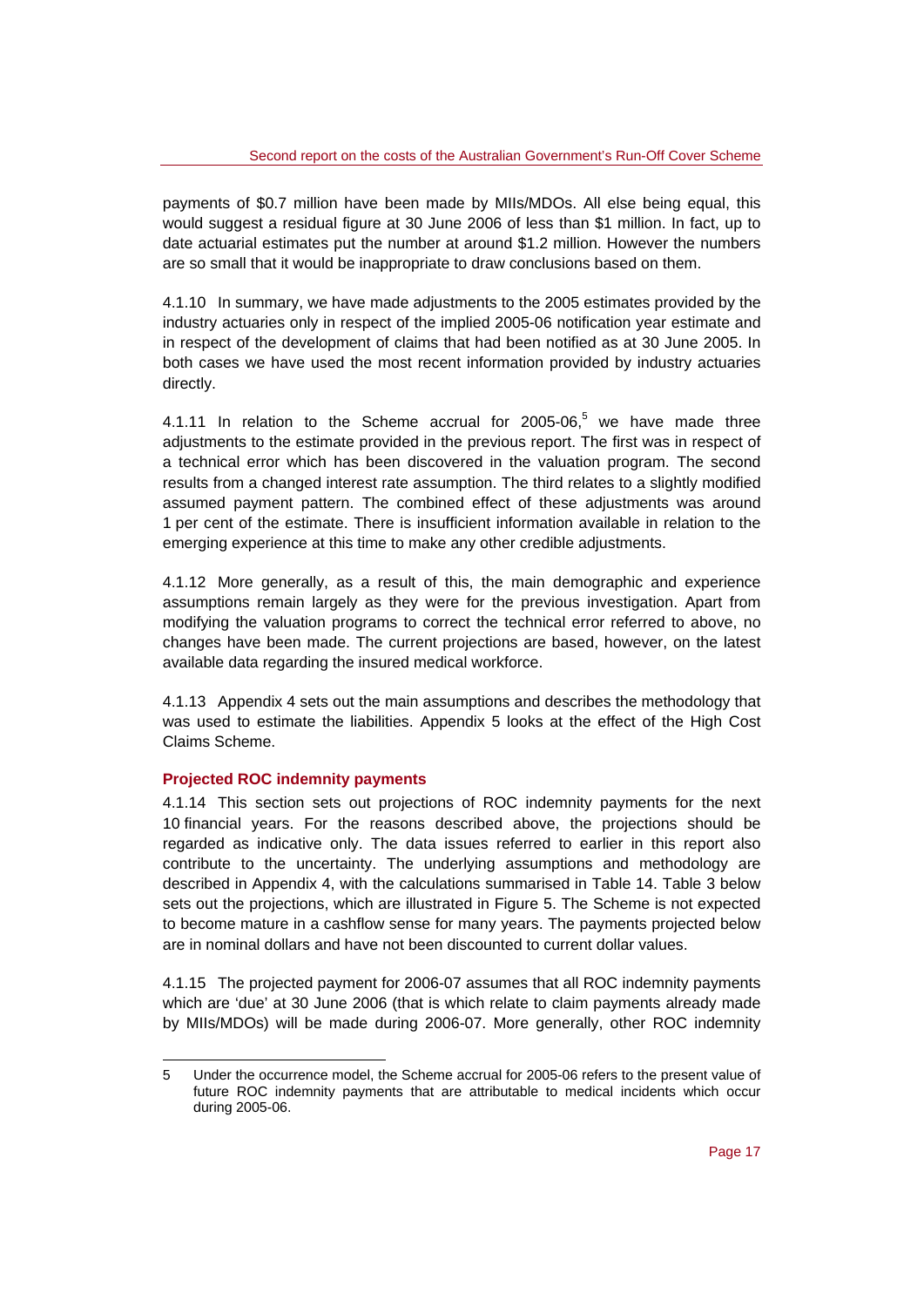payments are assumed to be made at the same time as the corresponding claim payment. The estimate for 2006-07 is reasonably close to the estimate presented in our 2004-05 report, before the inclusion of the indirect costs associated with handling claims, referred to as indirect claims handling expenses (CHE) $^6$  (see 4.2.8 below), which is new in this current report. This is because changes made in response to the emerging experience were largely offsetting.

| Year ending 30 June | Projected ROC indemnity payments plus CHE<br>$$'000^{(a)}$ |
|---------------------|------------------------------------------------------------|
| 2007                | 1,681                                                      |
| 2008                | 1,962                                                      |
| 2009                | 3,502                                                      |
| 2010                | 4,632                                                      |
| 2011                | 6,068                                                      |
| 2012                | 8,378                                                      |
| 2013                | 11,041                                                     |
| 2014                | 13,644                                                     |
| 2015                | 15,852                                                     |
| 2016                | 18,169                                                     |

#### **Table 3: Projected ROC indemnity payments plus CHE**

(a) These projected payments do not include administration amounts payable under the ROC Claims and Administration Protocol.



#### **Figure 5: Projected ROC indemnity payments plus CHE**

l

<sup>6</sup> CHE are separate from administration costs. Administration costs refer to the costs of administering the Scheme and have not been included in the projected Scheme payments.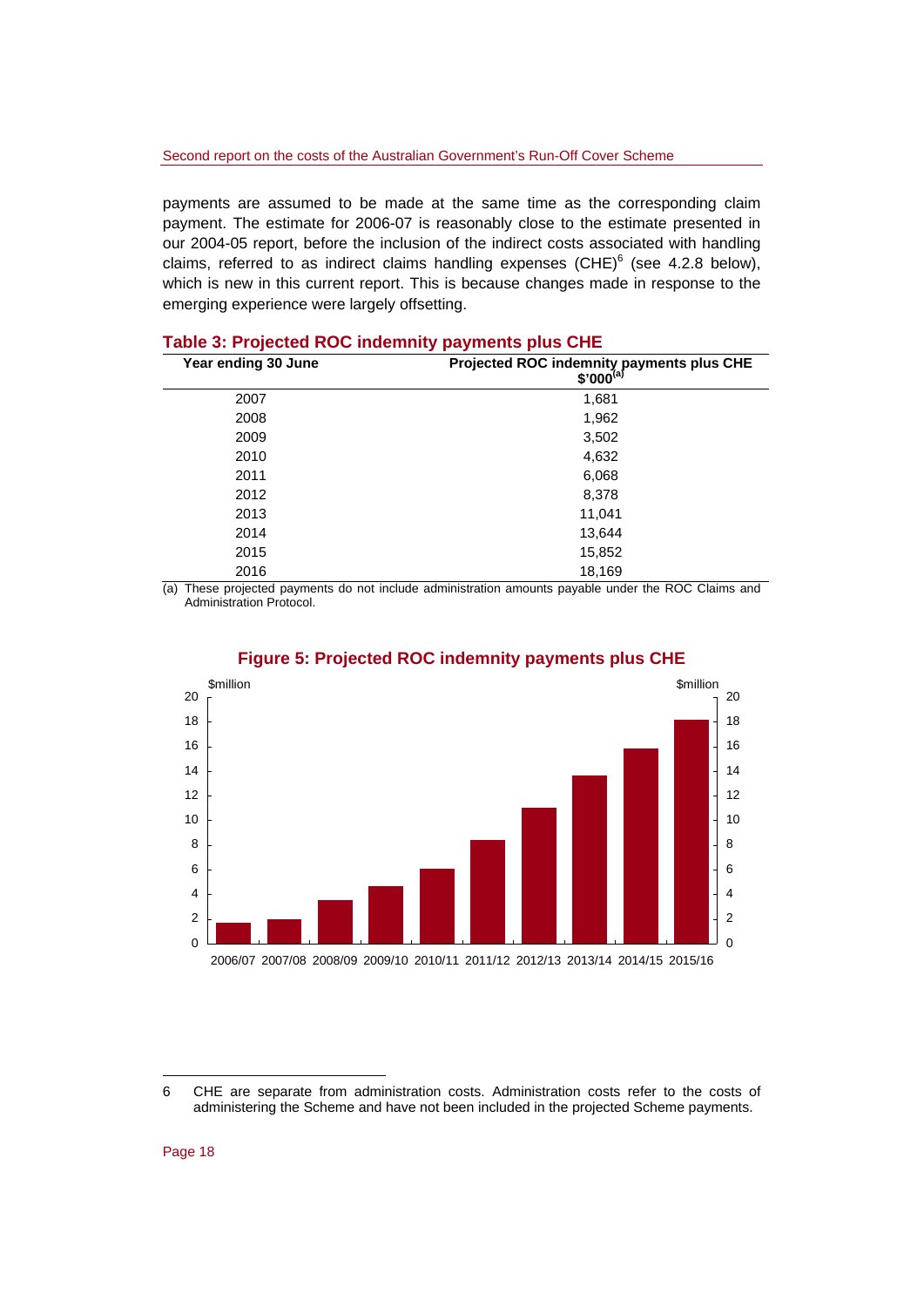## **4.2 Notional Account**

4.2.1 The Scheme must be managed over a long time frame. As discussed previously, ROC indemnity payments are likely to be 'lumpy' in nature and immature in size for some years. ROC support payments will be received well in advance of ROC indemnity payments. As a result of the payment timing mismatch and the expected volatility in the ROC indemnity payment pattern, it is appropriate to have a system which enables proper tracking of the financial flows over time. Accordingly, a Run-Off Cover Scheme notional account (the Notional Account) is maintained.

4.2.2 It is important to appreciate that the Notional Account is not an official Government account. Rather, it is a device established for the sole purpose of facilitating equity between practitioners and other taxpayers.

4.2.3 The Notional Account is credited with:

- ROC support payments; and
- notional interest.

4.2.4 Notional interest is credited to the Notional Account to ensure that practitioners derive the proper benefit of the time value of money since ROC support payments are received by Medicare Australia well in advance of any ROC indemnity payments being made by Medicare Australia. Notional interest is applied at the short-term bond rate for consistency with section 34ZS of the Medical Indemnity Act which requires interest at the short-term bond rate to be applied to the total run-off cover credit balances of individual practitioners.

4.2.5 On establishment of the Scheme, the Government announced that it would fund the opening liability that was attributable to practitioners who were already eligible for cover under the Scheme at the time of its commencement. Accordingly, this obligation represents an asset of the Notional Account.

4.2.6 The Notional Account is charged with:

- ROC indemnity payments; and
- payments made under the ROC Claims and Administration Protocol.

4.2.7 The Run-Off Cover Scheme 'operates after' the High Cost Claims Scheme (HCCS). The HCCS meets 50 per cent of the excess above \$300,000 of the cost of individual large claims. For example, for a claim which costs \$1 million, the HCCS will pick up:

50 per cent × (\$1,000,000 - \$300,000) = \$350,000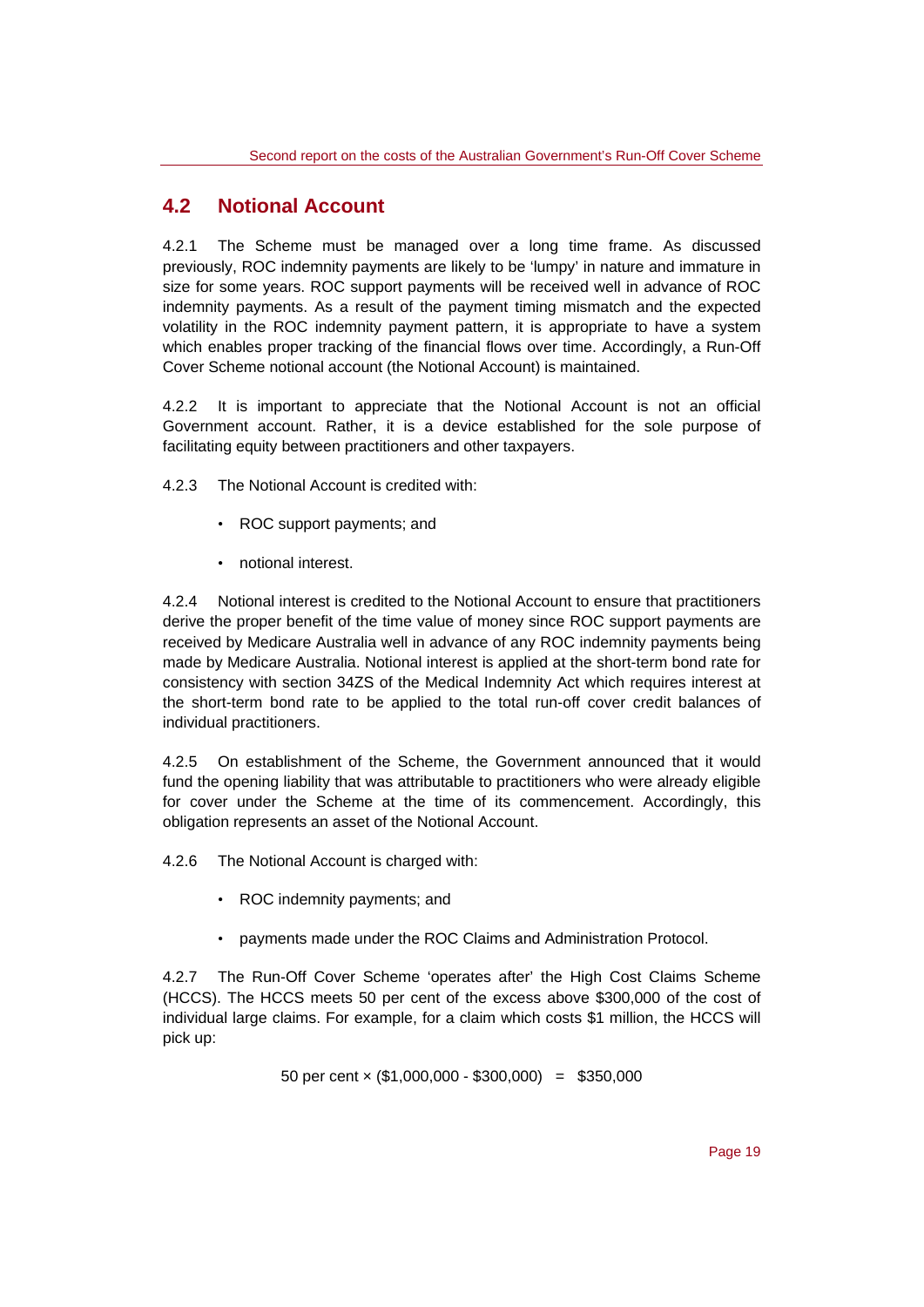#### Second report on the costs of the Australian Government's Run-Off Cover Scheme

4.2.8 The Run-Off Cover Scheme will also pay an amount to a MII or MDO to cover the indirect costs associated with handling claims, referred to as indirect claims handling expenses (CHE). The Scheme pays 5 per cent of the cost of each claim to cover CHE. Table 4 below describes how an eligible \$1 million claim would be funded. The total amount paid of \$1,050,000 includes claim costs of \$1 million and CHE of \$50,000.

#### **Table 4: Funding sources for a \$1 million claim which is eligible for the Run-Off Cover Scheme**

| <b>Funding source</b>                                 | Amount    |
|-------------------------------------------------------|-----------|
| <b>HCCS</b>                                           | \$350,000 |
| ROC indemnity payment (direct claim costs)            | \$650,000 |
| Run-Off Cover Scheme CHE (5 per cent $x$ \$1 million) | \$50,000  |
| Run-Off Cover Scheme (Total)                          | \$700,000 |

4.2.9 Appendix 3 provides more detail on claim amounts eligible under the Run-Off Cover Scheme.

4.2.10 As noted earlier, the Medical Indemnity Act provides for payment of a practitioner's total run-off cover credit, should the Scheme ever be wound up without alternative arrangements being put in place. Thus, in this event, a large part of the accumulated ROC support payment balance would become a liability of the Scheme. At the same time, since the Scheme liabilities are being measured on an occurrence basis, some of the liabilities of the Scheme would be released, partially offsetting this impact. However, for the purpose of this report, the Scheme has been assumed to be ongoing and the whole amount of the accumulated ROC support payments has been taken to be available to meet relevant ROC indemnity payments.

4.2.11 The liability estimates given in this report are central estimates. In broad terms, this means that they are intended to be equally likely to be too high or too low. In particular, it is not intended that the liability estimates contain any margin for risk or prudence. Funding considerations for the Scheme are not the same as for private sector insurance arrangements. The objective here is to manage the funding over the long term. Since substantial volatility in the liability estimates is likely from time to time, periods of surplus and periods of deficit in the Notional Account might be expected. However, given the long funding time horizon that is appropriate for the Scheme, a short-term deficit in the Notional Account is not a cause for concern. As a result of this, there is no strong reason to maintain a risk margin in the liability estimates.

4.2.12 Table 5 below sets out the cashflow statement of the Notional Account for 2005-06.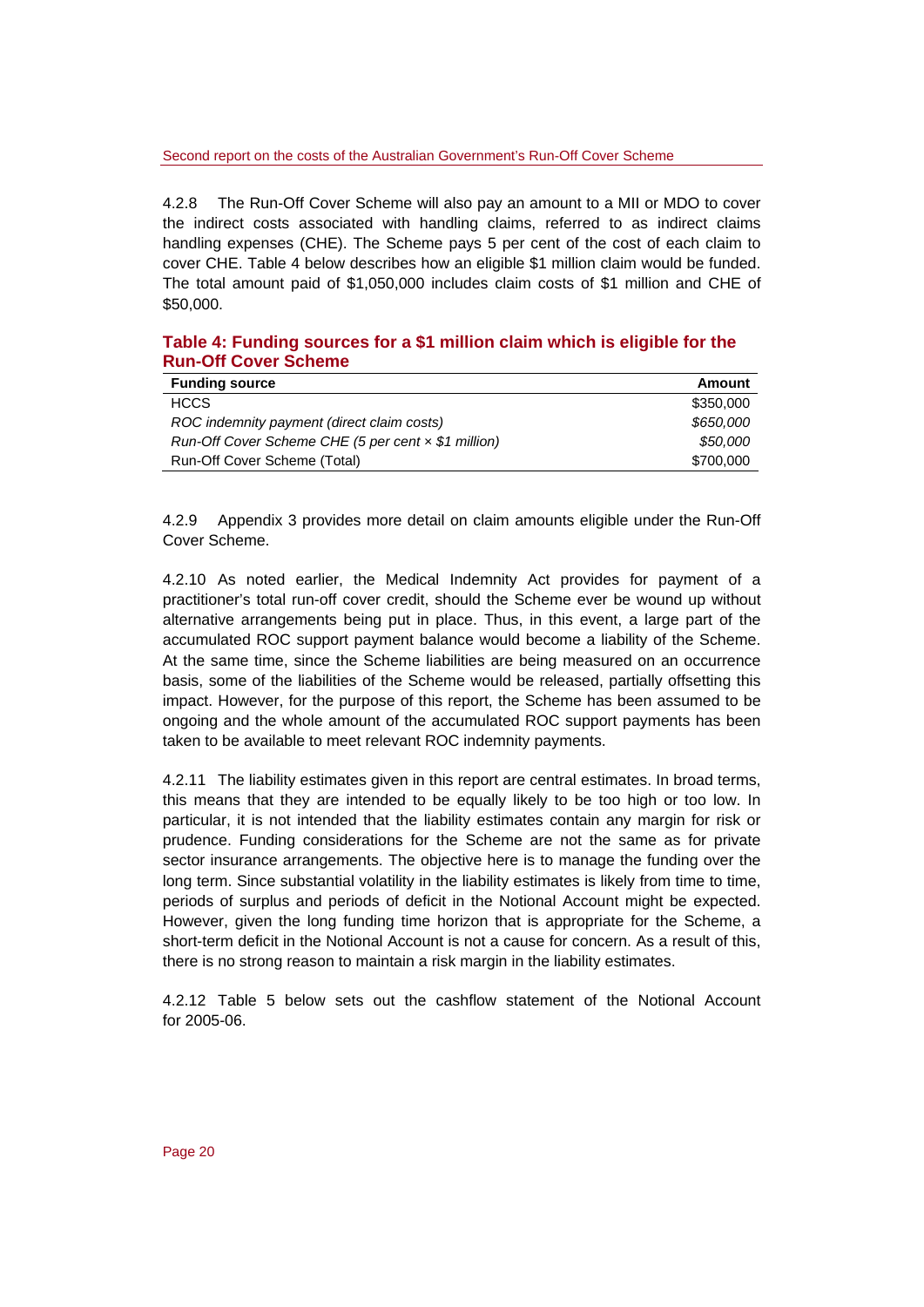#### **Table 5: Cashflow statement of the Notional Account 2005-06**

| Cashflows — Run-Off Cover Scheme Notional Account 2005-06                                                        |        |  |  |  |
|------------------------------------------------------------------------------------------------------------------|--------|--|--|--|
| <b>Income</b>                                                                                                    | \$'000 |  |  |  |
| ROC support payments (received 31 December 2005)                                                                 |        |  |  |  |
| ROC support payments (received 30 June 2006)                                                                     |        |  |  |  |
| Notional interest                                                                                                |        |  |  |  |
| <b>Expenses</b>                                                                                                  |        |  |  |  |
| ROC indemnity payments                                                                                           | 0      |  |  |  |
| Administration cost payments to MIIs (including implementation fees<br>and 2004-05 and 2005-06 compliance costs) |        |  |  |  |
| <b>Net cashflow</b>                                                                                              |        |  |  |  |

4.2.13 Table 6 below sets out the balance sheet of the Notional Account as at 30 June 2006.

#### **Table 6: Balance sheet of the Notional Account as at 30 June 2006**

| Balance sheet - Run-Off Cover Scheme Notional Account as at 30 June 2006 |                      |  |
|--------------------------------------------------------------------------|----------------------|--|
| <b>Assets</b>                                                            | \$'000               |  |
| Cash as at 1 July 2005                                                   | 13,998               |  |
| ROC support payments (receivable 31 December 2006)                       | $9,845^{(a)}$        |  |
| Net cashflow                                                             | 21,192               |  |
| Government commitment to fund opening liability                          | $8,000^{(b)}$        |  |
| Total                                                                    | 53.035               |  |
| <b>Liabilities</b>                                                       |                      |  |
| Paid by MIIs but not yet recovered from Medicare Australia               | $709^{(c)}$          |  |
| Notified to MIIs but not yet paid by them                                | 2,596 <sup>(d)</sup> |  |
| Incurred but not yet notified to MIIs                                    | $39,411^{(e)}$       |  |
| Claims handling expenses                                                 | $2,910^{(f)}$        |  |
| Total                                                                    | 45.626               |  |

(a) AMIL payment received 31 December 2006 discounted to 30 June 2006.

(b) Discussed in paragraph 4.2.17.

(c) Based on estimates provided in relation claims/incidents notified to MIIs and MDOs by 30 June 2006.

(d) Based mainly on estimates provided by industry actuaries.

(e) Based on estimates provided by industry actuaries and models developed within this office.

(f) Based on 5 per cent of 'grossed up' ROC indemnity payments (to allow for the impact of the HCCS).

4.2.14 The Notional Account at 30 June 2006 has disclosed an estimated surplus of around \$7 million. Note that full credit has been taken in the assets of the Notional Account for ROC support payments due to be received from AMIL on 31 December 2006. Generally, the estimated surplus position should be regarded as highly uncertain.

4.2.15 The estimated liability of the Scheme at 30 June 2006 is based on a blend of estimates provided by industry actuaries and estimates derived from models developed within this office. It is highly uncertain and is likely to remain so for a number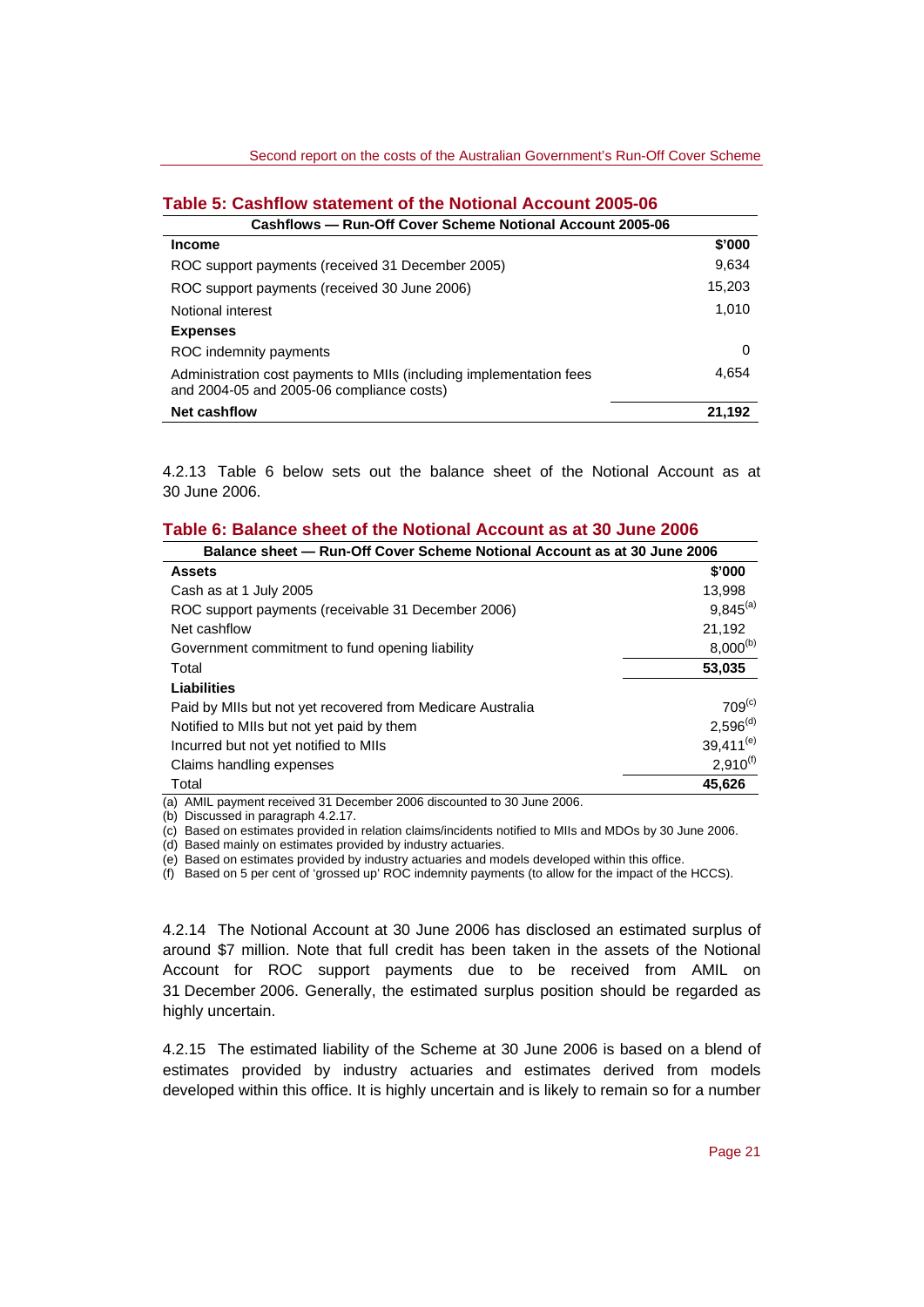of years. Appendix 4 provides a high level reconciliation of the liability estimate as at 30 June 2005 with the current estimate.

4.2.16 The liability to make ROC indemnity payments will be partly funded by the Government. As noted above, the Government will fund the costs of claims made by those practitioners who were eligible for cover at the commencement of the Scheme. It is not possible to estimate this component of the liability with any precision. However, for the purpose of this report, the overall liability (about \$46 million) has been assumed to be split in the following way to give broad consistency with the results of our own model.

- \$8 million in respect of practitioners eligible for the Scheme as at 1 July 2004; and
- \$38 million in respect of practitioners who were not eligible for the Scheme as at 1 July 2004.

4.2.17 The estimate in respect of practitioners who were eligible at start-up has been revised slightly from the previous report, broadly in line with the approach described in paragraph 4.1.10. The actual value of the Government obligation will not be known for a number of years. Estimates will become more reliable with time. The apportionment of the liability is very subjective. However, we regard the approach taken as satisfactory for the current purpose.

4.2.18 As actual experience unfolds and ROC indemnity payments are made, it will be necessary to attribute these payments accurately to either the opening liability (Government funded) or the new liability (practitioner funded) in order to preserve the integrity of the Notional Account. Indeed, the 2004-05 report foreshadowed that, at future reviews, separate accounting of the Government funded and practitioner funded components of the Scheme might be appropriate. Again at this review, both components have been combined to give an overall picture of the Scheme.

4.2.19 Finally, it is appropriate to provide a benchmark projection of the liabilities of the Scheme. Table 7 below sets out estimates of the liabilities of the Notional Account at the end of each of the next five financial years. The purpose is to illustrate the short-term development of the Scheme. There is very substantial uncertainty in these estimates. The numbers shown are in nominal dollars and have not been discounted to give values in today's terms. The numbers in the table below differ in nature from those provided in the previous report. In particular they have been adjusted to include an allowance for indirect claims handling expenses (CHE).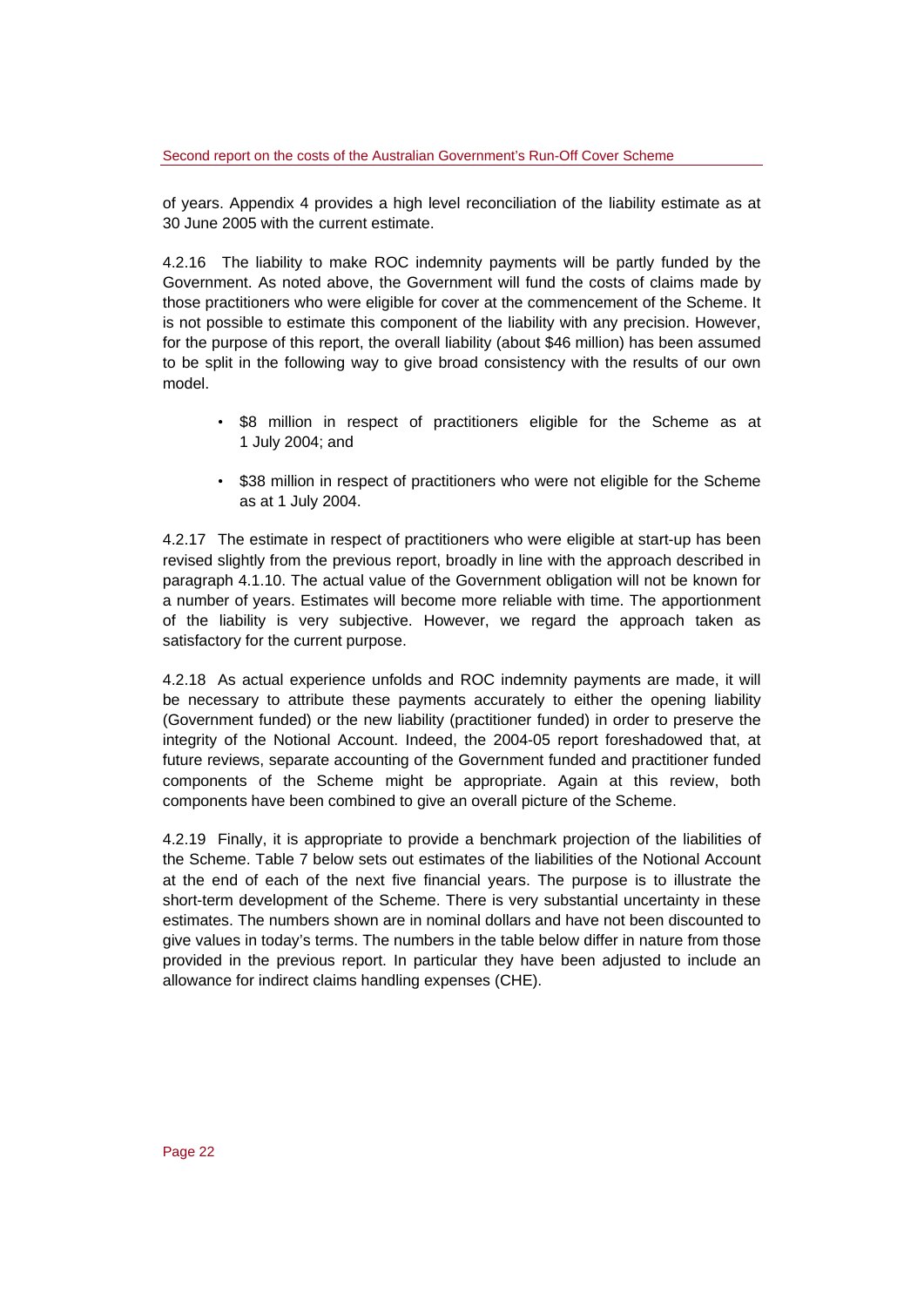| Year ending 30 June | Liability<br>(\$'000) <sup>(ā)</sup> | <b>New accrual</b><br>$(S'000)^{(a)}$ | Interest cost<br>(\$'000) | <b>Payments</b><br>$(\$'000)^{(a)}$ |
|---------------------|--------------------------------------|---------------------------------------|---------------------------|-------------------------------------|
| 2006                | 45.626                               |                                       |                           |                                     |
| 2007                | 65,402                               | 17,708                                | 3,750                     | 1,681                               |
| 2008                | 87,296                               | 18,859                                | 4,997                     | 1,962                               |
| 2009                | 110,217                              | 20,085                                | 6,338                     | 3,502                               |
| 2010                | 134,733                              | 21,391                                | 7,758                     | 4,632                               |
| 2011                | 160,715                              | 22.781                                | 9,269                     | 6,068                               |

(a) ROC indemnity payments plus CHE.

## **4.3 Actuarial management**

4.3.1 It is appropriate that the Scheme be subject to ongoing actuarial management.

4.3.2 Regular review of the costs and notional assets of the Scheme will allow the ROC support payment rate to be adjusted from time to time, if necessary. Consideration of that rate is beyond the scope of this report. This report has described a framework for the valuation of Scheme liabilities and established the Notional Account. It is intended that the valuation and accounting framework be applied at each future annual review of the Scheme.

Peter Martin FIAA Australian Government Actuary

1 March 2007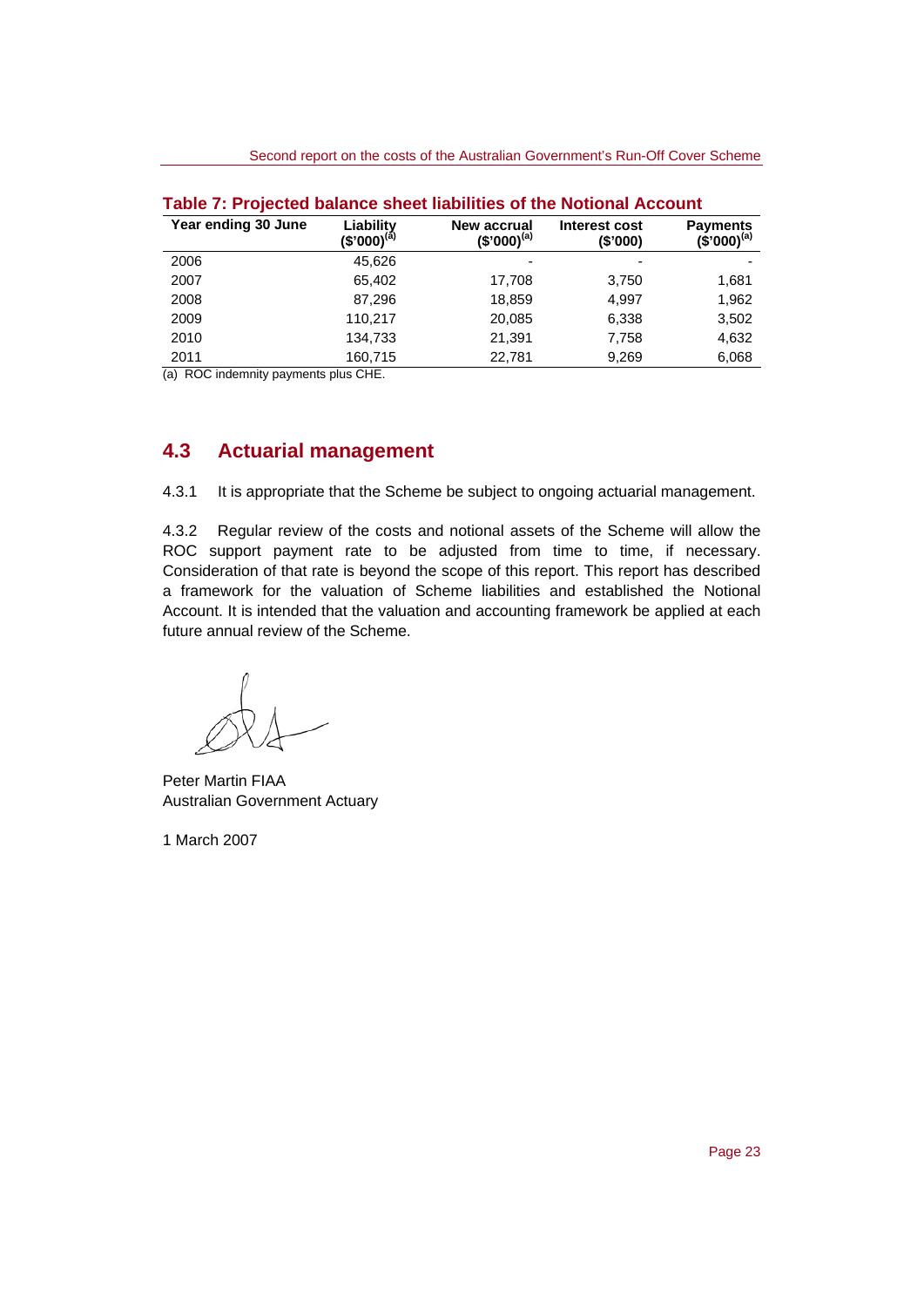## **APPENDIX 1: ROC SUPPORT PAYMENTS**

A.1.1 ROC support payments are paid to Medicare Australia in the form of an annual lump sum imposed as a tax on each MII from 1 July 2004. The lump sum is intended to cover the cost of claims and the MIIs' administration and implementation costs.

A.1.2 The amount of support payments is calculated as a percentage of premium income received from contributing practitioners. The calculation rules are set out in the MI ROCSPA and regulations. The tax imposed on each MII is the applicable percentage of the insurer's premium income (section 6) for the applicable contribution year ending on 30 June or an alternative date specified in the regulations (section 5).

A.1.3 All MIIs except for AMIL were required to remit their first ROC support payments on 30 June 2005. Since AMIL's policy year is a calendar year, it was not required to remit ROC support payments until 31 December 2005.

A.1.4 Under section 7, a MII's premium income for the purpose is the sum of all of the premiums paid to the insurer for medical indemnity cover provided for medical practitioners, reduced according to the formula:

*Premium income equals* 

*Net premium – Net premium × Applicable percentage ÷ (1 + Applicable percentage)* 

A.1.5 Net premium is calculated according to section 7 as follows:

- sum of all premiums paid to the insurer during the operation of the Scheme for medical indemnity cover provided for medical practitioners (including subsidy payments made to the insurer on behalf of medical practitioners to assist with the cost of purchasing medical indemnity cover under the Medical Indemnity Premium Support Scheme, section 43(1) Medical Indemnity Act) (subsection (1));
- minus the amount of GST payable (subsection (2)(a)) and the amount of stamp duty payable (subsection (2)(b)) in relation to the premiums;
- plus/minus other payments specified in the regulations.

A.1.6 The applicable percentage is specified in the regulations as 8.5 per cent for all insurers except AMIL which has a higher percentage of 9.5625 per cent. The effect of this is that the ROC support payment is currently calculated as:

- Net premium  $\times$  8.5 per cent  $\div$  1.085 for all MIIs except AMIL, and
- Net premium  $\times$  9.5625 per cent  $\div$  1.095625 for AMIL.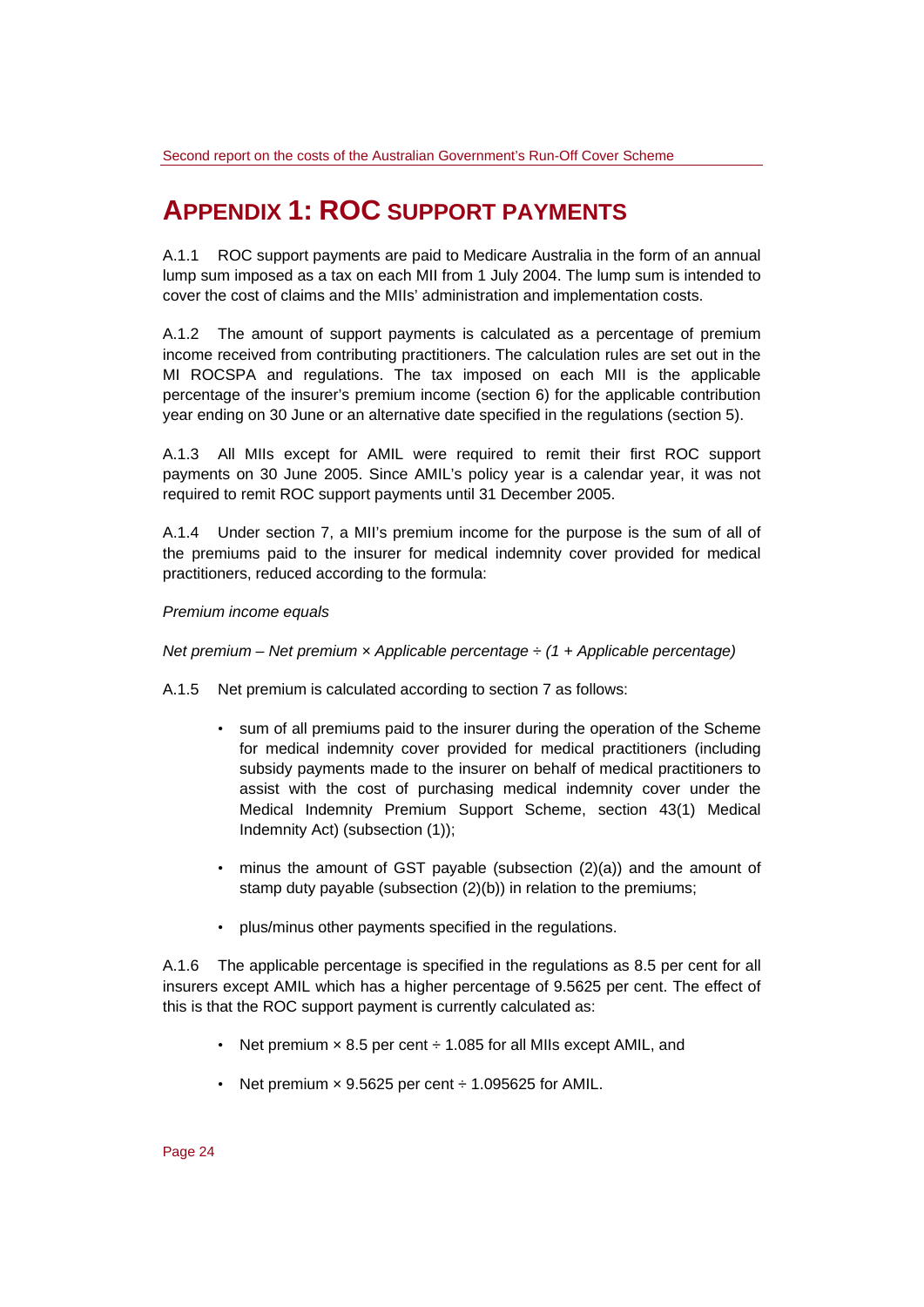## **APPENDIX 2: ELIGIBLE PRACTITIONERS AND RUN-OFF COVER SCHEME CONTRACTS**

## **Eligible persons**

A.2.1 Eligible persons are those who fit one or more of the following eligibility categories at the time the claim (or medical incident) is first notified to the MII or MDO (section 34ZB(2) of the Medical Indemnity Act and *Medical Indemnity Regulations 2003* regulation 12):

- A doctor 65 years or older who has permanently retired from paid medical practice.
- A doctor who has not engaged in paid medical practice during the preceding three years. (Note: unlike other categories, eligibility does not occur immediately upon ceasing practice).
- A legal representative of a deceased medical practitioner (provided that a claim can be made against the deceased's estate).
- A doctor who has ceased paid medical practice due to permanent disability.
- A doctor who has ceased paid medical practice because of maternity.
- An overseas trained doctor who worked under a 422 or 457 visa, has permanently ceased medical practice in Australia and does not reside in Australia.

### **Provision and notification of compulsory run-off cover**

A.2.2 The practitioner's last medical indemnity insurer is required to provide run-off cover to an eligible practitioner under section 26A of the PSPS Act.

A.2.3 The compulsory run-off cover must encompass the same nature and range of incidents as the last medical indemnity cover held by the eligible practitioner (subsection 26A(4)(b)).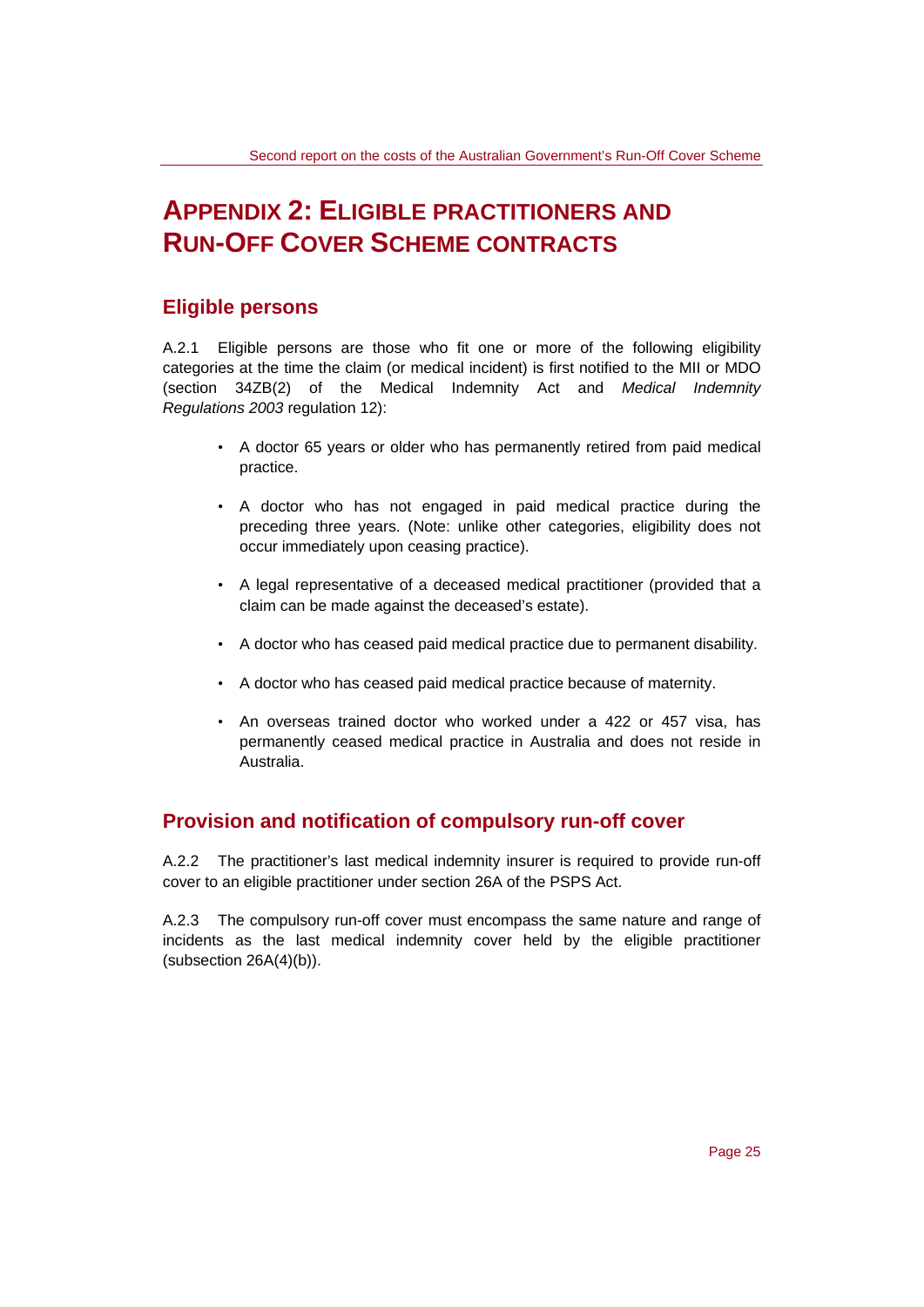A.2.4 Section 26D compels MIIs to notify eligible practitioners of:

(i) the nature and range of incidents encompassed by the compulsory run-off cover; and

(ii) the terms and conditions on which it is provided.

A.2.5 The compulsory run-off cover is taken to be a contract of insurance between the MII and the eligible practitioner for the purposes of the PSPS Act (section 26E).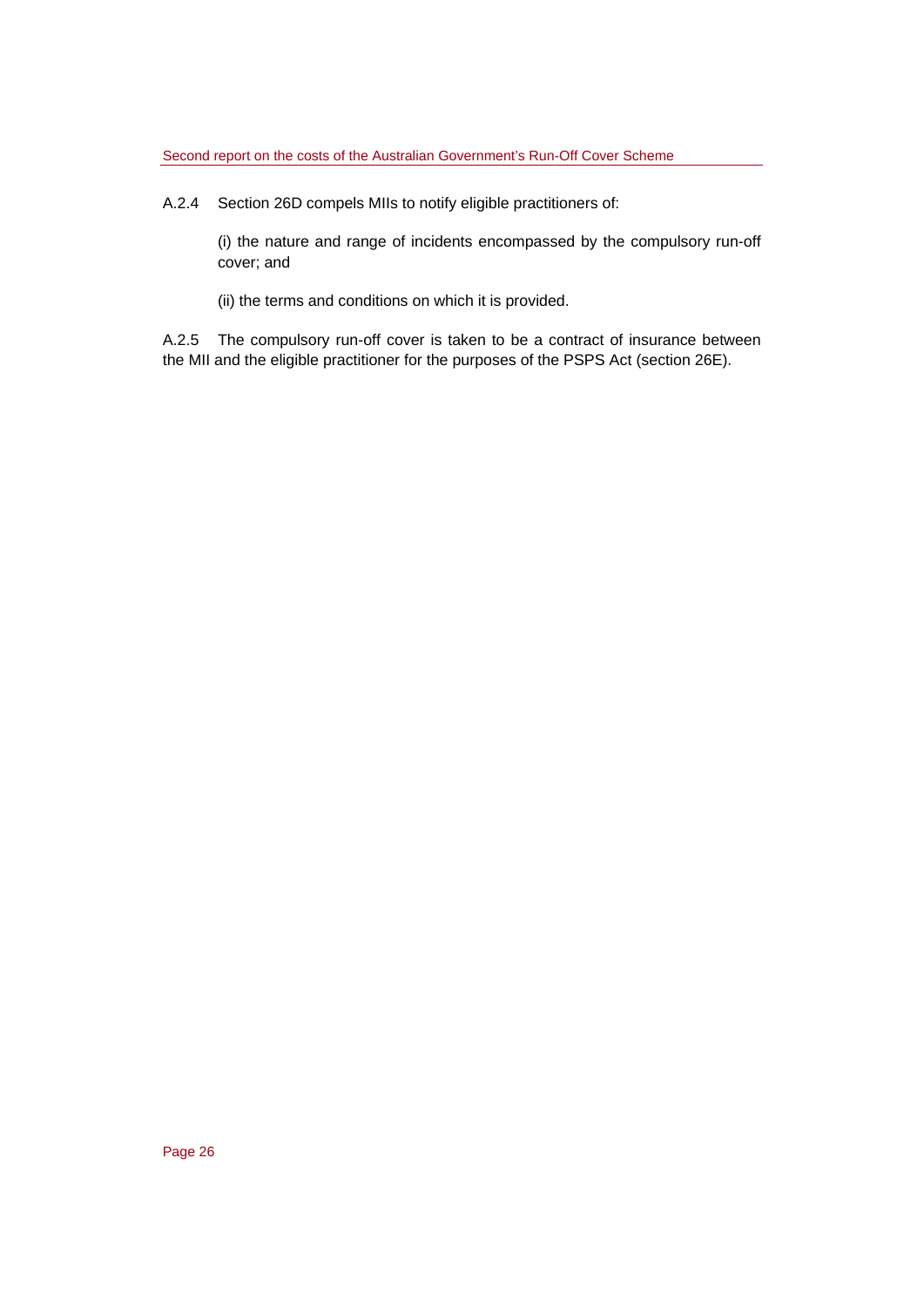## **APPENDIX 3: RUN-OFF COVER SCHEME CLAIMS**

A.3.1 The legislation defines claims broadly. Claims need not involve legal proceedings. Claims may include civil claims for negligence, administrative proceedings, disciplinary proceedings (including those performed by a professional body) and inquiries or investigations into conduct (subsection 4(1) of the Medical Indemnity Act).

A.3.2 A ROC claim is payable to an MII or MDO under section 34ZC in relation to a claim eligible under subsection 34ZB(1) if:

- it was first notified to the MII or MDO on or after 1 July 2004;
- it relates to a person eligible under subsection 34ZB(2) (see Appendix 2);<sup>7</sup>
- it relates to incident(s) occurring in connection with the person's practice as a medical practitioner (see paragraph 34ZB(1)(b));
- either the person is indemnified for the claim by an MII in accordance with section 26A of the PSPS Act, or the person is indemnified under incident-occurring based cover provided by an MDO (paragraph  $34ZB(1)(e))$ ;<sup>8</sup> and
- the claim would be paid in the ordinary course of the MII's or MDO's business.

A.3.3 Where these criteria are met, the Commonwealth is liable to pay run-off cover indemnities regardless of whether the MII or MDO has sought private reinsurance (section 34ZF).

A.3.4 Applications for ROC indemnity payments must be made to Medicare Australia (section 36 of the Medical Indemnity Act). They are paid by the CEO of Medicare Australia before the end of the month that immediately follows the month in which the MII applies for the indemnity (section 37).

A.3.5 The Run-Off Cover Scheme operates after the High Cost Claims Scheme (HCCS). Thus, part of the cost of eligible large claims is first met by the HCCS with the rest being picked up by the Run-Off Cover Scheme (subsection 34ZH(2)). The HCCS meets 50 per cent of total costs incurred in relation to an eligible ROC claim exceeding \$300,000.

l 7 Including the legal representative of a deceased doctor.

<sup>8</sup> Since the time of the previous report, the Medical Indemnity Act has been amended to remove the requirement to have had insurance at the time of the incident.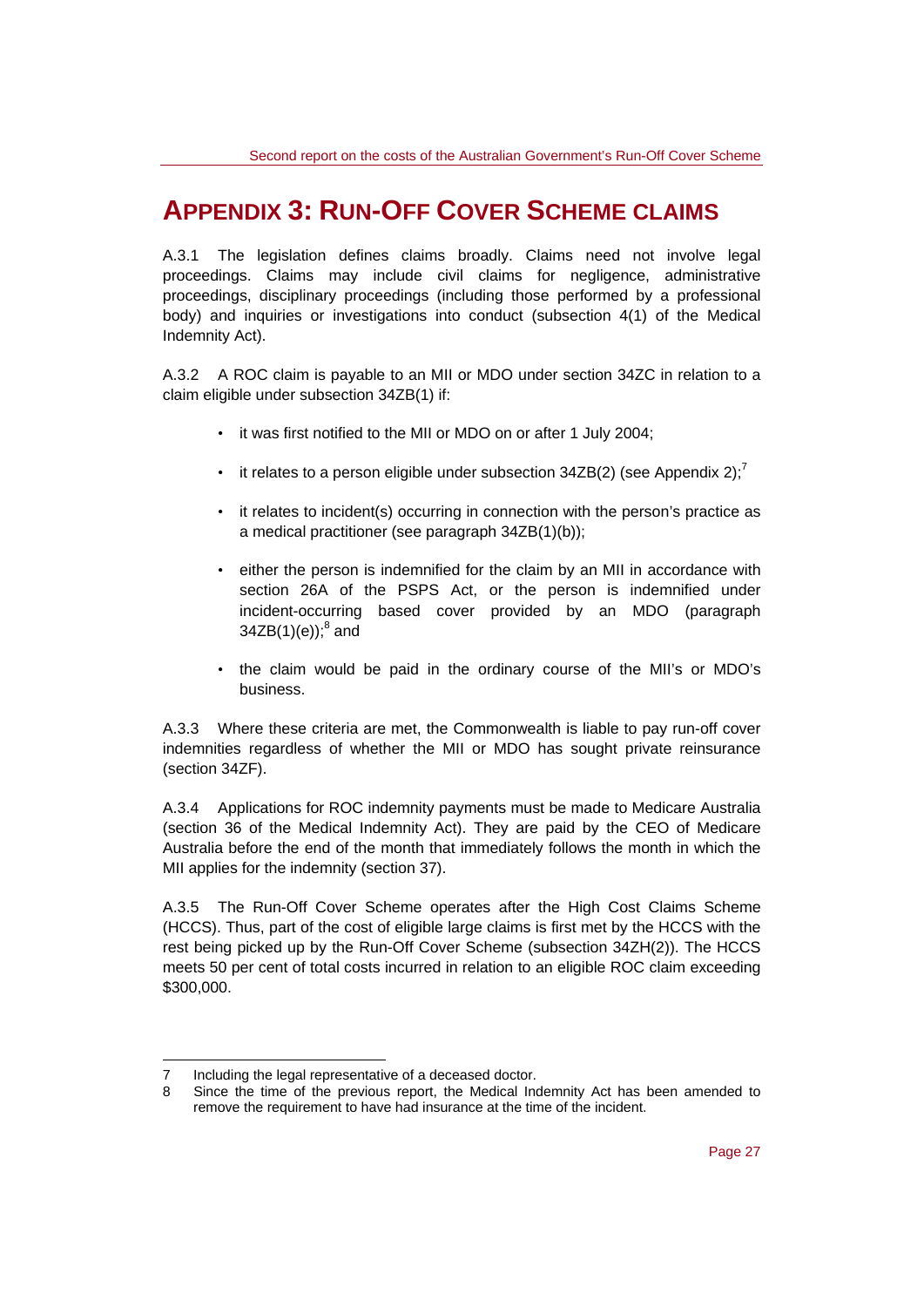## **APPENDIX 4: METHODOLOGY, ASSUMPTIONS AND UNCERTAINTY**

## **Information provided by the MIIs**

A.4.1 Information was provided by the MIIs and MDOs and their actuaries in relation to projected future payments for:

- ROC claims notified as at 30 June 2006; and
- ROC incurred-but-not-reported (IBNR) claims as at 30 June 2005.<sup>9</sup>

A.4.2 Table 8 below summarises the estimated accrued Scheme liabilities as at 30 June 2006. The Scheme liabilities are divided into those attributable to claims notified as at 30 June 2006 and those attributable to IBNR claims as at 30 June 2006.

#### **Table 8: Run-Off Cover Scheme liabilities related to medical incidents prior to 30 June 2006**

| Liabilities in relation to claims notified as at 30 June 2006 | \$3.5 million  |
|---------------------------------------------------------------|----------------|
| Liabilities in relation to IBNR claims as at 30 June 2006     | \$42.1 million |
| <b>Total Scheme liabilities</b>                               | \$45.6 million |

A.4.3 The components of the Scheme liabilities in relation to prior medical incidents as at 30 June 2006 are reconciled to those as at 30 June 2005 in Table 9 below.

l

<sup>9</sup> Collected from the MIIs and MDOs by Medicare Australia for the purpose of the 2004-05 report.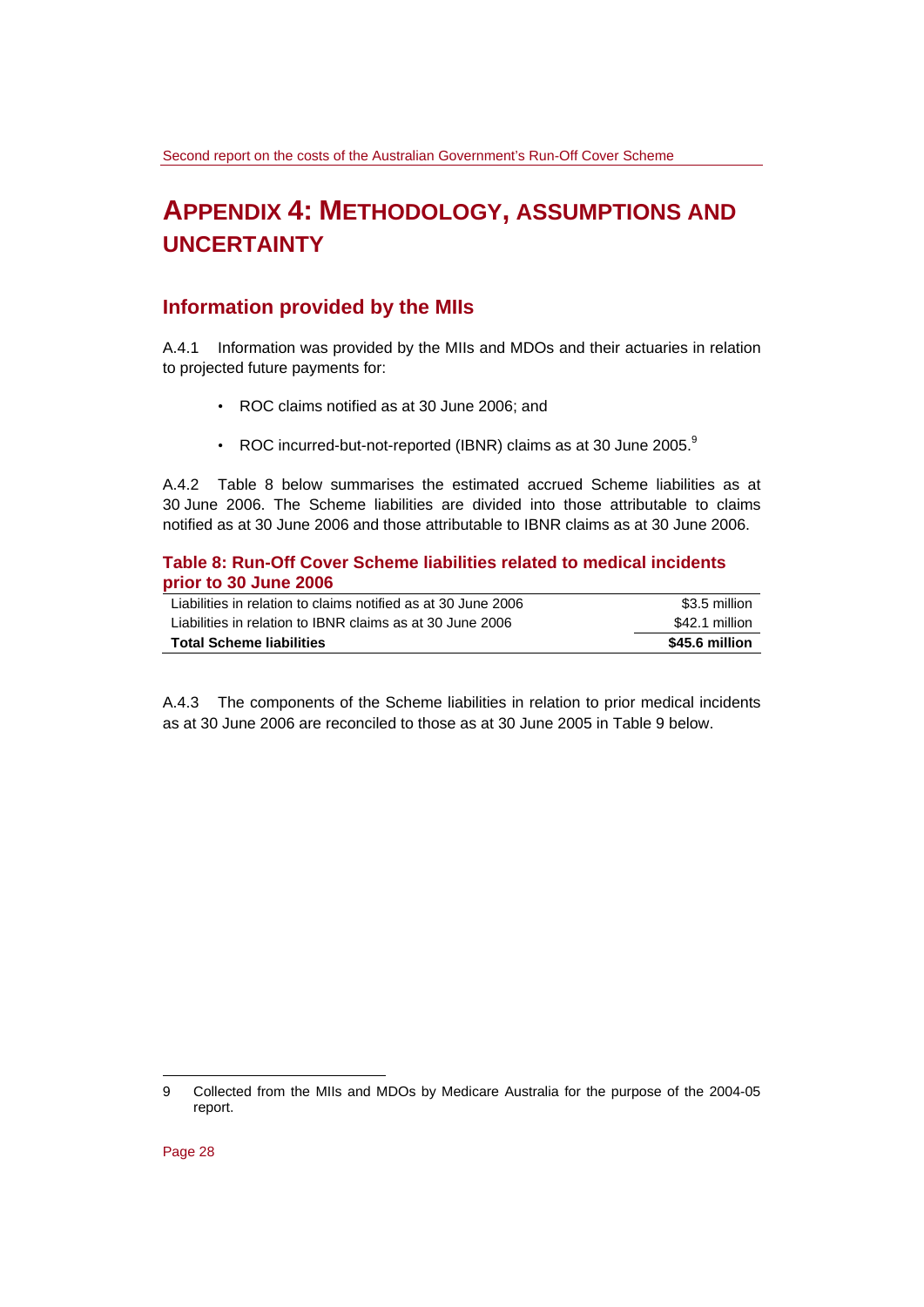#### **Table 9: Reconciliation of Run-Off Cover Scheme liability components with previous report**

|                                                                               | (\$m)            |
|-------------------------------------------------------------------------------|------------------|
| Paid by MIIs but not yet recovered from Medicare Australia<br>as at 30/6/2005 | 0.0              |
| ROC indemnity payments                                                        | (0.0)            |
| New paid but not yet recovered                                                | 0.7              |
| Paid by MIIs but not yet recovered from Medicare Australia                    |                  |
| as at 30/6/2006                                                               | 0.7              |
| Incurred but not notified to MIIs (IBNR) as at 30/6/2005                      | 28.9             |
| Change interest rate                                                          | (1.7)            |
| Expected notifications 05-06                                                  | (4.7)            |
| Notional interest                                                             | 1.3              |
| IBNR at 30/6/2005 which remains IBNR at 30/6/2006                             | 23.8             |
| Notified to MIIs as at 30/6/2005                                              | 1.5              |
| Paid but not yet recovered                                                    | (0.7)            |
| Change in actuarial assumptions                                               | 0.4              |
| New notified (from IBNR at 30/6/2005 and 2005-06 accrual)                     | 1.4              |
| Notified to MIIs as at 30/6/2006                                              | 2.6              |
| 2005-06 accrual estimated in previous report                                  | 14.6             |
| Expected notifications 2005-06                                                | (0.1)            |
| Change interest rate, correct technical error, modify payment pattern         | 0.2 <sub>2</sub> |
| Notional interest                                                             | 0.9              |
| 2005-06 accrual which remains IBNR as at 30/6/2006                            | 15.6             |
| Base liability estimate at 30/6/2006                                          | 42.7             |
| Claims handling expenses                                                      | 2.9              |
| Total as at 30 June 2006                                                      | 45.6             |

A.4.4 For the purpose of this report, the 30 June 2006 liability has been subjectively apportioned in the following way to give broad consistency with the results of our own model.

- \$8 million in respect of practitioners eligible for the Scheme as at 1 July 2004.
- \$38 million in respect of practitioners who were not eligible for the Scheme as at 1 July 2004.

A.4.5 The actual value of the Government obligation will not be known for a number of years but estimates will become more reliable with time.

A.4.6 Projected payments in relation to medical incidents occurring before 30 June 2005 were aggregated directly from estimates provided by actuaries of the MIIs.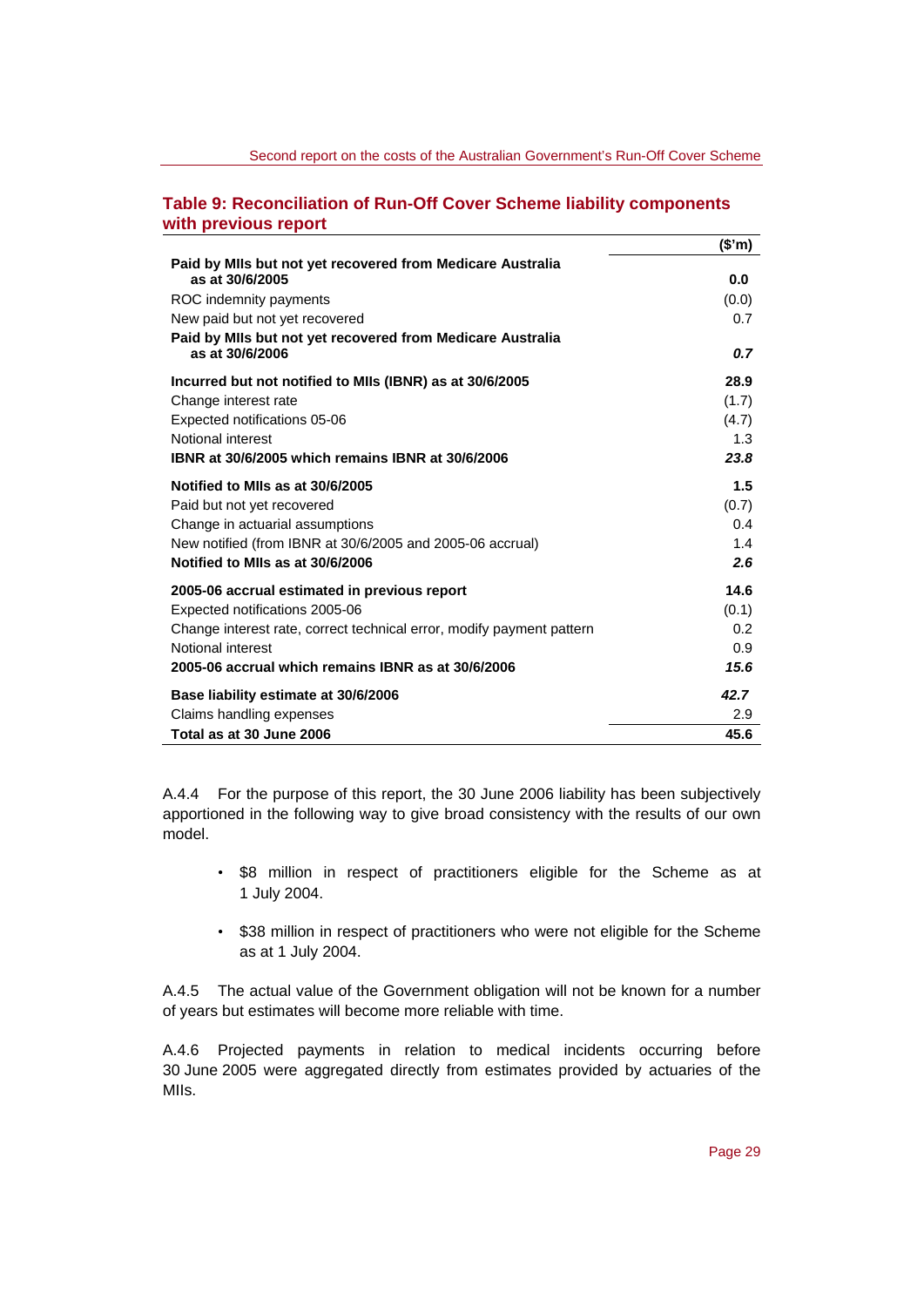### **Description of the model used to project the accrual of new Run-Off Cover Scheme liabilities after 30 June 2006**

A.4.7 The approach involved projecting the expected future ROC indemnity payments for each doctor who was practising as at 30 June 2006. Projection of indemnity payments entailed the projection of:

- incidents which will result in a claim;
- the delay involved in notification of claims;
- the cost of claims after allowing for the HCCS;
- the likelihood of eligibility for the Scheme at the time a claim is notified; and
- the delay involved in the payment of notified claims.

## **ROC claims**

#### **Components of claim cost**

A.4.8 For the purposes of the model, a ROC claim includes any eligible claim notified and finalised at direct cost to the MII. Claim costs include all costs which are directly attributable to the claim. Indirect claims handling expenses (CHE) are dealt with separately.

A.4.9 Directly attributable claim costs include damages, plaintiff legal costs to the extent that they are awarded, and defence costs to the extent that they are directly attributable to the claim.

A.4.10 The Scheme pays 5 per cent of the direct cost of each eligible claim to cover CHE. Where an eligible claim is partly covered by the HCCS, the allowance for CHE paid under the Scheme is 5 per cent of the total claim cost, including the portion covered by the HCCS.

#### **Assumptions**

A.4.11 Claim experience has emerged in 2005-06 which was lighter than that we expected based on the assumptions in our 2004-05 report. However, a short period of emerging experience shouldn't necessarily be relied on as a guarantee that underlying assumptions are inappropriate for such a long-tail and uncertain line of insurance as medical indemnity. This is especially true in relation to the Scheme, due, for example, to the following factors: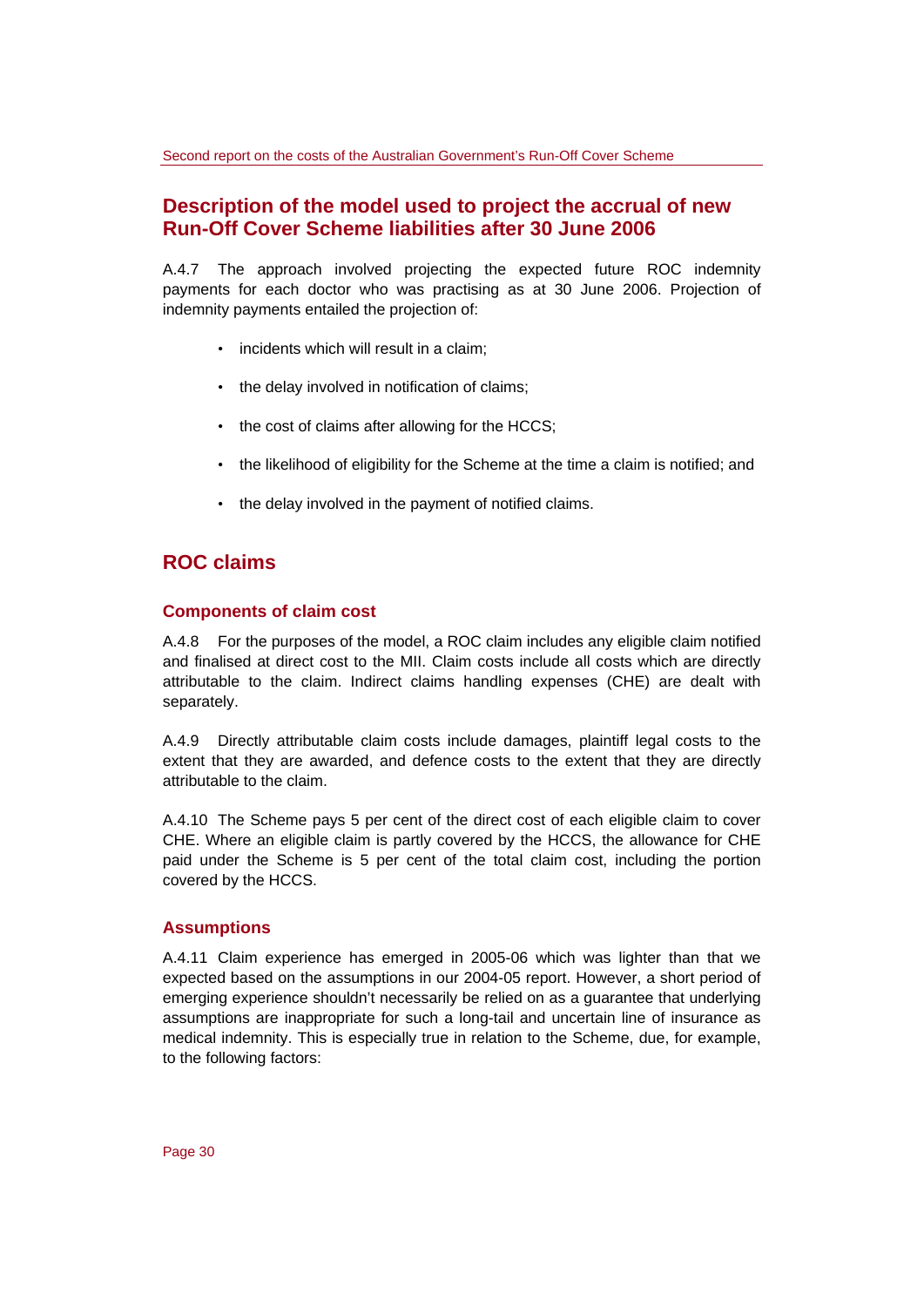- Run-Off Cover Scheme claims are very long-tail and model projections are particularly sensitive to assumptions.
- The Scheme is relatively immature.
- Systems to facilitate timely and accurate data transfer are still being developed.
- The Scheme commenced immediately after tort reforms were implemented, with the tort reforms being preceded by a period of abnormally high claim rates ('claim spike').

A.4.12 We were reluctant to change the assumptions underlying our model due to these factors.

A.4.13 The main claim and demographic assumptions underlying the long-term Scheme projections have been left largely unchanged for the purpose of this review.

#### **Claim frequency assumptions**

A.4.14 Claim frequency and claim size assumptions were made in light of information provided by the actuaries of the MIIs.

A.4.15 The overall claim frequency was assumed to be 5 per cent. That is, on average each 'at-risk' doctor was assumed to have a 5 per cent chance of being involved in a medical incident in the next year which will result in a future medical indemnity claim. Individual claim frequencies were adjusted based on premium as discussed below.

A.4.16 Practitioners with standard medical indemnity premiums of less than \$1,500 were excluded from the analysis in order to ensure that only genuine 'at-risk' doctors were the focus of the investigation. The excluded group contained interns, trainees and hospital indemnified doctors in some of the data provided by the MIIs. In all over 56,000 practising doctors have some standard premium. After excluding those doctors with premiums of less than \$1,500 we were left with 33,996 'at-risk' doctors and we have set our claim frequency assumption at 5 per cent to be consistent with this.

#### **Adjustment to individual claim frequencies based on premium**

A.4.17 The likelihood of future notifications of ROC claims was projected according to the assumed 'riskiness' of each individual practitioner. The risk of medical indemnity claims posed by each practitioner was determined based on risk categorisation. Practitioners were categorised according to specialisation, age, gender and MII.

A.4.18 The average premium for each risk group was used as a proxy for the risk of medical indemnity claims. The claim frequency for each group was multiplied by the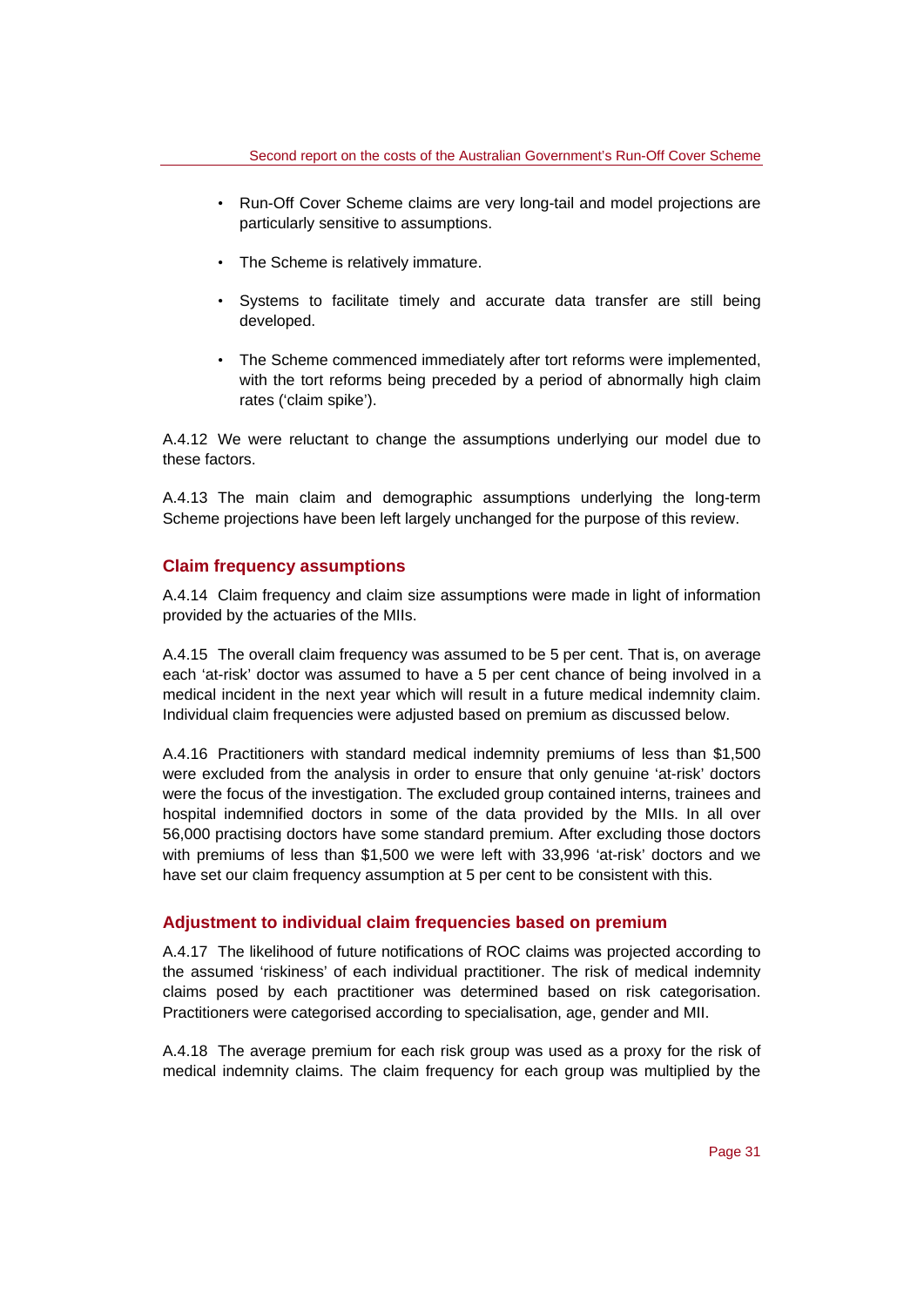ratio of the premium for the group to the premium of the entire cohort of 'at-risk' doctors.

A.4.19 Although insurance premiums are broadly determined in line with claim risk, the premium of a group is at best an imprecise proxy for risk. For example, market and financial considerations affect premiums charged. However, given the data available, relative premiums have been assumed to be a reasonable means of categorising practitioners according to their risk of medical indemnity claims for the purposes of this model.

A.4.20 Insurance premiums tend to diminish for practitioners towards retirement age. This supports the suggestion that doctors tend to wind down their practice hours and possibly perform fewer risky medical procedures (for example, surgery) as they approach retirement. The possible reduction in risk towards retirement is apparent from the pattern of relative premiums for 'at-risk' male doctors shown in Figure 6 below. The pattern is less obvious for females, given the low proportion of females in the oldest cohorts.



**Figure 6: Relative standard premiums by age for male doctors** 

Note: The graph includes all male practitioners with premiums of at least \$1,500 from all MIIs.

A.4.21 The model does not impose an assumed pattern of 'winding down of risky practice' with age. Reduction in claim risk is accounted for in the model to the extent that it is reflected in diminishing premiums.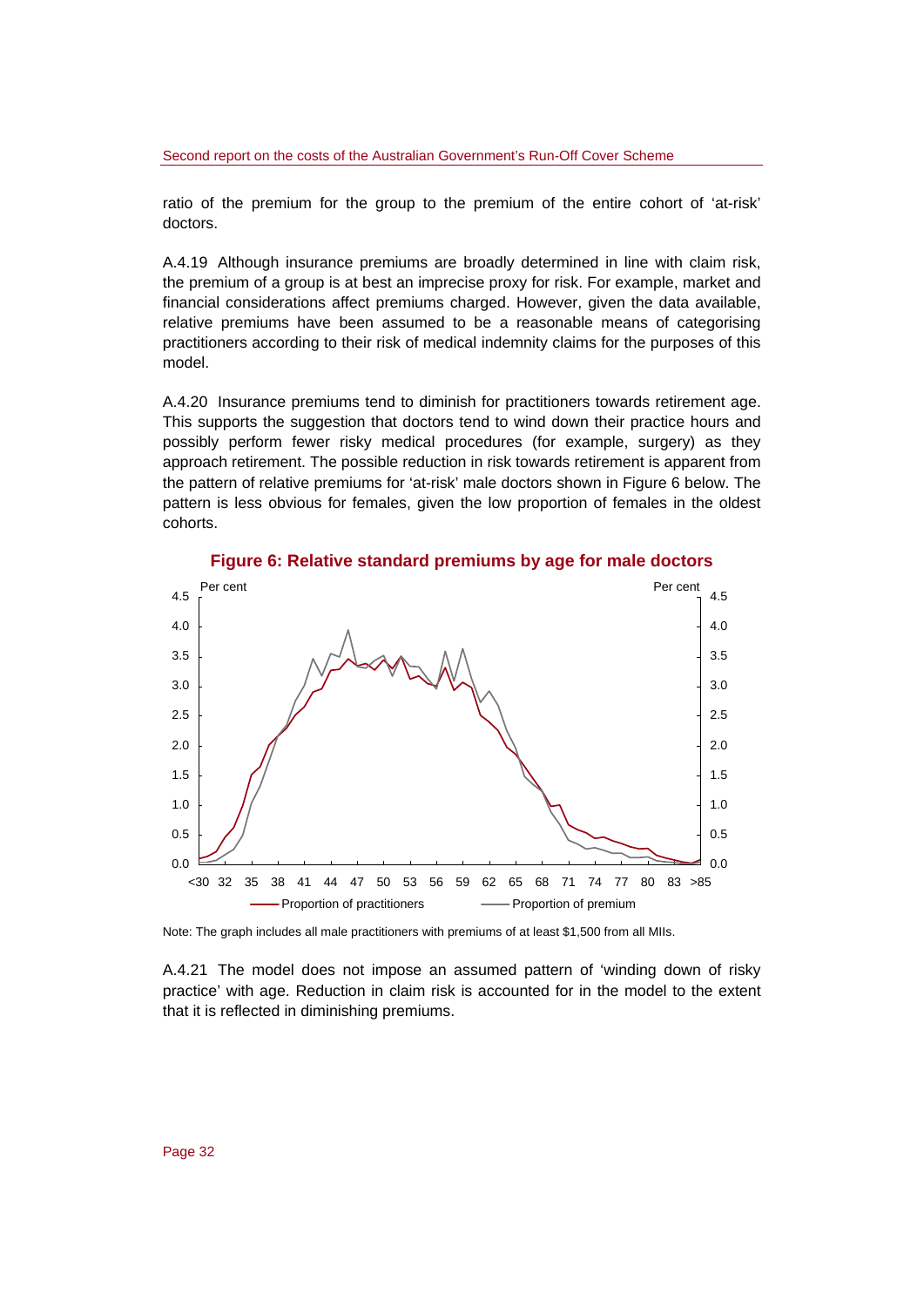#### **Claim size assumptions**

A.4.22 Claim sizes were assumed to increase with the delay to notification, on the basis that claims which take longer to report tend to be bigger on average for example, cerebral palsy cases.

A.4.23 The assumed claim reporting pattern is shown in Table 10 below. Claim sizes presented in the table do not include allowance for inflation or superimposed inflation. Adjustment for inflation and superimposed inflation is discussed below.

A.4.24 The claim reporting pattern is based on the reporting patterns provided by the approved actuaries of two of the MIIs.

| Development year | Proportion of number of claims<br>notified (per cent) | Gross average claim size $$^{\prime}000)^{(a)}$ |
|------------------|-------------------------------------------------------|-------------------------------------------------|
| 1                | 19.8                                                  | 70                                              |
| $\overline{2}$   | 20.3                                                  | 80                                              |
| 3                | 13.4                                                  | 80                                              |
| $\overline{4}$   | 18.8                                                  | 100                                             |
| 5                | 9.0                                                   | 150                                             |
| 6                | 5.4                                                   | 150                                             |
| $\overline{7}$   | 2.9                                                   | 150                                             |
| 8                | 2.4                                                   | 150                                             |
| 9                | 1.7                                                   | 150                                             |
| 10               | 1.8                                                   | 150                                             |
| 11               | 1.4                                                   | 150                                             |
| 12               | 1.1                                                   | 150                                             |
| 13               | 0.8                                                   | 150                                             |
| 14               | 0.4                                                   | 400                                             |
| 15               | 0.2                                                   | 400                                             |
| 16               | 0.1                                                   | 400                                             |
| 17               | 0.1                                                   | 400                                             |
| 18               | 0.1                                                   | 400                                             |
| 19               | 0.1                                                   | 400                                             |
| 20               | 0.2                                                   | 400                                             |

#### **Table 10: Claim reporting and size pattern**

(a) Gross average claim sizes presented in the table are intended to be in 2006 dollars and do not include allowance for inflation and superimposed inflation.

A.4.25 Claims cost net of high cost claim indemnities is calculated assuming that the HCCS threshold will change such that a constant proportion of the gross average claim size will be met by the HCCS. Thus, for simplicity, the HCCS threshold is assumed to increase in line with claims inflation over time. The model effectively assumes that 24 per cent of the total discounted claims cost will be met by the HCCS and 27 per cent of the ROC discounted claims cost will be met by the HCCS.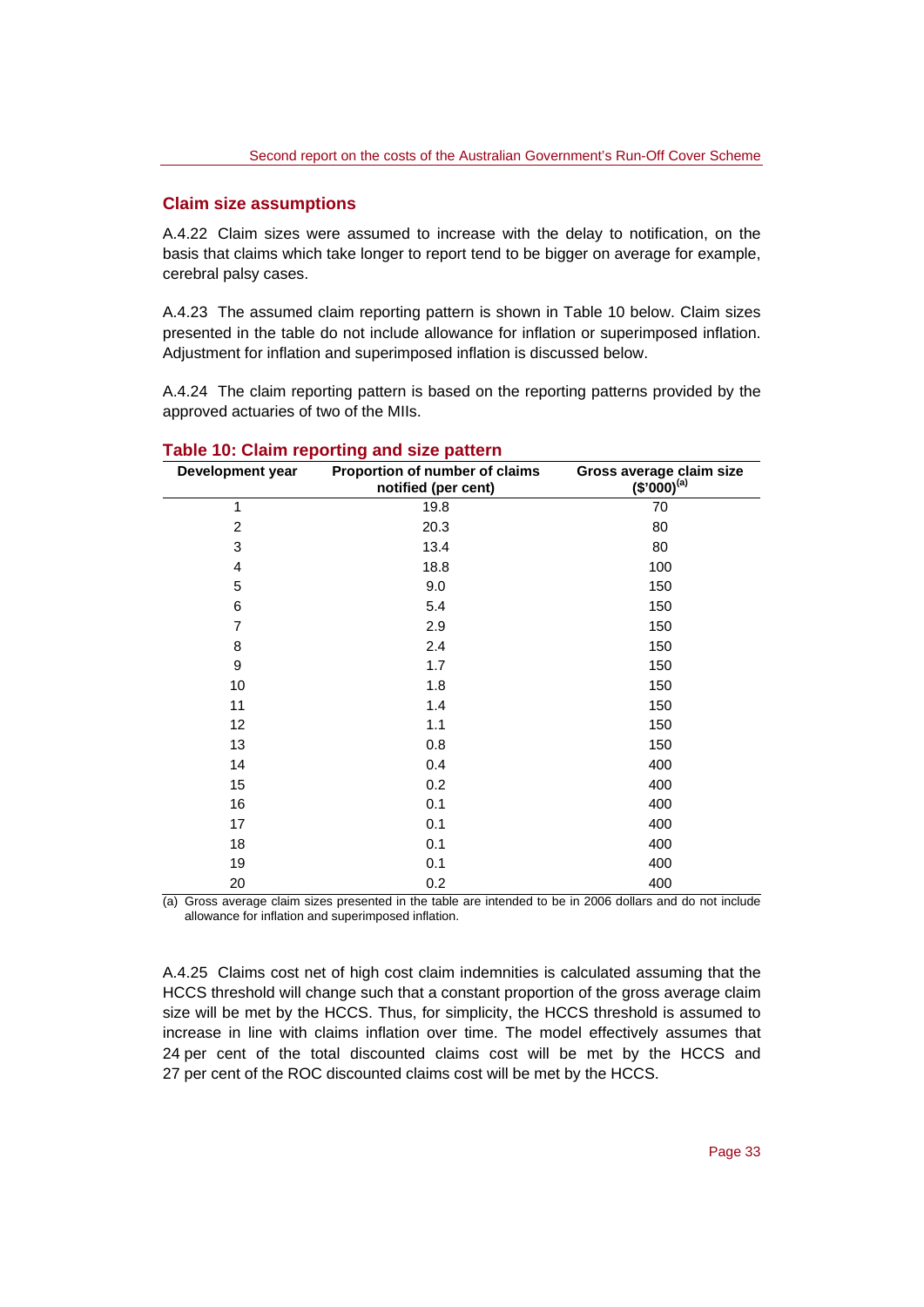A.4.26 The projected ROC claims cost is very sensitive to the proportion of claims which are assumed to be reported late. The longer the delay between the incident and the claim, the greater the likelihood that a practitioner will be eligible for the Scheme at the time the claim is notified. Thus, a small change in the assumed proportion of late reported claims can have a significant impact on the estimated ROC claims cost.

#### **Probability of a claim falling under the Run-Off Cover Scheme**

A.4.27 The model involved projection of the proportion of the total accrual of liabilities which falls under the Scheme.

A.4.28 A practitioner can become eligible for the Scheme by reason of:

- retirement at 65 years and older;
- permanent disability;
- death;
- maternity;
- resignation; or
- satisfaction of other eligibility criteria specified in the regulations.

A.4.29 The probability of becoming eligible for the Scheme was estimated for each practitioner based on their age as at 30 June 2006 and their sex. Note that practitioners do not become eligible by means of resignation until three years have passed since cessation of practice.

A.4.30 The estimated likelihood of practitioners becoming eligible for the Scheme was overlaid on the projected claim notifications to give the projected ROC claim notifications for each practitioner. The expected notified claims cost was multiplied by the likelihood of eligibility in each future year, and summed across all practitioners to arrive at the expected cost of ROC claims notified in that year.

A.4.31 In other words, the total ROC claim notifications were calculated as the scalar product of the vector of claim notifications and the vector of probabilities of Scheme eligibility for each practising doctor in each future year.

A.4.32 It was assumed that on average practitioners who become eligible for the Scheme do so half-way through the financial year.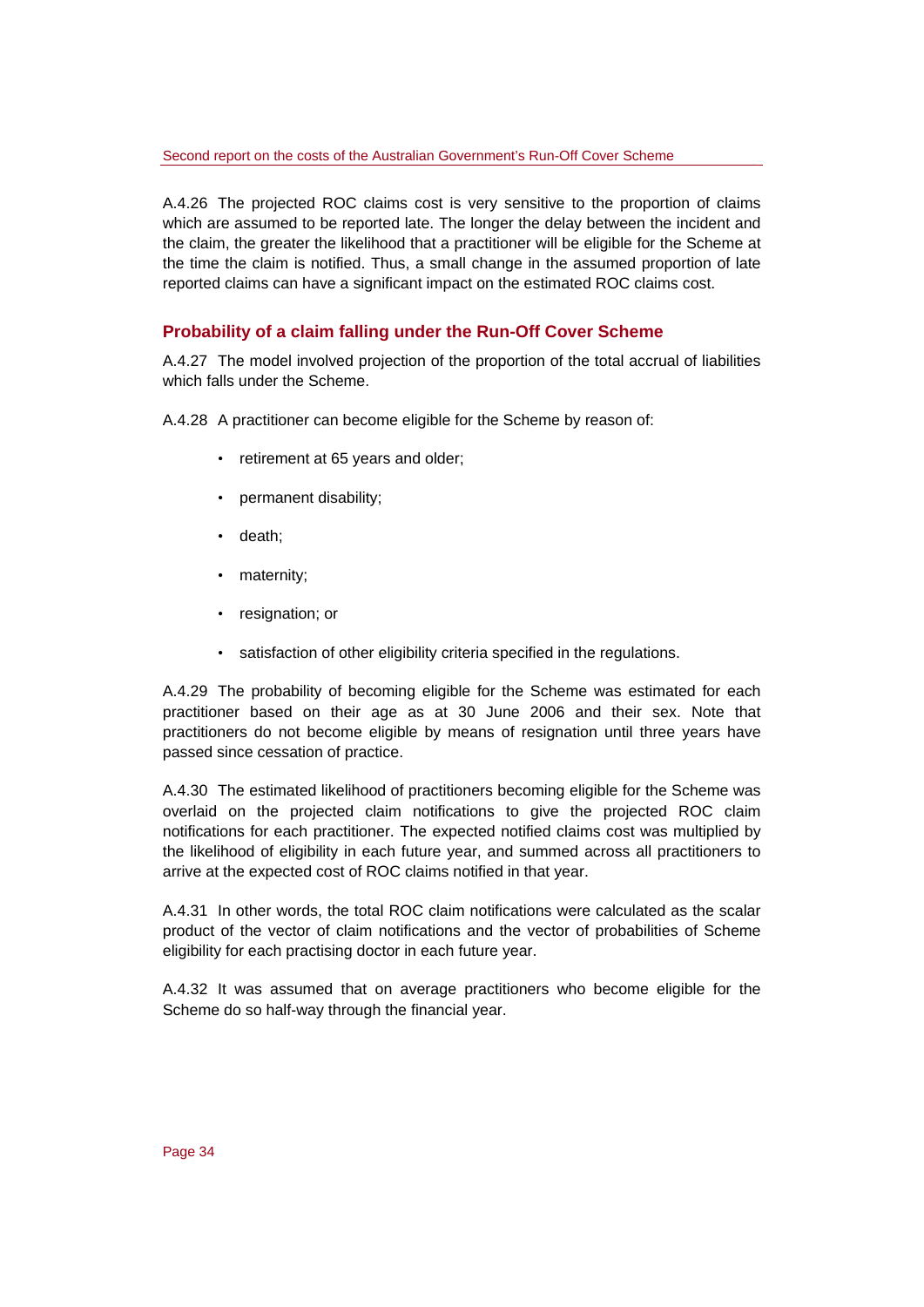#### **Demographic assumptions**

A.4.33 The probabilities of death and disablement were assumed to be an increasing multiple of the probabilities of death in Australian Life Tables 2000-02 (ALT 2000-02). The probabilities of death were assumed to be 50 per cent of ALT 2000-02 until age 65 whereafter they were assumed to be 90 per cent of ALT 2000-02. The probabilities of permanent disability were assumed to be an increasing multiple of ALT 2000-02 from 20 to 40 per cent from age 25 to 64, and 0 from 64 onwards.

A.4.34 The assumed probabilities of maternity leave were derived assuming that female practitioners each have an average of 1.5 children between ages 28 and 43 and that they take one year of maternity leave for each child. The probabilities of alternative means of Scheme eligibility (particularly resignation and retirement) were inferred from the age distribution of practising doctors.

A.4.35 The probabilities of resignation were assumed to be 0.5 per cent between ages 39 and 51, increasing linearly to 1 per cent at age 56, increasing to 6 per cent at age 60, and increasing linearly to 10 per cent at age 64. The probabilities of retirement were assumed to be 13 per cent between ages 65 and 70, increasing linearly to 41 per cent at age 84. The probabilities of retirement were assumed to be 100 per cent for ages 85 and above, given the negligible effect on the results.

A.4.36 It is instructive to present the probabilities that a practising male doctor will be eligible for the Scheme in future years. The decrement assumptions are summarised in Table 11 in the form of assumed probabilities of being eligible for the Scheme at the end of each of the next 10 financial years for males.

| Year ending | Age at 30 June 2006 |        |        |        |        |        |        |
|-------------|---------------------|--------|--------|--------|--------|--------|--------|
| 30 June     | 20                  | 30     | 40     | 50     | 60     | 70     | 80     |
| 2007        | 0.0008              | 0.0009 | 0.0012 | 0.0026 | 0.0074 | 0.1510 | 0.3876 |
| 2008        | 0.0016              | 0.0017 | 0.0025 | 0.0054 | 0.0157 | 0.2982 | 0.6403 |
| 2009        | 0.0024              | 0.0026 | 0.0039 | 0.0086 | 0.0248 | 0.4356 | 0.7983 |
| 2010        | 0.0032              | 0.0035 | 0.0104 | 0.0169 | 0.0934 | 0.5590 | 0.8925 |
| 2011        | 0.0040              | 0.0045 | 0.0170 | 0.0256 | 0.1672 | 0.6656 | 0.9458 |
| 2012        | 0.0048              | 0.0054 | 0.0236 | 0.0355 | 0.3528 | 0.7543 | 1.0000 |
| 2013        | 0.0056              | 0.0064 | 0.0303 | 0.0466 | 0.5043 | 0.8254 | 1.0000 |
| 2014        | 0.0064              | 0.0074 | 0.0371 | 0.0590 | 0.6260 | 0.8801 | 1.0000 |
| 2015        | 0.0073              | 0.0085 | 0.0441 | 0.0726 | 0.6811 | 0.9206 | 1.0000 |
| 2016        | 0.0081              | 0.0097 | 0.0511 | 0.0875 | 0.7286 | 0.9494 | 1.0000 |

#### **Table 11: Assumed probabilities of eligibility for the Run-Off Cover Scheme over the next 10 financial years for male doctors**

A.4.37 The model is very sensitive to the assumed resignation and retirement decrements and the calibration of these decrements is very important. The model is somewhat less sensitive to death and permanent disability decrements since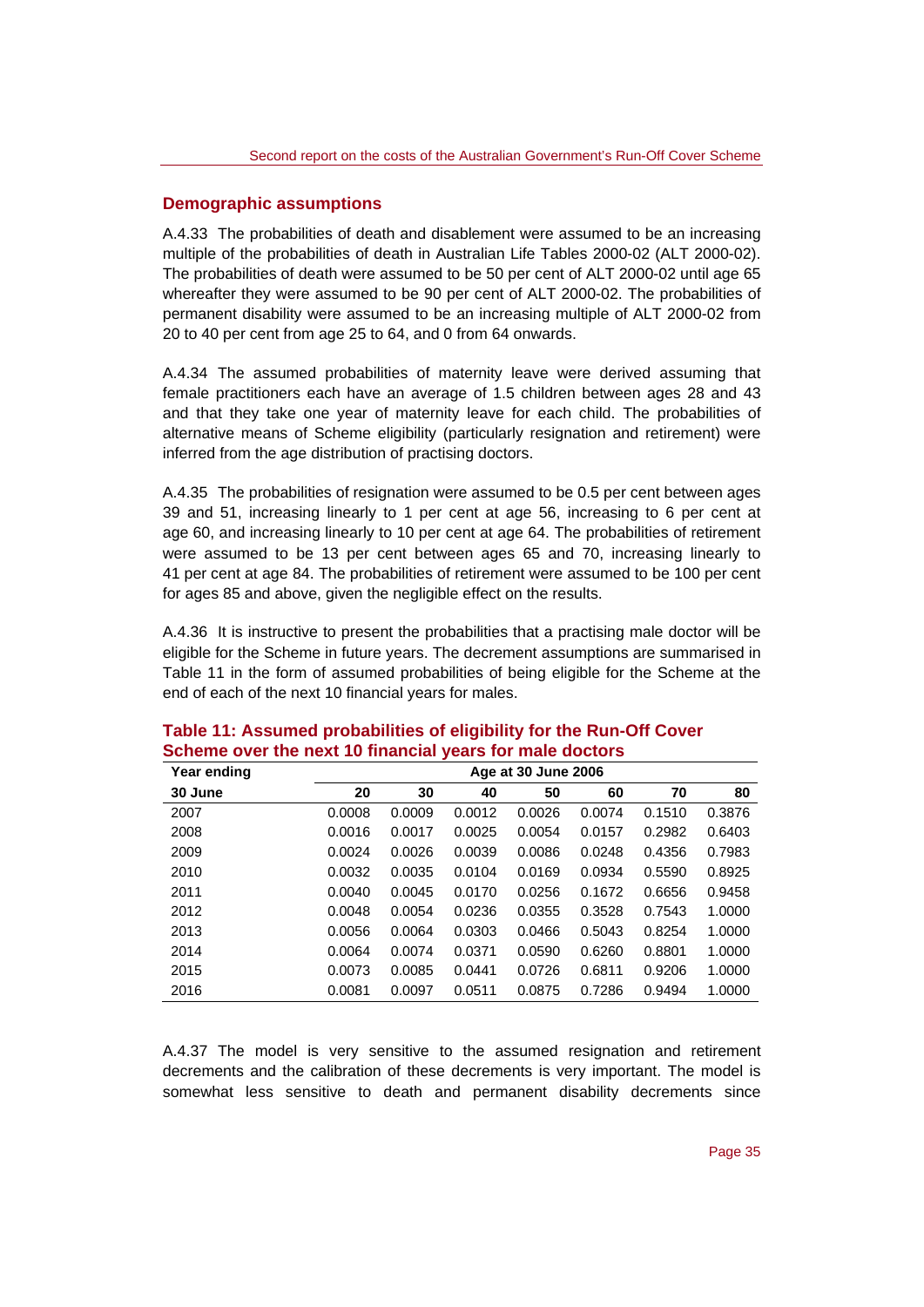Second report on the costs of the Australian Government's Run-Off Cover Scheme

resignation and retirement are assumed to be more likely means of eligibility. The model is not particularly sensitive to maternity decrements as doctors on maternity leave are only eligible for the Scheme for the period of leave which is assumed to be one year.

A.4.38 Figure 7 below depicts the number of practitioners projected to become eligible for the Scheme by various means during the 2006-07 financial year. Although doctors will become eligible for the Scheme during 2006-07 by way of cessation of practice (having ceased practice during 2003-04), the number below refers to doctors who will actually become eligible during 2009-10.



**Figure 7: Projected entries to the Run-Off Cover Scheme based on decrement assumptions** 

A.4.39 The number of practitioners projected to enter the Scheme by reason of retirement and maternity leave were substantially higher than the number provided by the insurers for the 2004-05 and 2005-06 financial years (see Figure 2).

A.4.40 It is possible that the information provided by the MIIs under-represented the number of practitioners who became eligible for the Scheme during 2004-05 and 2005-06 by way of age retirement. Alternatively, the assumed retirement rates may be too high. The concept of retirement might be less clear-cut for a private medical practitioner than for, say, a general workforce employee. This point will require close scrutiny in future years, and also in the administration of the Scheme.

A.4.41 In the case of maternity leave, it may be that the information provided by the insurers under-represented the number of doctors taking maternity leave, that doctors have less children than the general population, or that doctors who become pregnant are less likely to take maternity leave for a complete premium year. However, the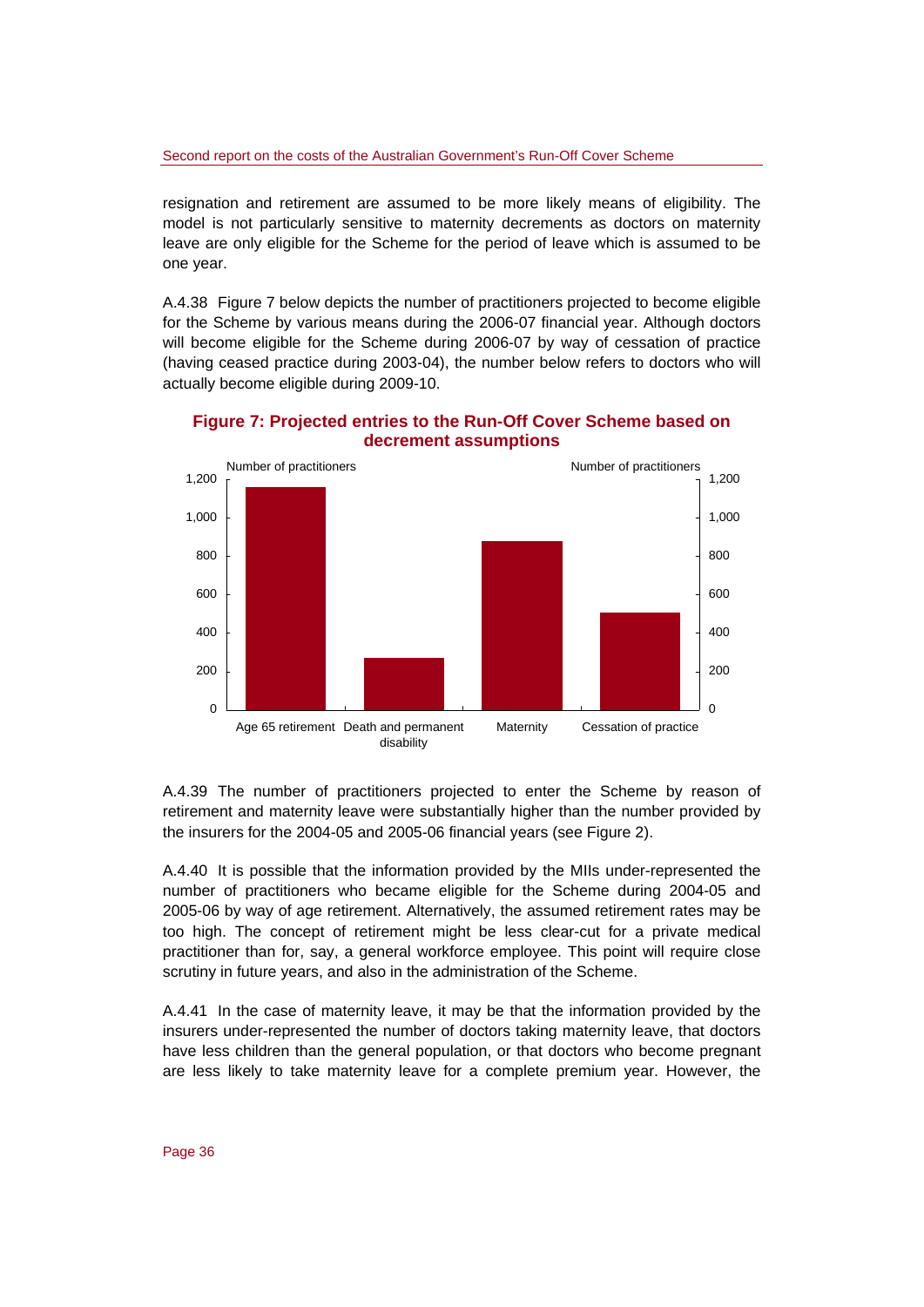assumed probabilities of maternity leave have not been adjusted given that they do not have a major effect on the estimate of the accrual of Scheme liabilities during 2006-07.

A.4.42 Where the date of birth was not available for a practitioner, an age was assigned randomly according to the age distribution of all 'at-risk' doctors.

#### **Payment patterns, inflation and discounting**

A.4.43 ROC indemnity payments in relation to medical incidents occurring after 30 June 2006 were projected assuming the payment pattern in Table 12 below.

A.4.44 This payment pattern differs slightly from what was assumed last year. While last year's assumed pattern was based on our broad understanding of typical experience, this current pattern is based more directly on payment patterns assumed by industry actuaries.

| Delay from notification to payment<br>(years) | Proportion of claim costs paid<br>(per cent) |  |  |
|-----------------------------------------------|----------------------------------------------|--|--|
|                                               | 3.15                                         |  |  |
| 2                                             | 15.41                                        |  |  |
| 3                                             | 20.10                                        |  |  |
| 4                                             | 19.53                                        |  |  |
| 5                                             | 10.07                                        |  |  |
| 6                                             | 8.73                                         |  |  |
|                                               | 6.78                                         |  |  |
| 8                                             | 5.45                                         |  |  |
| 9                                             | 4.02                                         |  |  |
| $10+$                                         | 6.74                                         |  |  |

#### **Table 12: Payment pattern assumed**

#### **Economic assumptions**

A.4.45 Medical indemnity claim costs tend to increase at a faster rate than general inflation. Claim payments were projected to increase in line with wage inflation plus superimposed claim cost inflation.

- Wage inflation was assumed to be 4 per cent per annum. This is not inconsistent with general expectations of wage growth.
- Superimposed inflation was assumed to be 2.5 per cent per annum. Superimposed inflation refers to the tendency for medical indemnity claim amounts to increase at rates faster than general inflation. Bursts of superimposed inflation have been observed in the past. Despite this, superimposed inflation is typically allowed for with a constant assumption. For this exercise, an allowance of between 2 per cent and 5 per cent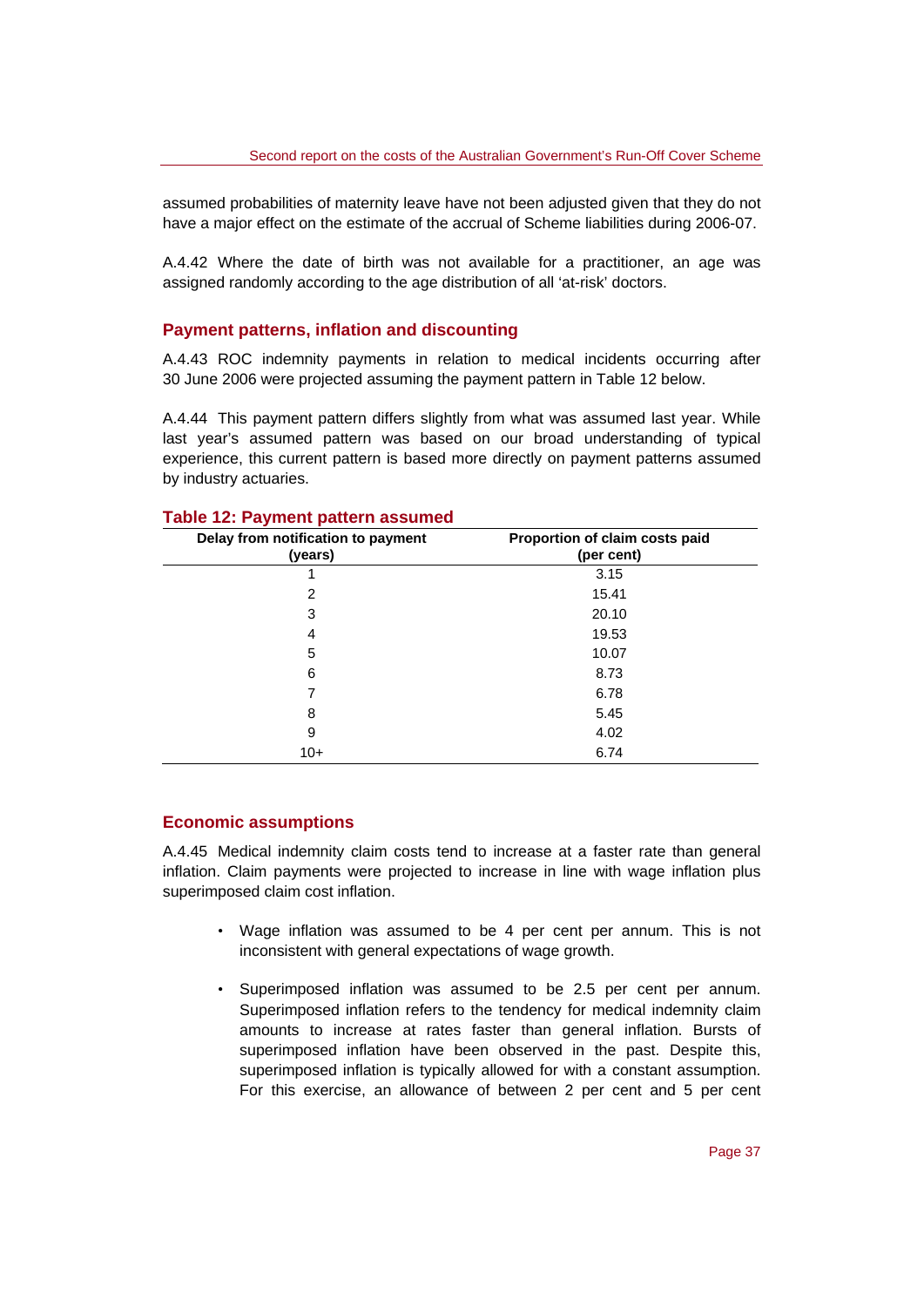per annum might be reasonable. We have adopted an assumption towards the lower end of this range, having regard to the potential impact of the various tort reforms that have taken place over the last few years.

A.4.46 Claim payments were discounted at a rate of 6 per cent per annum. This is slightly higher than the rate that would have applied had we adopted precisely the same approach as last year. However, the chosen rate remains broadly consistent with the yield on Commonwealth bonds at 30 June 2006. Moreover, it provides consistency with the rate adopted in a number of similar contexts and therefore is suitable from a whole of government perspective.

#### **Data summarising the cohort of 'at-risk' doctors**

A.4.47 Table 13 summarises the age distribution of the cohort of 'at-risk' practitioners, with the total premium representing a proxy for risk of medical indemnity claims for each age group.

| Age at 30 June 2006 | Number 'at-risk' | <b>Total premium</b><br>(\$'000) | <b>Proportion males</b><br>(per cent) |
|---------------------|------------------|----------------------------------|---------------------------------------|
| <30                 | 48               | 174                              | 60                                    |
| 30-34               | 1,131            | 4,698                            | 53                                    |
| 35-39               | 3,679            | 30,731                           | 65                                    |
| 40-44               | 5,339            | 52,400                           | 67                                    |
| 45-49               | 6,089            | 56,998                           | 69                                    |
| 50-54               | 5,760            | 53,166                           | 72                                    |
| 55-59               | 4,789            | 47,186                           | 80                                    |
| 60-64               | 3,590            | 37,926                           | 85                                    |
| 65-69               | 2,008            | 18,627                           | 90                                    |
| 70-74               | 887              | 5,616                            | 92                                    |
| 75-79               | 468              | 2,256                            | 94                                    |
| 80-84               | 168              | 718                              | 95                                    |
| $85 -$              | 40               | 161                              | 93                                    |
| <b>Total</b>        | 33,996           | $310,655^{(a)}$                  | 74                                    |

#### **Table 13: Cohort of 'at-risk' doctors**

(a) Numbers may not add due to rounding.

#### **Estimate of the projected accrual of new ROC liabilities during the 2006-07 financial year provided by the actuaries of the MIIs**

A.4.48 An estimate of the projected accrual of ROC liabilities during the 2006-07 financial year was provided by each of the actuaries of the MIIs; these summed to \$9.8 million. This is less than the estimate of \$15.6 million (roughly 9 per cent of the estimated accruing claims cost for 2006-07) published in last year's report, which was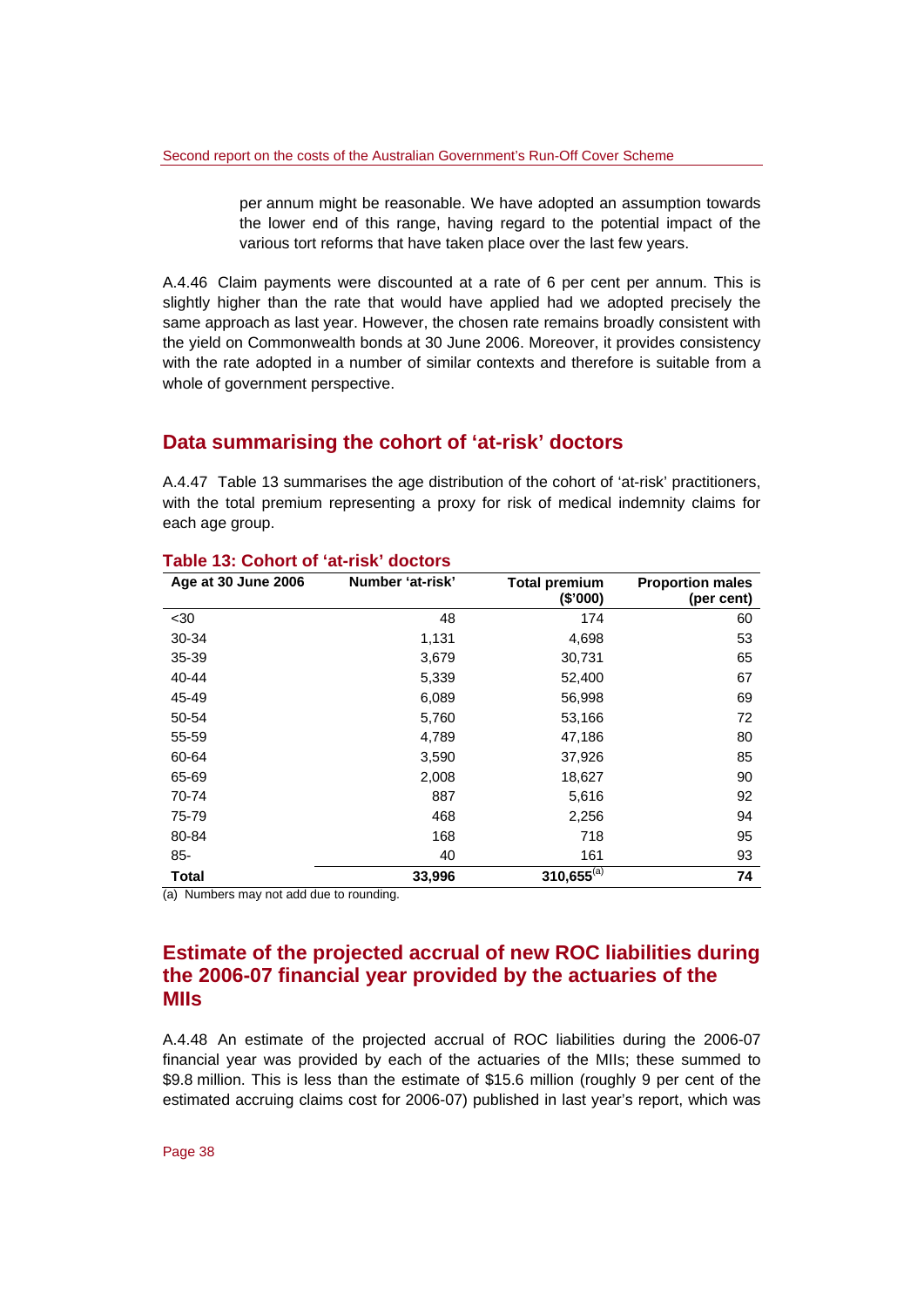based on our model. Estimates provided by industry actuaries varied from 2 per cent to 8 per cent of estimated claims cost for individual insurers.

A.4.49 Industry estimates of Scheme accrual appear to be quite different from one another, varying from about 2 per cent to 8 per cent of total claims cost (Scheme accrual plus non-Scheme accrual). However, it is worth noting that these apparently very different estimates represent an assumed difference between non-Scheme claim accrual of about only 6 per cent. Thus, the high estimate of 8 per cent is consistent with an assumption that 92 per cent of the claims cost will fall outside of the Scheme while the low estimate of 2 per cent is consistent with an assumption that 98 per cent of the claims cost will fall outside of the Scheme.

### **Projection of future Run-Off Cover Scheme costs**

A.4.50 Table 14 below summarises the next 10 years' ROC indemnity payments which were aggregated to derive the projected Scheme costs in future years.

|                           | Medical incidents pre 1 July 2006           |                                         |                       |                                                                   |                             |
|---------------------------|---------------------------------------------|-----------------------------------------|-----------------------|-------------------------------------------------------------------|-----------------------------|
| Year<br>ending<br>30 June | <b>Notified as at</b><br>30/6/2006<br>(\$m) | <b>IBNR</b> as at<br>30/6/2006<br>(\$m) | <b>Total</b><br>(\$m) | <b>Medical incidents</b><br>post 30/6/2006 Total<br>$(\$m)^{(a)}$ | <b>Grand total</b><br>(\$m) |
| 2007                      | 1.2                                         | 0.5                                     | 1.7                   | 0.0                                                               | 1.7                         |
| 2008                      | 0.5                                         | 1.4                                     | 1.9                   | 0.1                                                               | 2.0                         |
| 2009                      | 0.5                                         | 2.7                                     | 3.2                   | 0.3                                                               | 3.5                         |
| 2010                      | 0.4                                         | 3.5                                     | 3.9                   | 0.7                                                               | 4.6                         |
| 2011                      | 0.4                                         | 4.0                                     | 4.4                   | 1.7                                                               | 6.1                         |
| 2012                      | 0.3                                         | 4.8                                     | 5.1                   | 3.3                                                               | 8.4                         |
| 2013                      | 0.2                                         | 5.4                                     | 5.7                   | 5.4                                                               | 11.0                        |
| 2014                      | 0.2                                         | 5.7                                     | 5.9                   | 7.8                                                               | 13.6                        |
| 2015                      | 0.1                                         | 5.4                                     | 5.5                   | 10.4                                                              | 15.9                        |
| 2016                      | 0.1                                         | 4.9                                     | 5.0                   | 13.2                                                              | 18.2                        |

#### **Table 14: Calculation of projected ROC indemnity payments**

(a) Numbers presented in the 2004-05 report were incorrectly shown in discounted values. They also excluded claims handling expenses.

Note: The costs of notified and IBNR claims do not always sum to the total cost of medical incidents pre 1 July 2006 due to rounding.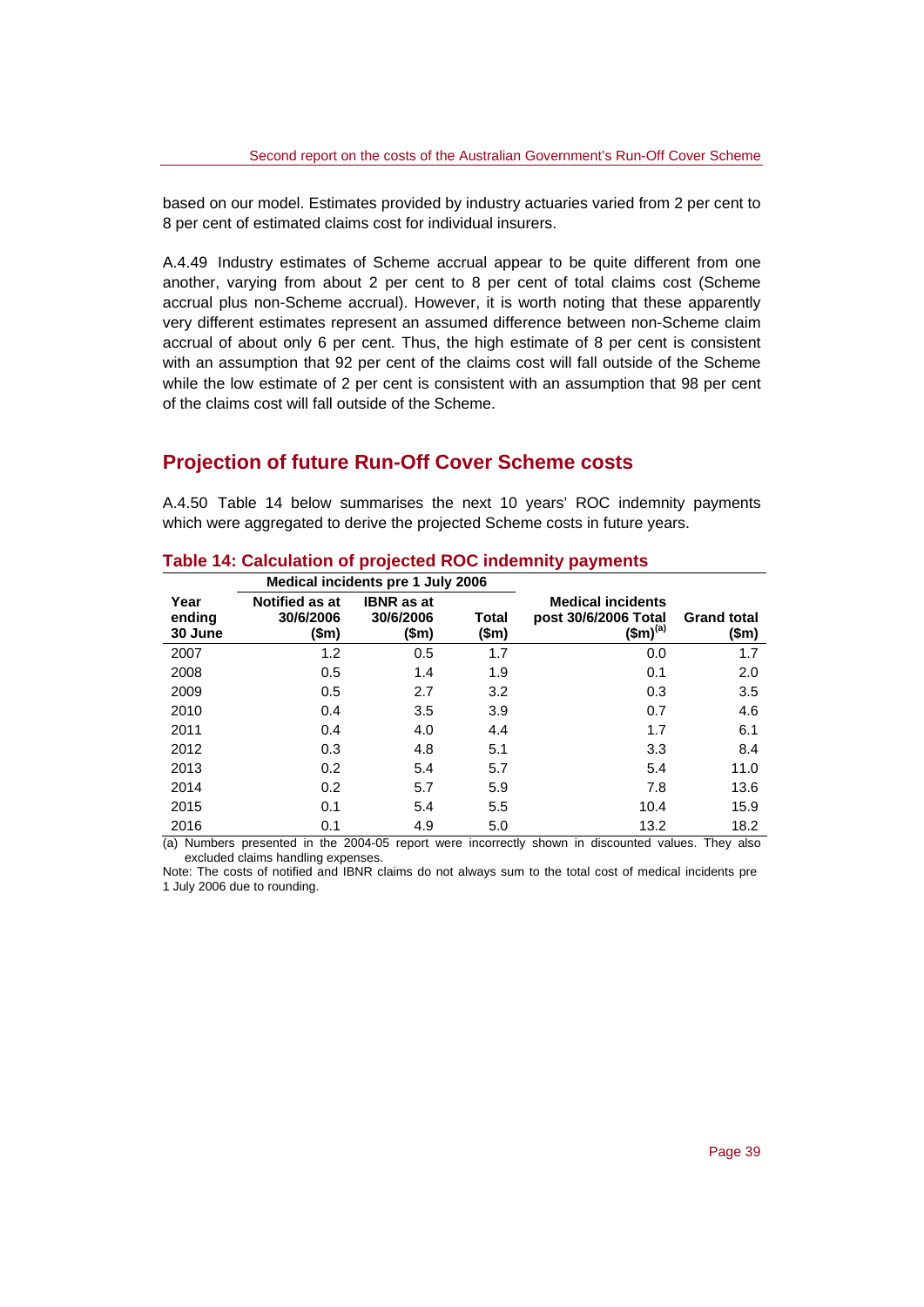## **Uncertainty in relation to liability projections**

A.4.51 The projected ROC indemnity payments summarised in Table 14 are subject to uncertainty which relates to:

- data in relation to the claiming behaviour of eligible practitioners;
- substantial random variation associated with medical incidents and the notification of claims from year to year;
- calibration of the model claim size and claim frequency assumptions to the underlying claim process (medical indemnity liabilities are characterised by few claims associated with large random variation such that a wide range of results can be obtained with equal statistical validity);
- the possibility that doctors approaching retirement might cut down on their practice hours and possibly engage in less 'risky' practice (for example, less surgery) to a greater extent than allowed for in the model;
- sensitivity of the model to the proportion of late-reported claims;
- sensitivity of the model to the decrement assumptions;
- the possibility that not all Scheme eligible claims have been identified and that recoveries will be more diligently pursued later in the claim process; and
- recent tort reforms in a number of jurisdictions with the possible effect of 'bringing forward' claims and distorting recent claim experience.

A.4.52 The information provided by the actuaries of the MIIs and MDOs relied on broadly similar valuation models. The range of assumptions adopted by industry actuaries reflects the substantial uncertainty involved in estimating liabilities of the Scheme.

A.4.53 It must be emphasised that different results can be obtained from different yet equally plausible models and assumptions. Again, this is a common issue with liabilities of this nature.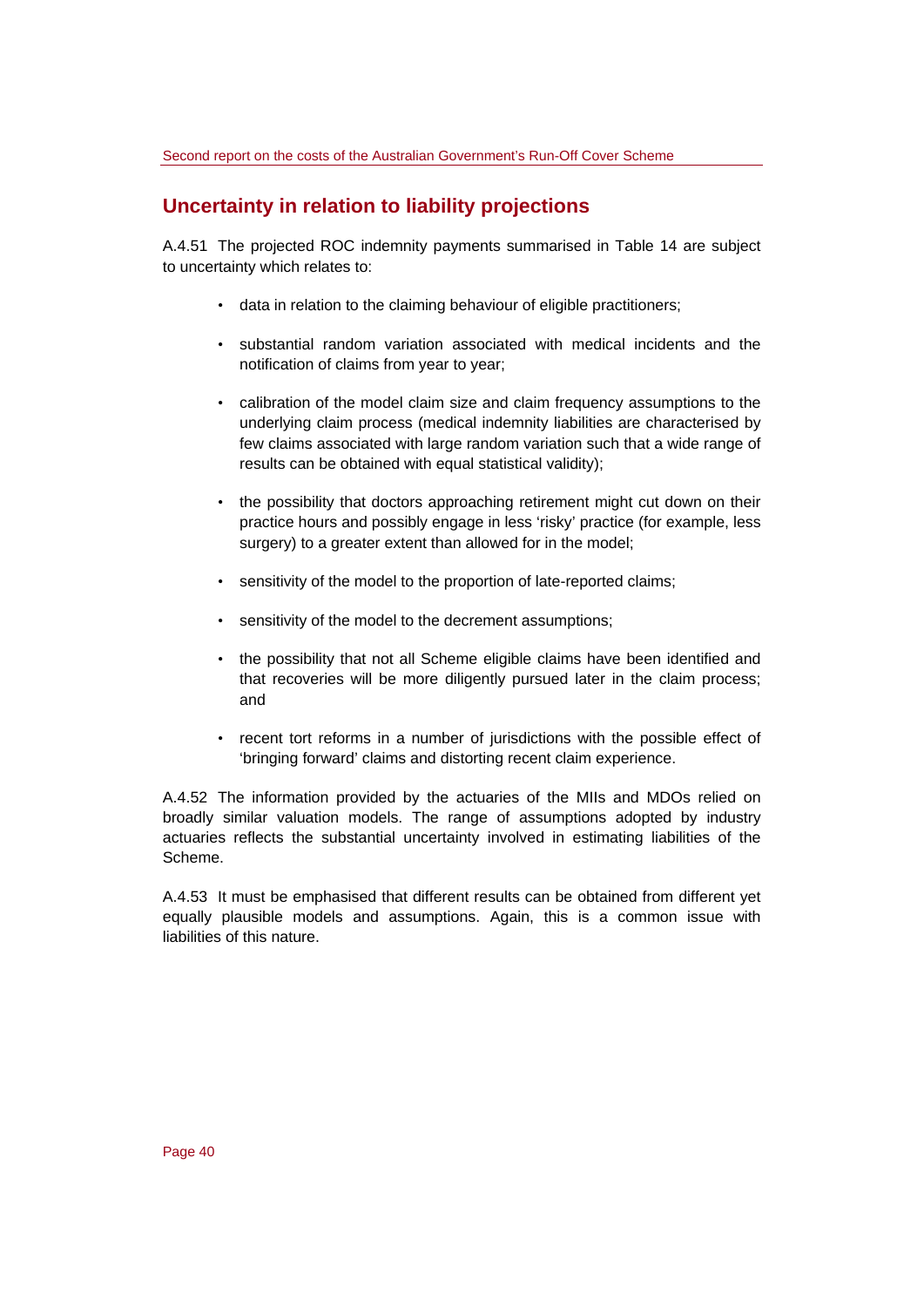### **Model sensitivity to the proportion of late-reported claims**

A.4.54 The projection of ROC indemnity payments is particularly sensitive to the proportion of late-reported claims assumed in the model.

A.4.55 By way of illustration, the reporting pattern in Table 10 assumes that the average delay between medical incident and notification of a claim/incident is 3.8 years, regardless of claim size. If the reporting pattern is shortened by 0.3 years, then the projected accrual of new medical indemnity liabilities reduces from \$184.0 million to \$175.5 million (a reduction of only 5 per cent). However, the Scheme liabilities during 2006-07 reduce from \$16.6 million to \$13.8 million (a reduction of 17 per cent).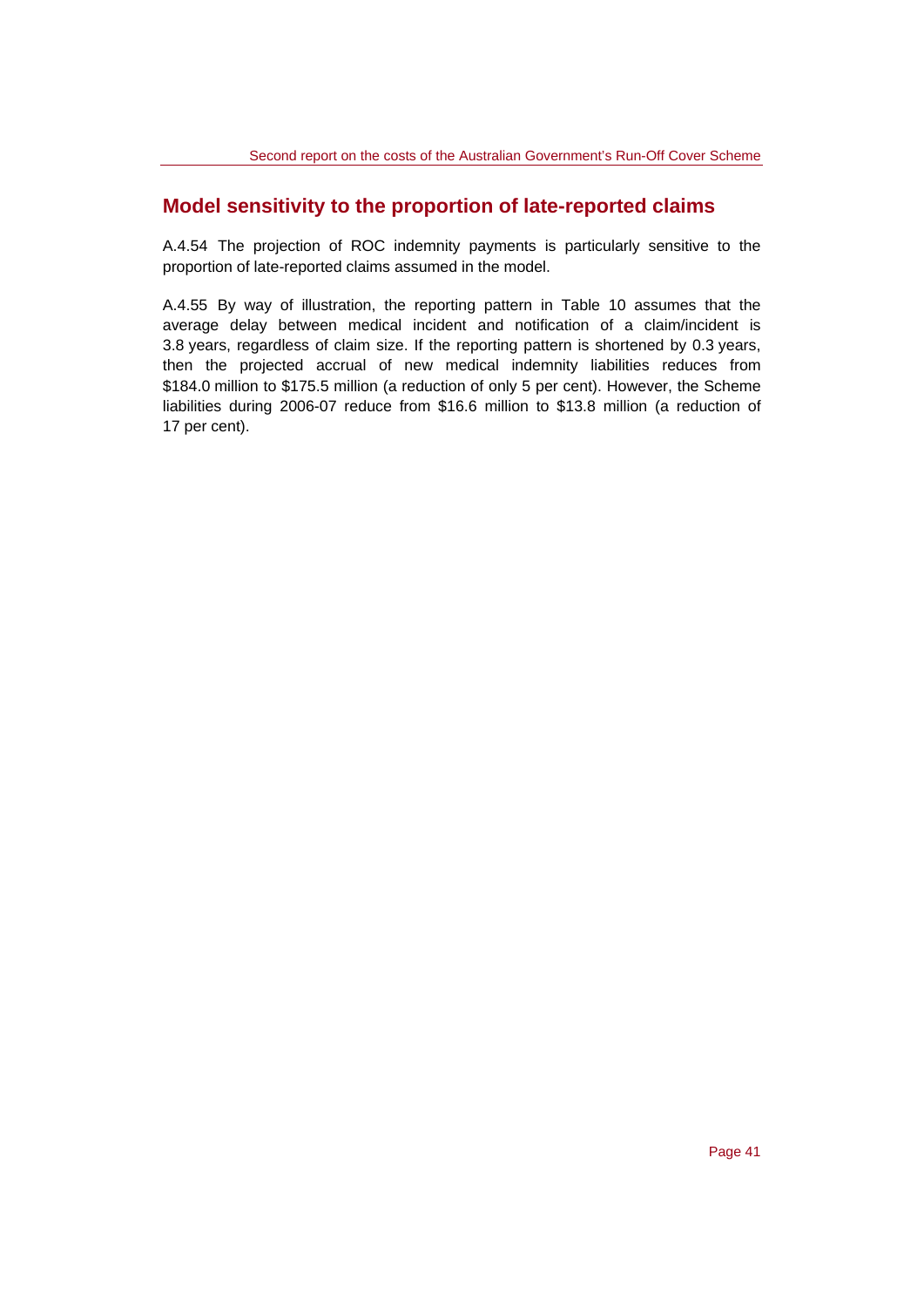## **APPENDIX 5: HIGH COST CLAIMS**

## **The High Cost Claims Scheme**

A.5.1 The High Cost Claim Scheme (HCCS) is part of the broader package of Australian Government measures announced on 23 October 2002 that were designed to address problems with the medical indemnity insurance industry.

A.5.2 The HCCS is governed by Division 2 of Part 2 of the *Medical Indemnity Act 2002*. Under the HCCS, MIIs and MDOs are reimbursed for part of the costs of large claims notified to them on or after 1 January 2003.

A.5.3 The HCCS meets 50 per cent of the excess above the threshold (currently \$300,000) of the cost of individual large claims, before the operation of the Run-Off Cover Scheme.

A.5.4 The HCCS threshold and the percentage used to calculate the amount of indemnity can be changed by way of regulation. The HCCS threshold has been changed by way of regulation as follows:

- \$2 million for claims notified between 1 January 2003 and 21 October 2003;
- \$0.5 million for claims notified between 22 October 2003 and 31 December 2003; and
- $\,$  \$0.3 million for claims notified 1 January 2004 and later.<sup>10</sup>

A.5.5 For example, for a claim which costs \$1 million notified on 1 April 2005, the HCCS will pick up:

50 per cent  $\times$  (\$1,000,000 - \$300,000) = \$350,000

#### **Data collection**

A.5.6 Medicare Australia collects data in relation to the HCCS, in addition to the Scheme data described in Section 3.

A.5.7 Data collected in relation to the HCCS include:

• details of claims/incidents notified to MIIs and MDOs by 30 June 2006 which might lead to recoveries under the HCCS;

Page 42

l

<sup>10</sup> Since the Run-Off Cover Scheme commenced on 1 July 2004, the relevant HCCS threshold is currently \$300,000.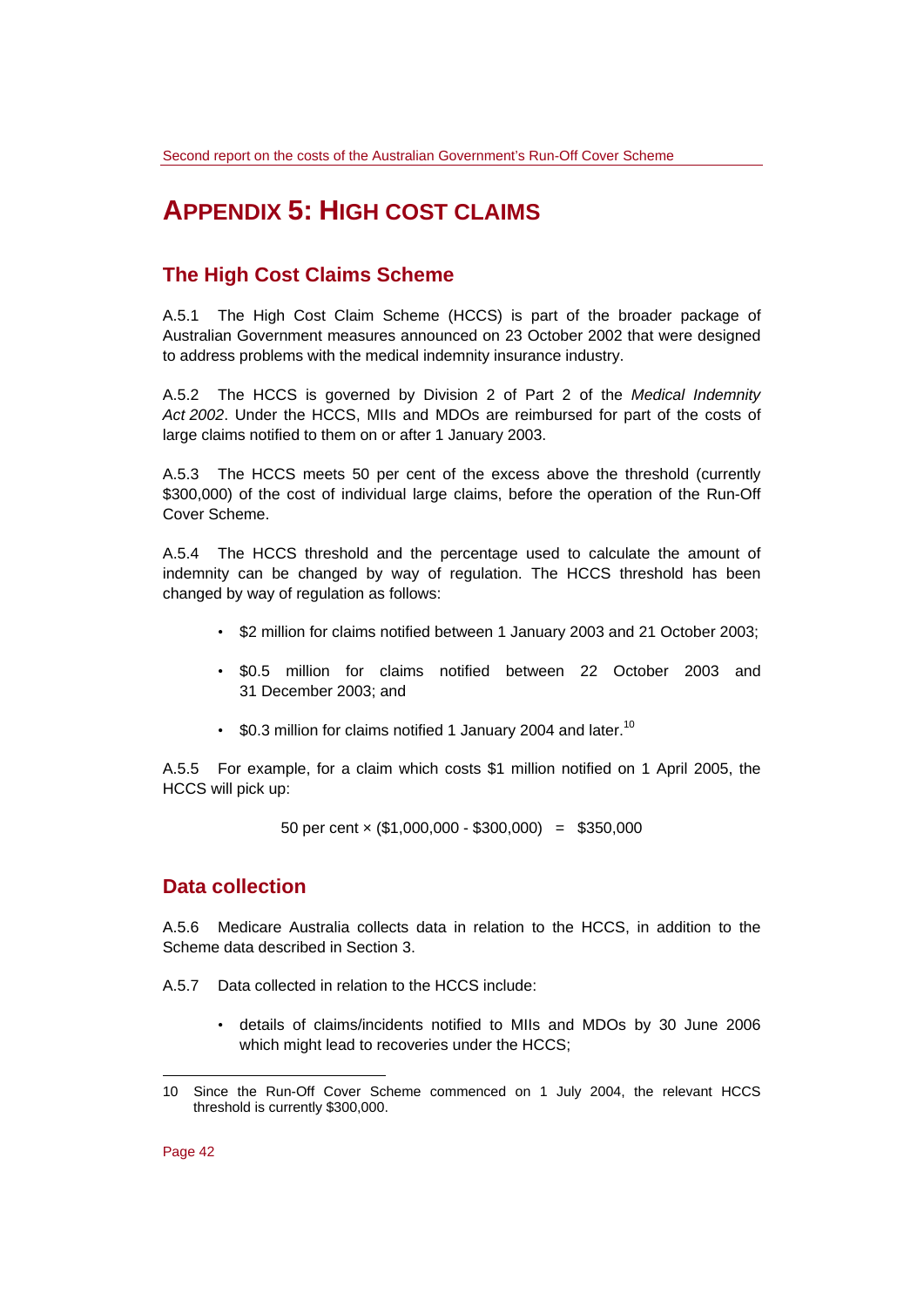- an estimate of that part of the cost of claims which were notified to MIIs and MDOs by 30 June 2006 which is expected to be recoverable under the HCCS; and
- an estimate of that part of the future claims cost of medical incidents notified during the 2006-07 to 2009-2010 financial years which is expected to be recoverable under the HCCS.

## **Relevance of HCCS data to the Run-Off Cover Scheme**

A.5.8 A small proportion of medical indemnity claims are larger than \$300,000. These high-cost claims have a noticeable influence on the total cost of medical indemnity each year.

A.5.9 Claims which take longer to report tend to be bigger on average. In addition, the longer the delay involved in notifying a claim, the more likely the claim will be notified at a time when the practitioner is eligible for the Scheme.

A.5.10 Thus, the small proportion of large claims made by retired practitioners will have a marked impact on the total cost of the Scheme.

## **Analysis of large claims**

A.5.11 HCCS data collected by Medicare Australia provide some insight into the likely profile of large medical indemnity claims.

A.5.12 According to the data collected, as at 30 June 2006, 184 claims/incidents had been notified to MIIs and MDOs which were expected to be covered by the HCCS.

A.5.13 The cost estimates available for HCCS claims/incidents represent total case estimates, including amounts already paid as at 30 June 2006. Most of the estimated total cost of claims of \$198.2 million is attributable to estimates of outstanding cost provided by claims managers, with only \$18.8 million having already been paid as at 30 June 2006.

A.5.14 The HCCS data provides a reasonable but imprecise measure of the likely profile of large medical indemnity claims.

A.5.15 The distribution of estimated costs of HCCS-eligible claims notified by 30 June 2006 is shown in Table 15. The distribution is presented in terms of the proportion of total estimated claim cost attributable to each claim size band. For example, about one quarter of the total estimated cost of HCCS-eligible claims was attributable to claims expected to cost between \$0.3 million and \$0.5 million.